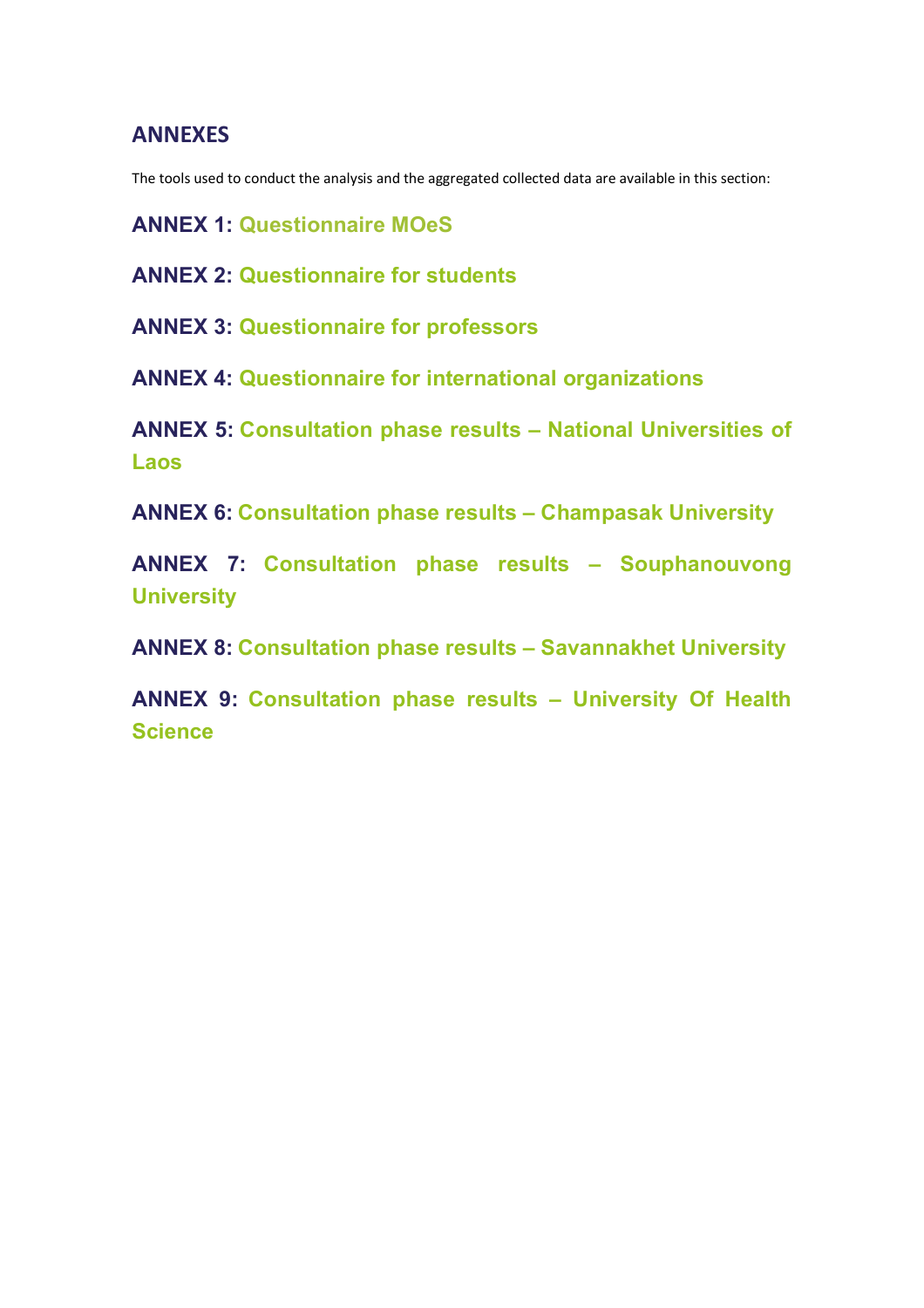# **ANNEX 1: Questionnaire MOeS**

## **OPEN – WP 1 THE STATE OF INTERNATIONALISATION IN LAOS: NEED ANALYSIS & MISSION SHARING**

The Higher Education System: status, policies and strategies for the improvement of the quality of teaching and learning and the international dimension of Higher Education Institution.

The aim of this desk analysis is gathering data and information about the policy documents concerning the development of the Higher Institutions and the strategic actions foreseen to its internationalization. As the major documents are in Lao we would ask the Ministry of Education to provide an abstract or a brief description of the information relevant for OPEN project. Key questions

- 1. Which is the total number of the students enrolled in the higher education institutions?
- 2. Which is the total number of professors and lecturers with a tenure or a stable appointment?
- 3. How are Professors and Lecturers recruited and selected? Which academic training and title are required to hold a position in a University?
- 4. How many international/joint degrees are available at National level?
- 5. Which private institutions are authorized to issues bachelor and graduated degrees? Among these private institutions are there international universities that have established university branches in Laos? Do they provide courses/degree programmes that are delivered in another language (English, French, Chinese, etc)?
- 6. Which policies and instruments has the Ministry of Education adopted to boost and spread foreign language competences?
- 7. Is the study of a foreign language a mandatory requirement in the curriculum of secondary and tertiary education?
- 8. Is there any national funding scheme to promote international research?
- 9. Which are the priority fields that Laos has identified at national level for research?
- 10. Is there any national funding scheme to promote mobility of students and professors?
- 11. Which are the priority fields that Laos has identified in tertiary education?
- 12. Which are the main international bodies/agencies that cooperate with the Ministry of Education for the enhancement and the internationalization of Higher education system?

We would like to discuss more in deep the following topics

- 13. Which actions in the **8th Five-Year National Socio-Economic Development Plan** (2016-2020) are relevant for the Higher Education Sector and its internationalization? Please provide them in detail.
- 14. Can you describe the activities, main objectives of the **Educational Standards and Quality Assurance Center** (ESQAC)? What has been done to develop a National Qualifications Framework? What has been done to develop a National Credit system? Are there guidelines and studies to make the NQF compatible and comparable with International Qualification Frameworks?
- 15. Is the Ministry of Education planning to a specific strategic plan for the development of Higher Education Sector?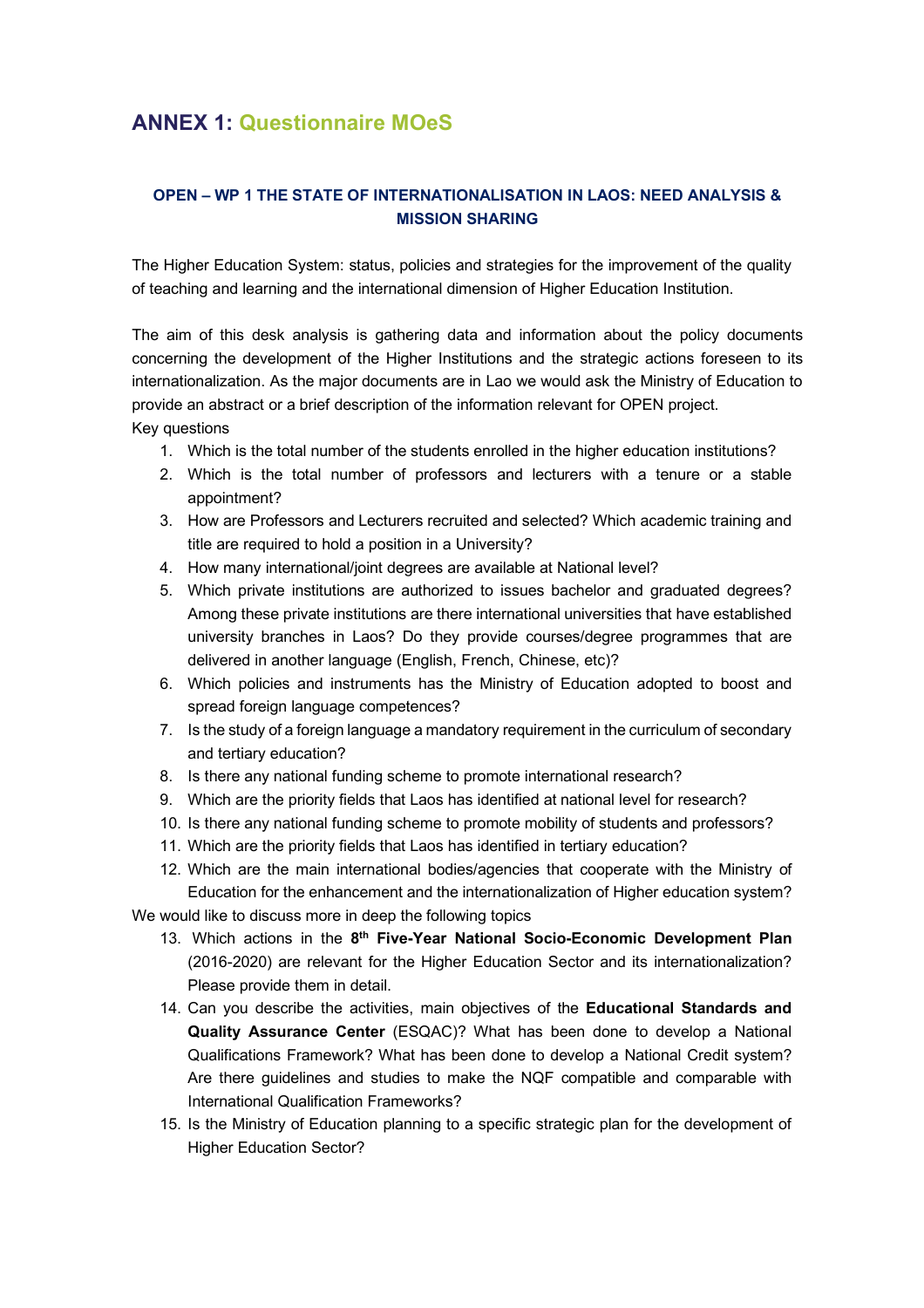## **ANNEX 2: Questionnaire for students**

## **OPEN PROJECT: QUESTIONNAIRE FOR THE STUDENTS FROM LAOS PARTNER UNIVERSITIES**

Dear student

We would like to ask you to take part in a needs analysis we are carrying out for a project cofounded by the European Commission, in the frame of Erasmus+ Capacity Building. The project is named OPEN (OPEN-ing Laos Higher Education System to internationalization strategies). OPEN aims at supporting the establishment of suitable international relation offices in Lao University and at setting up services and procedures that can enhance international cooperation and mobility of students and professors. In collaboration with European partners, the Lao Universities will study and work to define policies, strategies, and tools to increase the opportunities for study abroad experiences for Lao students. OPEN consortium comprises the Ministry of Education and Sport, 5 National Universities and 2 European partners.

Open partners are:

- ♦ University of Alicante (Spain) Coordinator
- $\diamond$  Ministry of Education and Sport
- ♦ Champasack University
- $\Diamond$  National University of Laos
- $\diamondsuit$  Savannakhet University
- ♦ Souphanouvong University
- $\triangle$  University of Health Science
- $\diamondsuit$  University of Bologna (Italy)

One of OPEN main goals is to support Asian Universities in **defining national polices for credit transfer and services** that will enable Lao Universities to better promote and manage the students' mobility flows. To accomplish this goal, a fundamental step is gathering information and data on how student exchanges are managed in the Asian Partners Universities. For this reason, we would ask you to fill in the following questionnaire, which will be the basis to plan and develop the activities needed for the development of the students exchange programmes in Lao Universities.

#### **QUESTIONNAIRE:**

- 1) Gender: Male □ Female □
- 2) Age:
- 3) Years of study at your home University
- 4) What is your field of study?

5) How many languages can you speak? Which ones?

6) Are you aware of the international opportunities for students at your university such as exchange programmes, international traineeships, summer programmes?

**Yes** ☐ **No** ☐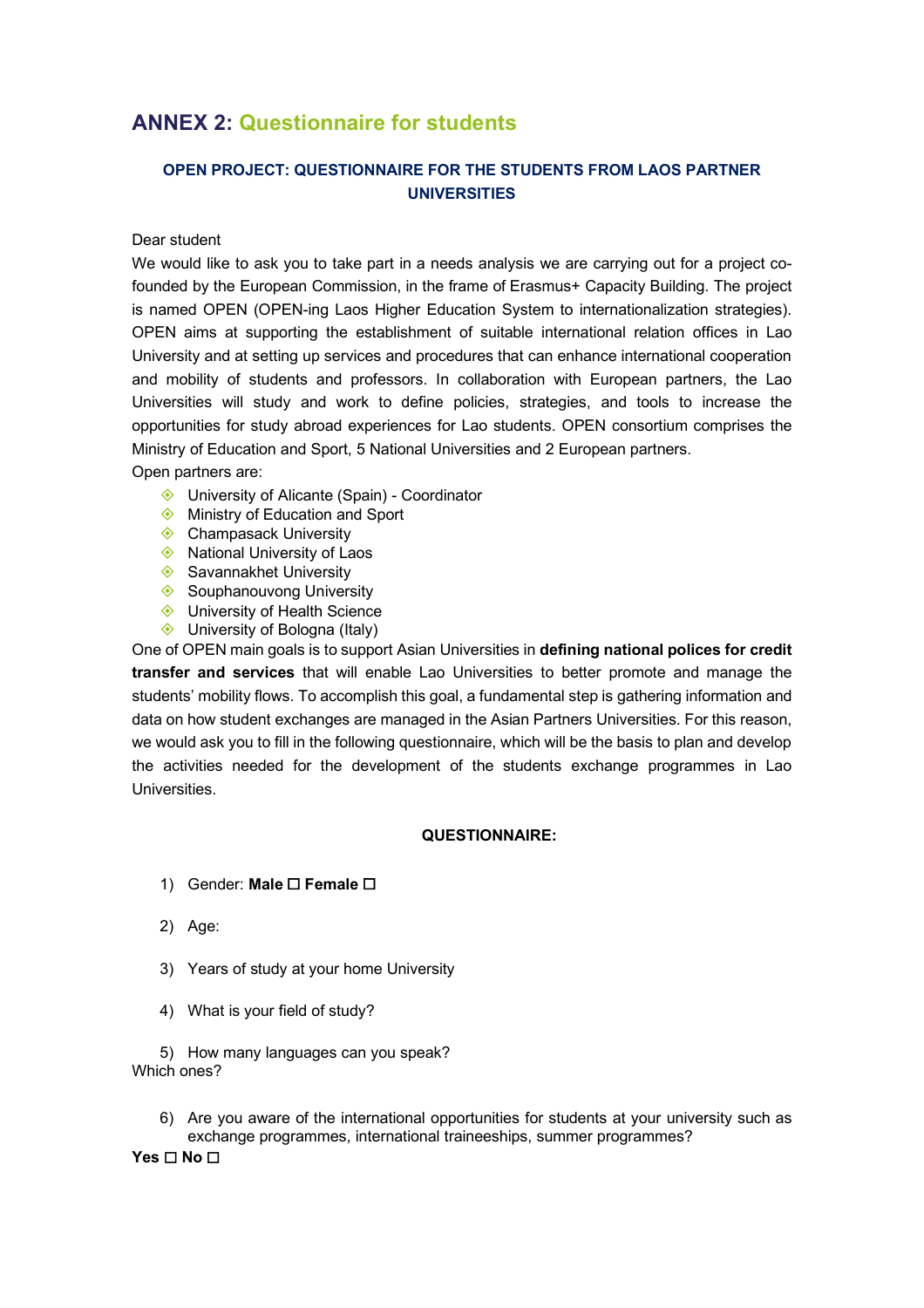| 7) If yes. Can you name and briefly describe the main exchange opportunities that your |
|----------------------------------------------------------------------------------------|
| University offers to its students?                                                     |

| How did you learn about the students exchange programmes at your university?<br>8)<br>□ From my friends/ college mates |
|------------------------------------------------------------------------------------------------------------------------|
| □ From my professors                                                                                                   |
| $\square$ From the University websites                                                                                 |
| $\Box$ During meetings or international weeks held at my university                                                    |
| $\Box$ other                                                                                                           |
| 9) Which 5 countries would you like to study in? Please briefly explain your choices                                   |
|                                                                                                                        |
|                                                                                                                        |
|                                                                                                                        |
|                                                                                                                        |
|                                                                                                                        |
|                                                                                                                        |
|                                                                                                                        |
|                                                                                                                        |
| 10) Would you prefer a short term (up to 1 month) or long term exchange (1 or 2 semesters):<br>Short □ Long □          |
|                                                                                                                        |
| Why?                                                                                                                   |
|                                                                                                                        |
|                                                                                                                        |
|                                                                                                                        |
|                                                                                                                        |
|                                                                                                                        |

11) Please list the main benefits and main challenges (maximum 5 each) for making a period abroad (real or expected) Benefits:

\_\_\_\_\_\_\_\_\_\_\_\_\_\_\_\_\_\_\_\_\_\_\_\_\_\_\_\_\_\_\_\_\_\_\_\_\_\_\_\_\_\_\_\_\_\_\_\_\_\_

Challenges/ difficulties: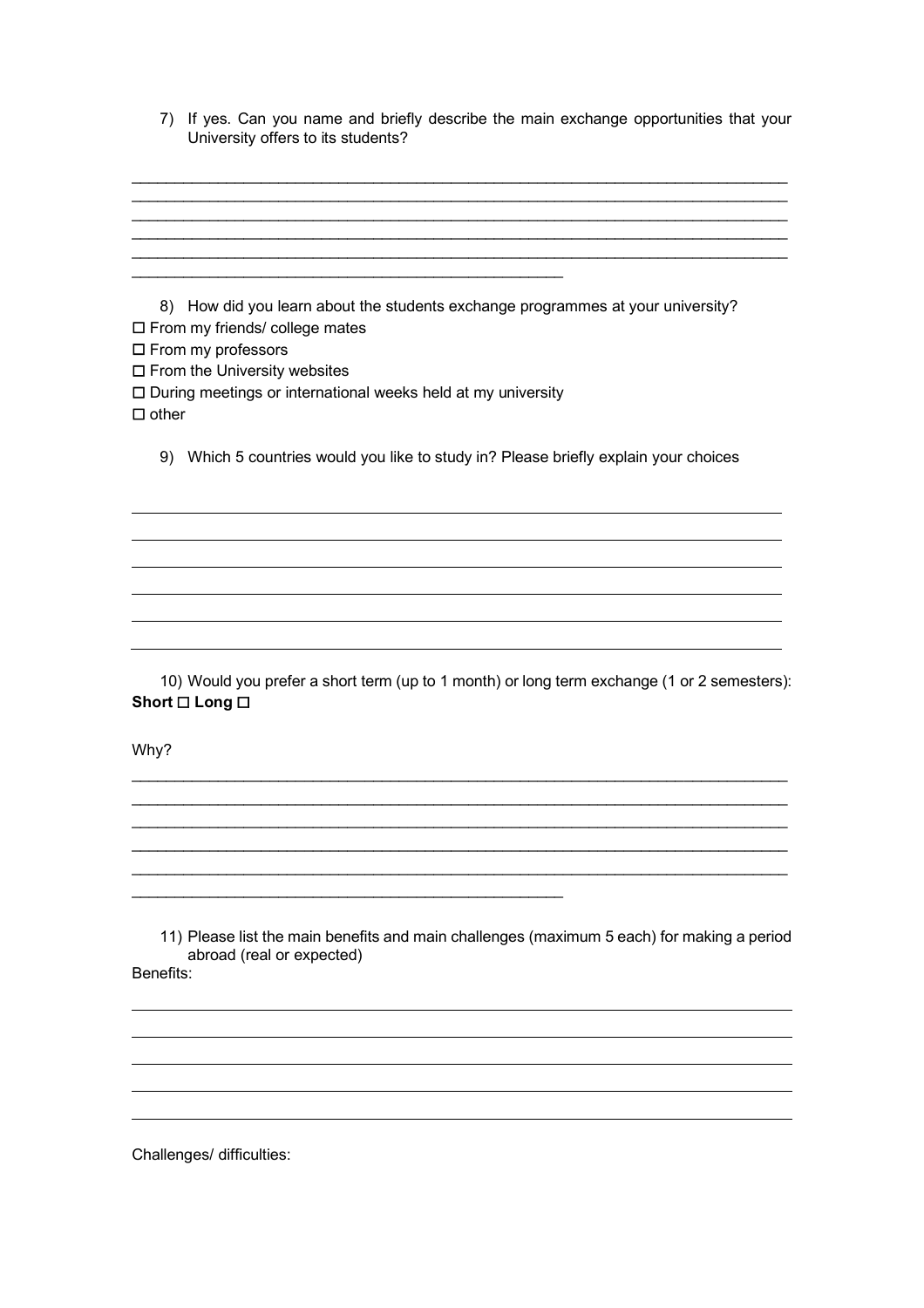| 12) Have you been on an exchange period abroad? Yes $\square$ No $\square$                       |
|--------------------------------------------------------------------------------------------------|
| 13) If not, can you specify the main reason?                                                     |
| $\square$ I am not aware of any opportunity to go on exchange                                    |
| $\Box$ I do not have the appropriate language competence/ I do not meet the language requirement |
| $\Box$ I do not meet the academic requirements which are necessary to take part in an exchange   |
| programme                                                                                        |
| $\Box$ I was not able to find out courses that I could attend at the foreign institution         |
| $\Box$ I was not sure that courses taken abroad could be recognized in my academic curriculum    |
| through credit transfer                                                                          |
| $\Box$ I did not have enough funding to go on exchange                                           |
| $\Box$ Others                                                                                    |
|                                                                                                  |
|                                                                                                  |
| 14) If you have been on exchange abroad, can you please describe your experience?                |
| How did you find the information on the exchange programmes?                                     |

 $\diamond$  How long did you stay abroad? ☐ Less than 1 month ☐ Between 1 to 6 months ☐ More than 6 months

 $\mathcal{L}_\text{max}$  , and the set of the set of the set of the set of the set of the set of the set of the set of the set of

 $\mathcal{L}_\text{max}$  , and the set of the set of the set of the set of the set of the set of the set of the set of the set of

 $\mathcal{L}_\mathcal{L} = \{ \mathcal{L}_\mathcal{L} = \{ \mathcal{L}_\mathcal{L} = \{ \mathcal{L}_\mathcal{L} = \{ \mathcal{L}_\mathcal{L} = \{ \mathcal{L}_\mathcal{L} = \{ \mathcal{L}_\mathcal{L} = \{ \mathcal{L}_\mathcal{L} = \{ \mathcal{L}_\mathcal{L} = \{ \mathcal{L}_\mathcal{L} = \{ \mathcal{L}_\mathcal{L} = \{ \mathcal{L}_\mathcal{L} = \{ \mathcal{L}_\mathcal{L} = \{ \mathcal{L}_\mathcal{L} = \{ \mathcal{L}_\mathcal{$ 

 $\diamond$  Who funded your period abroad?

♦ Where did you go on exchange (Country)?

♦ Which Office/Person deals with the student's mobility at your university and which kind of support they provide? \_\_\_\_\_\_\_\_\_\_\_\_\_\_\_\_\_\_\_\_\_\_\_\_\_\_\_\_\_\_\_\_\_\_\_\_\_\_\_\_\_\_\_\_\_\_\_\_\_\_\_\_\_\_\_\_\_\_\_\_\_\_\_\_\_\_\_\_\_\_\_\_\_\_\_\_

\_\_\_\_\_\_\_\_\_\_\_\_\_\_\_\_\_\_\_\_\_\_\_\_\_\_\_\_\_\_\_\_\_\_\_\_\_\_\_\_\_\_\_\_\_\_\_\_\_\_\_\_\_\_\_\_\_\_\_\_\_\_\_\_\_\_\_\_\_\_\_\_\_\_\_\_ \_\_\_\_\_\_\_\_\_\_\_\_\_\_\_\_\_\_\_\_\_\_\_\_\_\_\_\_\_\_\_\_\_\_\_\_\_\_\_\_\_\_\_\_\_\_\_\_\_\_\_\_\_\_\_\_\_\_\_\_\_\_\_\_\_\_\_\_\_\_\_\_\_\_\_\_

 $\mathcal{L}_\text{max}$ 

\_\_\_\_\_\_\_\_\_\_\_\_\_\_\_\_\_\_\_\_\_\_\_\_\_\_\_\_\_\_\_\_\_\_\_\_\_\_\_\_\_\_\_\_\_\_\_\_\_\_\_\_\_\_\_\_\_\_\_\_\_\_\_\_\_\_\_\_\_\_\_\_\_\_\_\_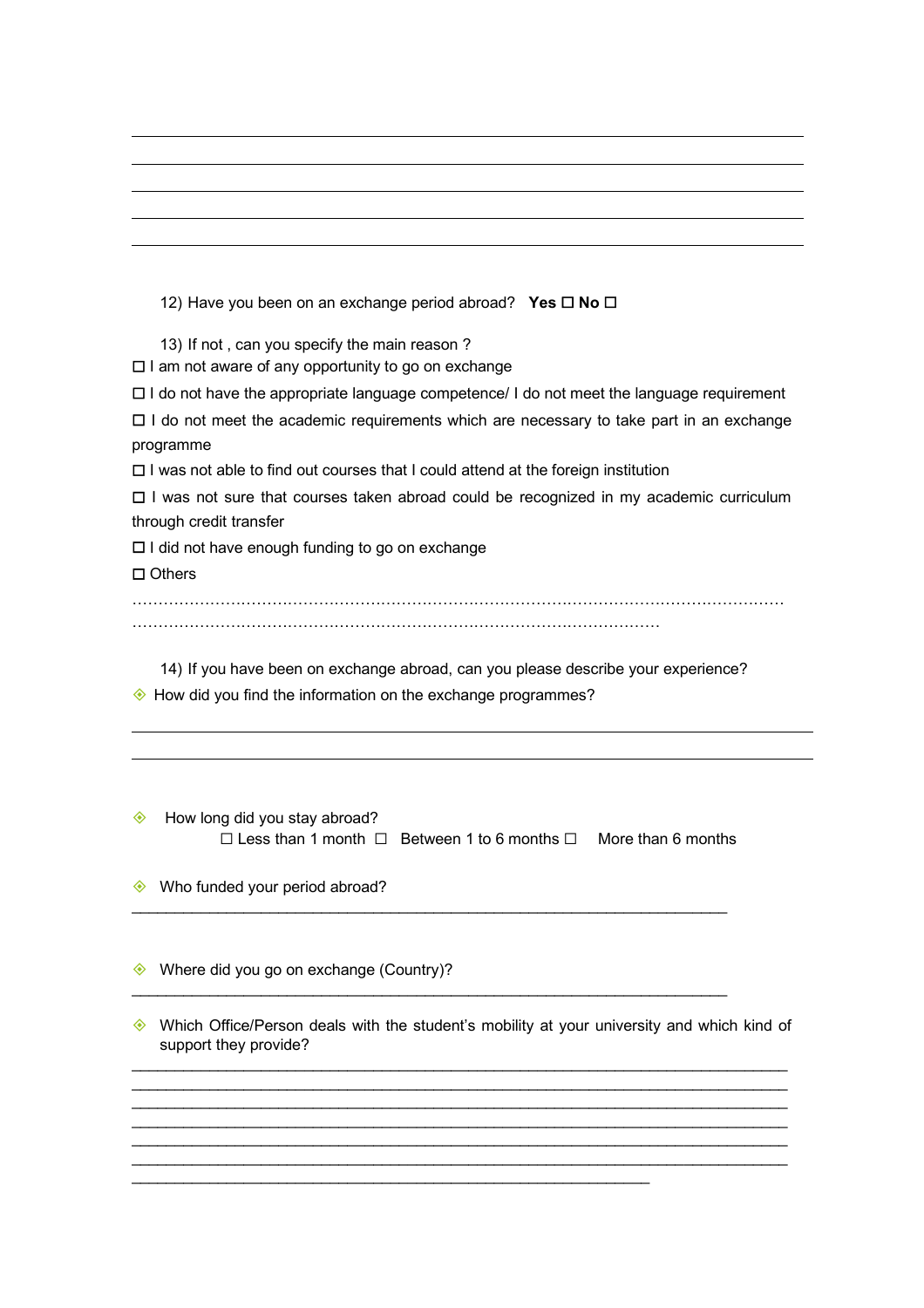$\Diamond$  Who helped you in defining your study programme abroad? Who assisted you in selecting the appropriate courses among the academic offering of the hosting institution (i.e the foreign university that welcomed you as an exchange student). Was your course list/study plan approved before your departure? Who approved it? Did you understand the credit and grading system of your hosting institution when you prepared your course list? Please detail

\_\_\_\_\_\_\_\_\_\_\_\_\_\_\_\_\_\_\_\_\_\_\_\_\_\_\_\_\_\_\_\_\_\_\_\_\_\_\_\_\_\_\_\_\_\_\_\_\_\_\_\_\_\_\_\_\_\_\_\_\_\_\_\_\_\_\_\_\_\_\_\_\_\_\_\_  $\mathcal{L}_\text{max}$  , and the set of the set of the set of the set of the set of the set of the set of the set of the set of  $\mathcal{L}_\text{max}$  , and the set of the set of the set of the set of the set of the set of the set of the set of the set of

 $\diamondsuit$  Did you feel prepared to face the cultural differences of your hosting country and the academic differences of your hosting university?

 $\mathcal{L}_\text{max}$  , and the set of the set of the set of the set of the set of the set of the set of the set of the set of

\_\_\_\_\_\_\_\_\_\_\_\_\_\_\_\_\_\_\_\_\_\_\_\_\_\_\_\_\_\_\_\_\_\_\_\_\_\_\_\_\_\_\_\_\_\_\_\_\_\_\_\_\_\_\_\_\_\_\_\_\_\_\_\_\_\_\_\_\_\_\_\_\_\_\_\_

**Yes** ☐ **No** ☐ Please explain why

 $\mathcal{L}_\text{max}$  , and the set of the set of the set of the set of the set of the set of the set of the set of the set of the set of the set of the set of the set of the set of the set of the set of the set of the set of the

♦ Were the credits that you acquired at the hosting University recognized into your student's curriculum by your university?

**Yes, all of them** ☐ **Yes, some of them** ☐ **No** ☐

 $\mathcal{L}_\mathcal{L}$  , where  $\mathcal{L}_\mathcal{L}$  is the set of the set of the set of the set of the set of the set of the set of the set of the set of the set of the set of the set of the set of the set of the set of the set of the

\_\_\_\_\_\_\_\_\_\_\_\_\_\_\_\_\_\_\_\_\_\_\_\_\_\_\_\_\_\_\_\_\_\_

 $\mathcal{L}_\mathcal{L}$  , where  $\mathcal{L}_\mathcal{L}$  is the set of the set of the set of the set of the set of the set of the set of the set of the set of the set of the set of the set of the set of the set of the set of the set of the

♦ Can you please describe the main gains and improvements you have achieved in terms of personal and academic growth thanks to your study abroad experience?

 $\mathcal{L}_\text{max}$ 

 $\mathcal{L}_\text{max}$  , and the set of the set of the set of the set of the set of the set of the set of the set of the set of

\_\_\_\_\_\_\_\_\_\_\_\_\_\_\_\_\_\_\_\_\_\_\_\_\_\_\_\_\_\_\_\_\_\_\_\_\_\_\_\_\_\_\_\_\_\_\_\_\_\_\_\_\_\_\_\_\_\_\_\_\_\_\_\_\_\_\_\_\_\_\_\_\_\_\_\_  $\mathcal{L}_\text{max}$  , and the set of the set of the set of the set of the set of the set of the set of the set of the set of

Finally

15) How your Institution could improve its students exchange programmes? What services should be set up?

\_\_\_\_\_\_\_\_\_\_\_\_\_\_\_\_\_\_\_\_\_\_\_\_\_\_\_\_\_\_\_\_\_\_\_\_\_\_\_\_\_\_\_\_\_\_\_\_\_\_\_\_\_\_\_\_\_\_\_\_\_\_\_\_\_\_\_\_\_\_\_\_\_\_\_\_  $\mathcal{L}_\text{max}$ 

 $\mathcal{L}_\text{max}$  , and the set of the set of the set of the set of the set of the set of the set of the set of the set of \_\_\_\_\_\_\_\_\_\_\_\_\_\_\_\_\_\_\_\_\_\_\_\_\_\_\_\_\_\_\_\_\_\_\_\_\_\_\_\_\_\_\_\_\_\_\_\_\_\_\_\_\_\_\_\_\_\_\_\_\_\_\_\_\_\_\_\_\_\_\_\_\_\_\_\_

Thank you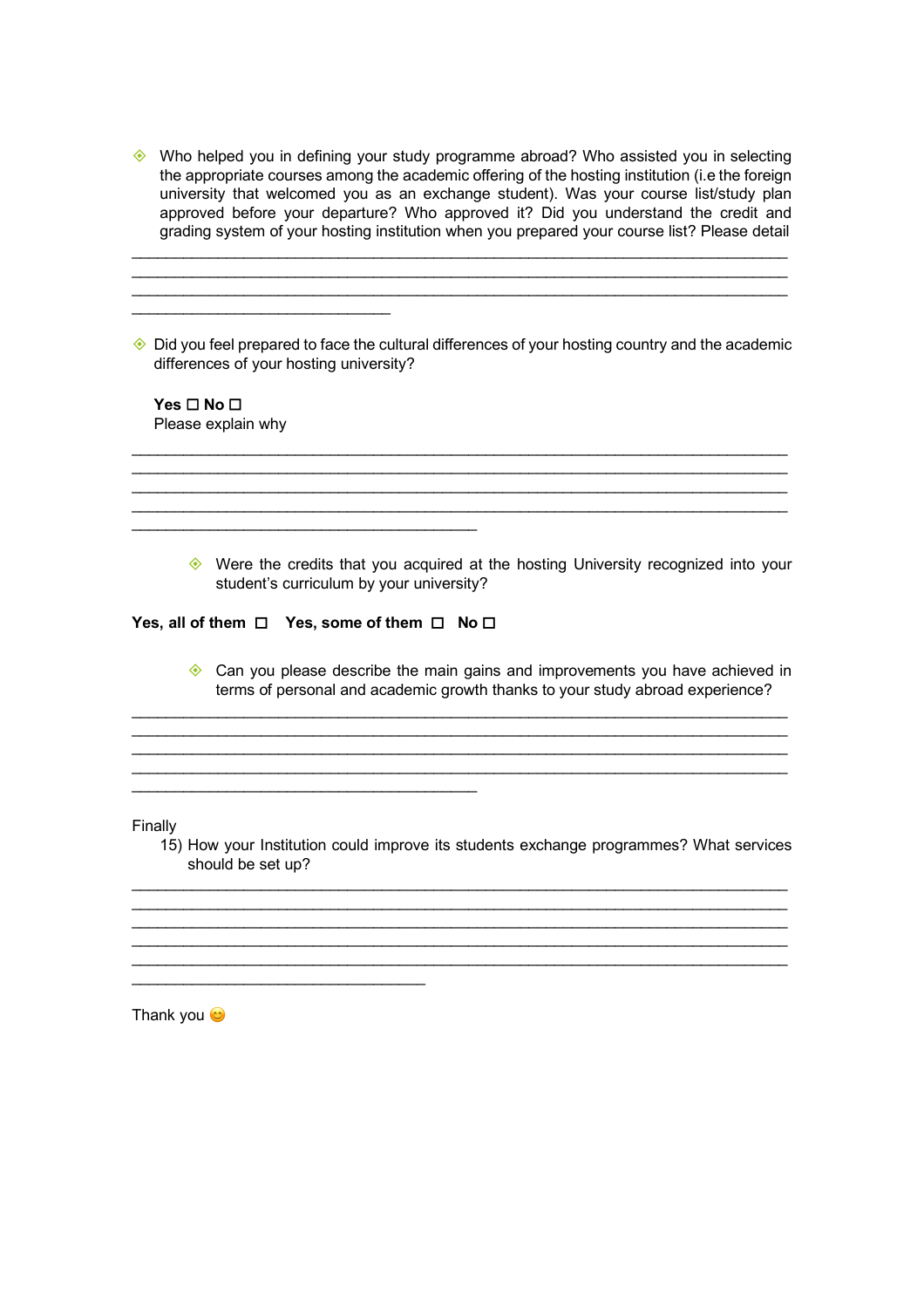# **ANNEX 3: Questionnaire for professors**

#### **OPEN project survey for professors/Senior lecturer/expert in higher institutes of Laos**

**OPEN** is an international project **co-funded by the European Union in the frame of Erasmus+ Capacity Building Key Action 2** in the field of higher education. OPEN consortium comprises 2 EU Universities, 5 Universities and the Ministry of Education of Laos as project's associated partner.

- ♦ The University of Alicante (Project Coordinator)
- $\diamond$  The University of Bologna (Italy)
- ◆ National University of Laos, Souphanouvong University, Champasack University, Savanhnakhet University and Health Science University
- ♦ Ministry of Education and Sport (Department of Higher Education and Department of External Cooperation)

OPEN's main goal is to Increase the academic quality and research of universities in Laos through the development of internationalization capacities.

#### **QUESTIONNAIRE**

#### *Background Information*

- **Gender :** Male ☐ Female ☐
- **Age:** vears

- **Organization** (Faculty/Institute/Office/Center/Division) \_\_\_\_\_\_\_\_\_\_\_\_\_\_\_\_\_\_\_\_\_\_

- **Position**\_\_\_\_\_\_\_\_\_\_\_\_\_\_\_\_\_\_\_\_\_\_\_\_\_\_\_\_\_\_\_\_\_\_\_\_\_\_\_

|                            | <b>Academic Title:</b>    | Professor           |  |
|----------------------------|---------------------------|---------------------|--|
|                            |                           | Associate professor |  |
|                            |                           | Researcher          |  |
| $\mathcal{L}_{\text{max}}$ | Your education:           | BSc                 |  |
|                            |                           | <b>MSc</b>          |  |
|                            |                           | PhD                 |  |
|                            | <b>Working experience</b> | ears                |  |

#### **1) What's type of student mobility programmes currently offered by your faculty?**

#### **Please choose No (0) and yes (1)**

| Internship/Training programmes           | $0\square$ 1 $\square$ |
|------------------------------------------|------------------------|
| Student exchange programmes              | $0\square$ 1 $\square$ |
| Language programmes for inbound students | $0\square$ 1 $\square$ |
| Study abroad programmes                  | $0\square$ 1 $\square$ |
| Degree programmes                        |                        |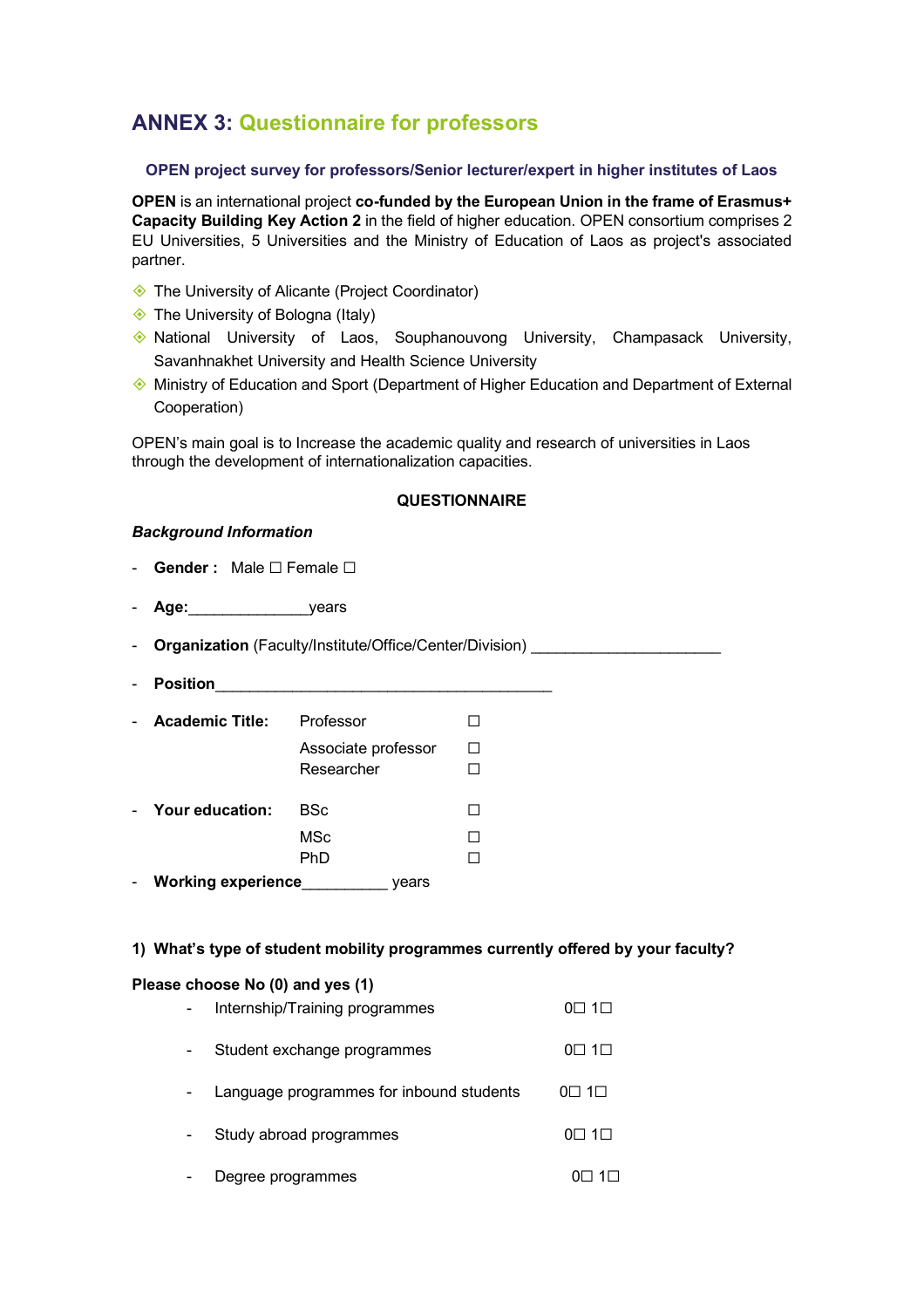| Double - degree programmes | $0\square$ 1 $\square$ |
|----------------------------|------------------------|

- Cultural and sport exchange programme 0☐ 1☐

- Others (please specify) ………………………………………………………

**2) Importance of going abroad (mobility programmes). Please rank the importance from 1 to 5 with 1 very low and 5 very high.** For students 1 $\Box$ 5 $\Box$ 5 $\Box$ 1 $\Box$ 2 $\Box$ 3 $\Box$ 4 $\Box$ 5 $\Box$ 

| For Academic staff (Researchers and teachers) | $1 \square 2 \square 3 \square 4 \square 5 \square$ |
|-----------------------------------------------|-----------------------------------------------------|
| <b>For Administrative Staff</b>               | $1 \square 2 \square 3 \square 4 \square 5 \square$ |

**3) Do you have the person or Division/unit in charge of international mobility?**

| Yes (<br>No ( | don't know ( |
|---------------|--------------|
|---------------|--------------|

**If yes what are the Barriers to operational efficiency of the offices/Division responsible for the mobility programmes?** 

 $\mathcal{L}_\text{max}$  , and the set of the set of the set of the set of the set of the set of the set of the set of the set of

 $\mathcal{L}_\text{max}$ \_\_\_\_\_\_\_\_\_\_\_\_\_\_\_\_\_\_\_\_\_\_\_\_\_\_\_\_\_\_\_\_\_\_\_\_\_\_\_\_\_\_\_\_\_\_\_\_\_\_\_\_\_\_\_\_\_\_\_\_\_\_\_\_\_\_\_\_\_\_\_\_\_\_\_\_

Inbound students in recruiting international none-degree and degree-seeking students

Outbound students in recruiting students from the institution to participate in exchange mobility \_\_\_\_\_\_\_\_\_\_\_\_\_\_\_\_\_\_\_\_\_\_\_\_\_\_\_\_\_\_\_\_\_\_\_\_\_\_\_\_\_\_\_\_\_\_\_\_\_\_\_\_\_\_\_\_\_\_\_\_\_\_\_\_\_\_\_\_\_\_\_\_\_\_\_\_

 $\mathcal{L}_\text{max}$  , and the set of the set of the set of the set of the set of the set of the set of the set of the set of

\_\_\_\_\_\_\_\_\_\_\_\_\_\_\_\_\_\_\_\_\_\_\_\_\_\_\_\_\_\_\_\_\_\_\_\_\_\_\_\_\_\_\_\_\_\_\_\_\_\_\_\_\_\_\_\_\_\_\_\_\_\_\_\_\_\_\_\_\_\_\_\_\_\_\_\_

\_\_\_\_\_\_\_\_\_\_\_\_\_\_\_\_\_\_\_\_\_\_\_\_\_\_\_\_\_\_\_\_\_\_\_\_\_\_\_\_\_\_\_\_\_\_\_\_\_\_\_\_\_\_\_\_\_\_\_\_\_\_\_\_\_\_\_\_\_\_\_\_\_\_\_\_

\_\_\_\_\_\_\_\_\_\_\_\_\_\_\_\_\_\_\_\_\_\_\_\_\_\_\_\_\_\_\_\_\_\_\_\_\_\_\_\_\_\_\_\_\_\_\_\_\_\_\_\_\_\_\_\_\_\_\_\_\_\_\_\_\_\_\_\_\_\_\_\_\_\_\_\_ \_\_\_\_\_\_\_\_\_\_\_\_\_\_\_\_\_\_\_\_\_\_\_\_\_\_\_\_\_\_\_\_\_\_\_\_\_\_\_\_\_\_\_\_\_\_\_\_\_\_\_\_\_\_\_\_\_\_\_\_\_\_\_\_\_\_\_\_\_\_\_\_\_\_\_\_

\_\_\_\_\_\_\_\_\_\_\_\_\_\_\_\_\_\_\_\_\_\_\_\_\_\_\_\_\_\_\_\_\_\_\_\_\_\_\_\_\_\_\_\_\_\_\_\_\_\_\_\_\_\_\_\_\_\_\_\_\_\_\_\_\_\_\_\_\_\_\_\_\_\_\_\_

Barriers experienced by faculty/staff members in joining mobility programmes offered by partner universities

\_\_\_\_\_\_\_\_\_\_\_\_\_\_\_\_\_\_\_\_\_\_\_\_\_\_\_\_\_\_\_\_\_\_\_\_\_\_\_\_\_\_\_\_\_\_\_\_\_\_\_\_\_\_\_\_\_\_\_\_\_\_\_\_\_\_\_\_\_\_\_\_\_\_\_\_ \_\_\_\_\_\_\_\_\_\_\_\_\_\_\_\_\_\_\_\_\_\_\_\_\_\_\_\_\_\_\_\_\_\_\_\_\_\_\_\_\_\_\_\_\_\_\_\_\_\_\_\_\_\_\_\_\_\_\_\_\_\_\_\_\_\_\_\_\_\_\_\_\_\_\_\_  $\mathcal{L}_\text{max}$  , and the set of the set of the set of the set of the set of the set of the set of the set of the set of

\_\_\_\_\_\_\_\_\_\_\_\_\_\_\_\_\_\_\_\_\_\_\_\_\_\_\_\_\_\_\_\_\_\_\_\_\_\_\_\_\_\_\_\_\_\_\_\_\_\_\_\_\_\_\_\_\_\_\_\_\_\_\_\_\_\_\_\_\_\_\_\_\_\_\_\_ \_\_\_\_\_\_\_\_\_\_\_\_\_\_\_\_\_\_\_\_\_\_\_\_\_\_\_\_\_\_\_\_\_\_\_\_\_\_\_\_\_\_\_\_\_\_\_\_\_\_\_\_\_\_\_\_\_\_\_\_\_\_\_\_\_\_\_\_\_\_\_\_\_\_\_\_

 $\mathcal{L}_\text{max}$  $\mathcal{L}_\mathcal{L} = \{ \mathcal{L}_\mathcal{L} = \{ \mathcal{L}_\mathcal{L} = \{ \mathcal{L}_\mathcal{L} = \{ \mathcal{L}_\mathcal{L} = \{ \mathcal{L}_\mathcal{L} = \{ \mathcal{L}_\mathcal{L} = \{ \mathcal{L}_\mathcal{L} = \{ \mathcal{L}_\mathcal{L} = \{ \mathcal{L}_\mathcal{L} = \{ \mathcal{L}_\mathcal{L} = \{ \mathcal{L}_\mathcal{L} = \{ \mathcal{L}_\mathcal{L} = \{ \mathcal{L}_\mathcal{L} = \{ \mathcal{L}_\mathcal{$ 

\_\_\_\_\_\_\_\_\_\_\_\_\_\_\_\_\_\_\_\_\_\_\_\_\_\_\_\_\_\_\_\_\_\_\_\_\_\_\_\_\_\_\_\_\_\_\_\_\_\_\_\_\_\_\_\_\_\_\_\_\_\_\_\_\_\_\_\_\_\_

**4) Do you have your student to study/exchange mobility in partner university ?**

 $Yes( )$  No ( )

 $\mathcal{L}_\mathcal{L}$  , where  $\mathcal{L}_\mathcal{L}$  is the set of the set of the set of the set of the set of the set of the set of the set of the set of the set of the set of the set of the set of the set of the set of the set of the

 $\mathcal{L}_\text{max}$  , and the set of the set of the set of the set of the set of the set of the set of the set of the set of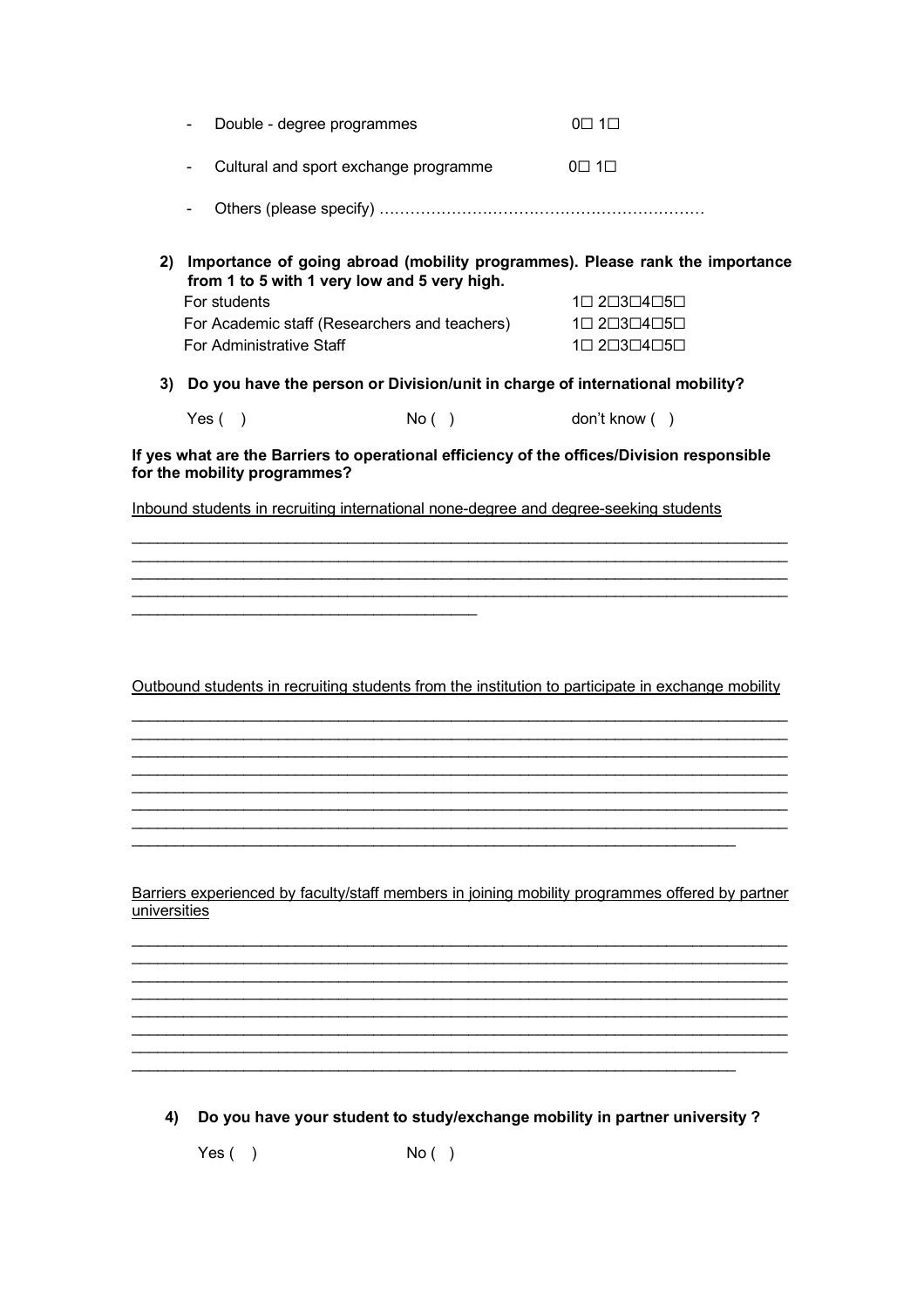If yes, what are the difficulties and barriers encountered in credit transfer when your student came back?

**5) What are the significant benefits of internationalization for your institution? (Choose from a list)** 

**Please rank the significant benefits from 1 to 5 with 1 very low and 5 very high.**

| - Enhanced international cooperation                                                             | 1□2□3□4□5□  |
|--------------------------------------------------------------------------------------------------|-------------|
| - Increased international networking by faculty and researchers                                  | 1□2□3□4□5□  |
| - Strengthened institutional research and knowledge production capacity                          | 1□2□3□4□5□  |
| - Improved graduate employability                                                                | 1□2□3□4□5□  |
| - Improved quality of teaching and learning                                                      | 1□2□3□4□5□  |
| - Opportunity to benchmark/compare institutional performance within the context of international |             |
| good practice                                                                                    | 1□2□3□4□5□  |
| - Institutional Capacity building                                                                | 1□ 2□3□4□5□ |
| - Enhanced prestige/profile for the institution                                                  | 1□ 2□3□4□5□ |
| - Increased international awareness of global issues by students                                 | 1□ 2□3□4□5□ |
| - Increased/diversified revenue generation                                                       | 1□ 2□3□4□5□ |
| - Enhanced internationalization of the curriculum/ internationalization at home                  | 1□ 2□3□4□5□ |
| - Deeper engagement with global issues by students                                               | 1□ 2□3□4□5□ |

## **6) What could your University do to facilitate international mobility?**

Please rank the importance from 1 to 5 with 1 very low and 5 very high.

| $\overline{\phantom{a}}$ |                                                                | Provide information on internationally funded programmes |  |                                            |  | 1□ 2□3□4□5□ |       |                                                     |               |  |
|--------------------------|----------------------------------------------------------------|----------------------------------------------------------|--|--------------------------------------------|--|-------------|-------|-----------------------------------------------------|---------------|--|
| $\overline{\phantom{a}}$ | Sign                                                           |                                                          |  | agreements or memorandums of understanding |  |             | (MoU) | with                                                | international |  |
|                          | universities                                                   |                                                          |  |                                            |  |             |       | 1□ 2□3□4□5□                                         |               |  |
| $\omega_{\rm{max}}$      | Provide scholarships to students and professors<br>1□ 2□3□4□5□ |                                                          |  |                                            |  |             |       |                                                     |               |  |
|                          | Improve language skills of students and staff<br>1□ 2□3□4□5□   |                                                          |  |                                            |  |             |       |                                                     |               |  |
| $\omega_{\rm{max}}$      | Empower the international relations office<br>1□ 2□3□4□5□      |                                                          |  |                                            |  |             |       |                                                     |               |  |
| $\omega_{\rm{max}}$      |                                                                | Assuring credit recognition (for students)               |  |                                            |  |             |       | $1 \square 2 \square 3 \square 4 \square 5 \square$ |               |  |
|                          |                                                                | Other (Specify):                                         |  |                                            |  |             |       | 1□ 2□3□4□5□                                         |               |  |

### **7) What are the significant barriers and bottlenecks to further internationalisation?**

#### **Please rank the significant barriers and bottlenecks from 1 to 5 with 1 very low and 5 very high Internal**

| $\blacksquare$ | Insufficient financial resources                    | $1 \square 2 \square 3 \square 4 \square 5 \square$ |
|----------------|-----------------------------------------------------|-----------------------------------------------------|
|                | - Administrative / bureaucratic difficulties        | $1 \square 2 \square 3 \square 4 \square 5 \square$ |
|                | (e.g. no credit transfer; different academic years) |                                                     |
|                | - Lack of exposure to international opportunities   | 1□ 2□3□4□5□                                         |
|                | - Limited faculty involvement / interest            | 1□ 2□3□4□5□                                         |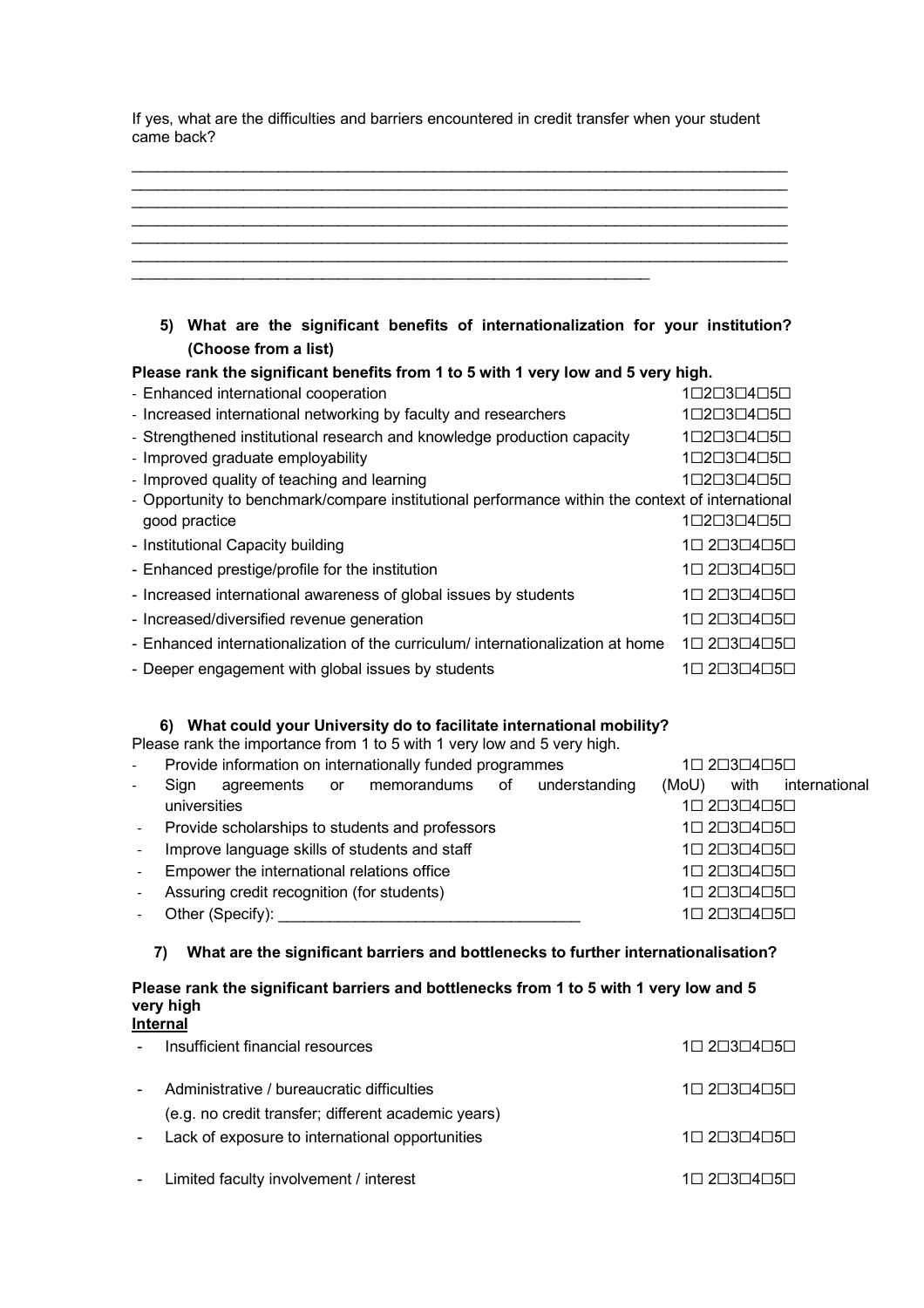|                          | Too rigorous/inflexible curriculum to participate in internationally | 1□ 2□3□4□5□                                         |
|--------------------------|----------------------------------------------------------------------|-----------------------------------------------------|
|                          | focused programmes, including student mobility.                      |                                                     |
| $\blacksquare$           | Lack of or poorly resourced organizational structure/                | $1 \square 2 \square 3 \square 4 \square 5 \square$ |
|                          | /office responsible for internationalization                         |                                                     |
|                          | Limited faculty capacity / expertise                                 | $1 \square 2 \square 3 \square 4 \square 5 \square$ |
| $\overline{\phantom{a}}$ | Limited student interest / participation                             | 1□ 2□3□4□5□                                         |
|                          | No strategy/plan to guide the process                                | 1□ 2□3□4□5□                                         |
|                          | Lack of knowledge of foreign languages                               | 1□ 2□3□4□5□                                         |
|                          | International engagement is not recognized for promotion or tenure   | 1□ 2□3□4□5□                                         |
|                          | Limited institutional leadership/vision                              | 1□ 2□3□4□5□                                         |
|                          | Others (Please specify)                                              |                                                     |

## **External**

| $\overline{\phantom{a}}$ | Limited funding to support internationalization efforts/                   | 1□ 2□3□4□5□ |
|--------------------------|----------------------------------------------------------------------------|-------------|
|                          | /to promote our higher education internationally                           |             |
| $\sim$                   | Difficulties of recognition and equivalences of qualifications,            | 1□ 2□3□4□5□ |
|                          | study programmes and course credits                                        |             |
| $\blacksquare$           | Visa restrictions imposed by our country on foreign students,              | 1□ 2□3□4□5□ |
|                          | researchers and academics                                                  |             |
| $\blacksquare$           | Visa restrictions imposed on our students, researchers and                 | 1□ 2□3□4□5□ |
|                          | academics by other countries                                               |             |
|                          | Lack of interest in our institution by potential partner institutions      | 1□ 2□3□4□5□ |
| $\overline{\phantom{a}}$ | Language barrier                                                           | 1□ 2□3□4□5□ |
|                          | Perceptions of insecurity of our country                                   | 1□ 2□3□4□5□ |
|                          | Internationalization of higher education is not a national policy priority | 1□ 2□3□4□5□ |
|                          | Others (Please specify)                                                    | 1□ 2□3□4□5□ |

## **8) What are your priorities for internationalisation moving forward?**

## **Please rank the priority from 1 to 5 with 1 very low and 5 very high.**

| $\sim$ | <b>Student Mobility</b>                                 |         |
|--------|---------------------------------------------------------|---------|
|        | $2\square 3\square 4\square 5\square$                   |         |
| $\sim$ | International research collaboration                    | $1\Box$ |
|        | $2\square 3\square 4\square 5\square$                   |         |
|        | - Faculty/Staff Mobility                                | $1\Box$ |
|        | $2\square 3\square 4\square 5\square$                   |         |
|        | - Participation in international conferences/events and | $1\Box$ |
|        |                                                         |         |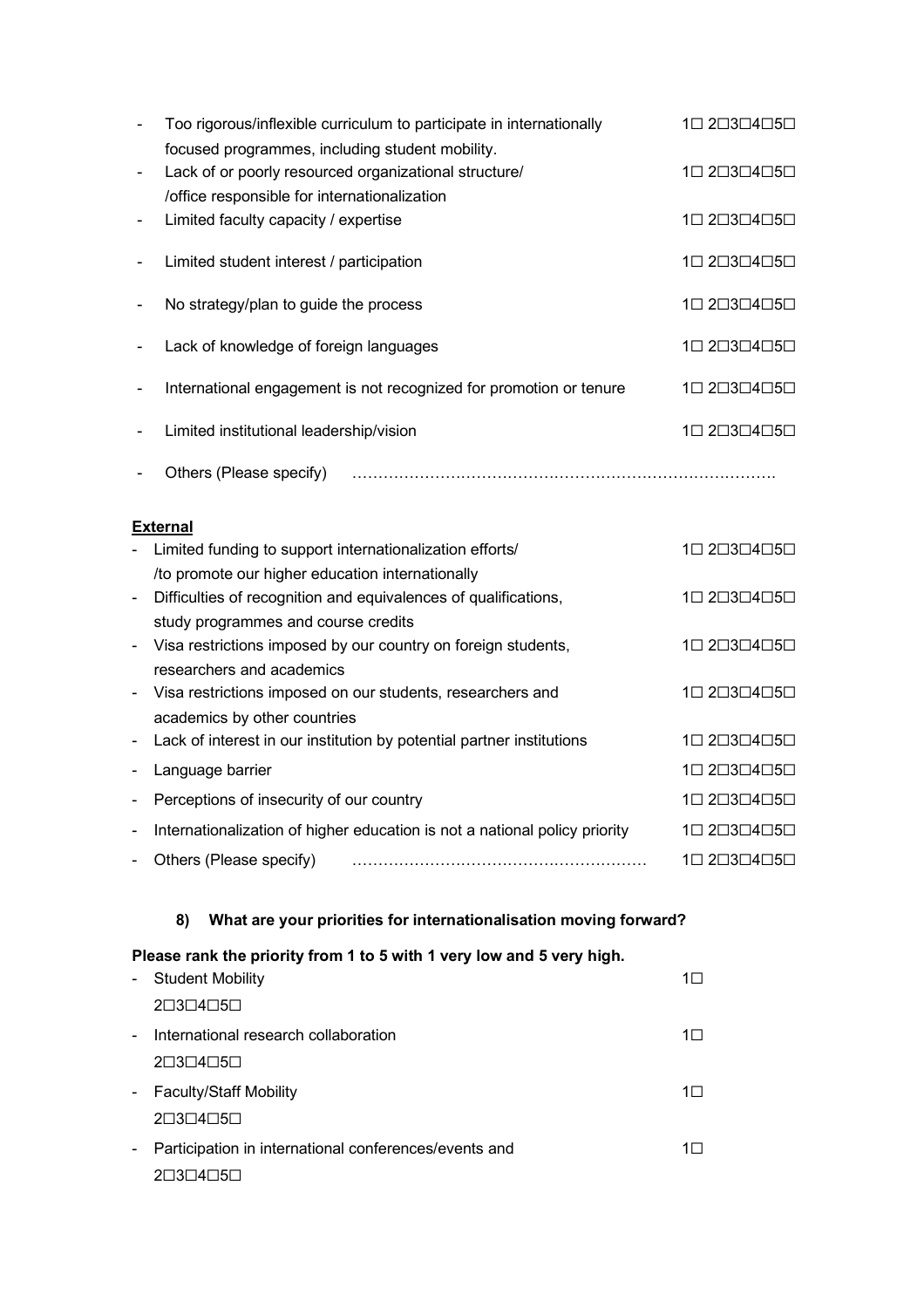- Participation in international associations  $1\Box$  $2\Box 3\Box 4\Box 5\Box$ - Other (please specify)<br>
<u>Discussions</u>  $1\square$ 2□3□4□5□

### INTERNATIONAL RESEARCH COLLABORATION

9) What are the main sources of funding for international research collaboration at your institution?

> <u> 1989 - Johann Stoff, deutscher Stoff, der Stoff, der Stoff, der Stoff, der Stoff, der Stoff, der Stoff, der S</u>

10) What are the Barriers to International Research Collaboration?

<u> 1980 - Johann John Stone, markin film yn y brening yn y brening yn y brening yn y brening yn y brening yn y b</u>

Thank you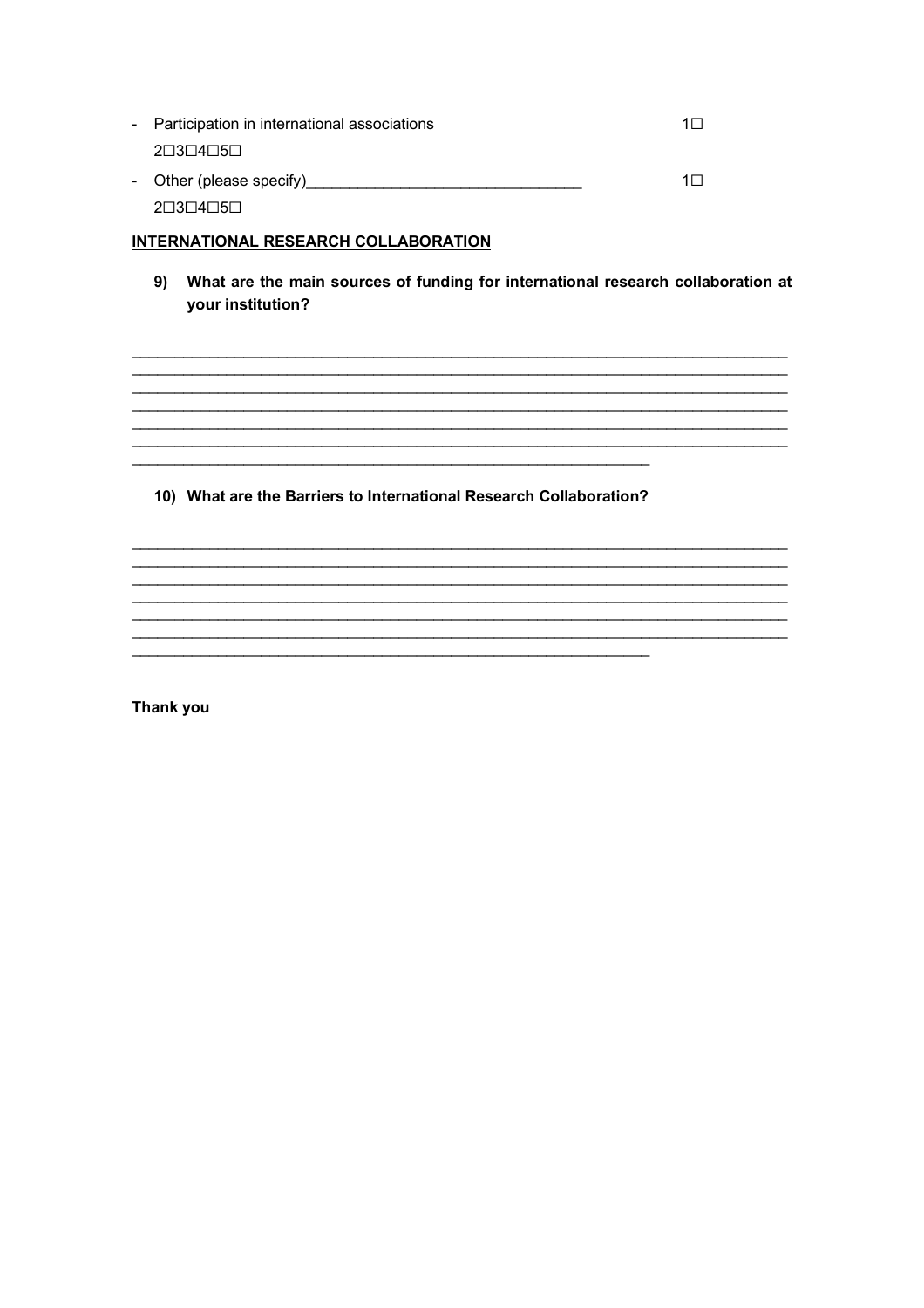# **ANNEX 4: Questionnaire for international organizations**

#### **OPEN project survey**

## **for International Organisations/INGOs/NGOs related to Internationalisation in higher Education of Laos**

**OPEN** is an international project **co-funded by the European Union in the frame of Erasmus+ Capacity Building Key Action 2** in the field of higher education. OPEN consortium comprises 2 EU Universities, 5 Universities and the Ministry of Education of Laos as project's associated partner.

- ♦ The University of Alicante (Project Coordinator)
- $\diamond$  The University of Bologna (Italy)

\_\_\_\_\_\_\_\_\_\_\_\_\_\_\_\_\_\_\_\_\_\_\_\_\_\_\_\_\_\_\_\_\_\_\_\_\_\_\_\_

\_\_\_\_\_\_\_\_\_\_\_\_\_\_\_\_\_\_\_\_\_\_\_\_\_\_\_\_\_\_\_\_\_\_\_\_\_\_\_\_

\_\_\_\_\_\_\_\_\_\_\_\_\_\_\_\_\_\_\_\_\_\_\_\_\_\_\_\_\_\_\_\_\_\_\_\_\_\_\_\_

- $\Diamond$  National University of Laos, Souphanouvong University, Champasack University, Savanhnakhet University and Health Science University
- ♦ Ministry of Education and Sport (Department of Higher Education and Department of External Cooperation)

OPEN's main goal is to increase the academic quality and research of universities in Laos through the development of internationalization capacities.

#### **QUESTIONNAIRE**

\_\_\_\_\_\_\_\_\_\_\_\_\_\_\_\_\_\_\_\_\_\_\_\_\_\_\_\_\_\_\_\_\_\_\_\_\_\_\_\_\_\_\_\_\_\_\_\_\_\_\_\_\_\_\_\_\_\_\_\_\_\_\_\_\_\_\_\_\_\_\_\_\_\_\_\_  $\mathcal{L}_\text{max}$  , and the set of the set of the set of the set of the set of the set of the set of the set of the set of \_\_\_\_\_\_\_\_\_\_\_\_\_\_\_\_\_\_\_\_\_\_\_\_\_\_\_\_\_\_\_\_\_\_\_\_\_\_\_\_\_\_\_\_\_\_\_\_\_\_\_\_\_\_\_\_\_\_\_\_\_\_\_\_\_\_\_\_\_\_\_\_\_\_\_\_ \_\_\_\_\_\_\_\_\_\_\_\_\_\_\_\_\_\_\_\_\_\_\_\_\_\_\_\_\_\_\_\_\_\_\_\_\_\_\_\_\_\_\_\_\_\_\_\_\_\_\_\_\_\_\_\_\_\_\_\_\_\_\_\_\_\_\_\_\_\_\_\_\_\_\_\_

#### **2) Did your organisation work with higher education sector in Laos?**

 $Yes( )$  No ( )

**If yes what's type of activities currently offered by your organization?** 

**4) Do you have a person or Division/unit in charge of international mobility?**  $Yes( )$  No ( )

**If yes what are the barriers to operational efficiency of the offices/Division responsible for the mobility programmes?** 

\_\_\_\_\_\_\_\_\_\_\_\_\_\_\_\_\_\_\_\_\_\_\_\_\_\_\_\_\_\_\_\_\_\_\_\_\_\_\_\_\_\_\_\_\_\_\_\_\_\_\_\_\_\_\_\_\_\_\_\_\_\_\_\_\_\_\_\_\_\_\_\_\_\_\_\_  $\mathcal{L}_\text{max}$  , and the set of the set of the set of the set of the set of the set of the set of the set of the set of  $\mathcal{L}_\text{max}$  , and the set of the set of the set of the set of the set of the set of the set of the set of the set of  $\mathcal{L}_\text{max}$  , and the set of the set of the set of the set of the set of the set of the set of the set of the set of

**7) Do you receive the student internship/volunteer in your organisation? Yes ( ) No ( )**

**If yes, what are the significant benefits of doing student internship/volunteer from your organisation?**

 $\mathcal{L}_\text{max}$  , and the set of the set of the set of the set of the set of the set of the set of the set of the set of  $\mathcal{L}_\text{max}$  , and the set of the set of the set of the set of the set of the set of the set of the set of the set of \_\_\_\_\_\_\_\_\_\_\_\_\_\_\_\_\_\_\_\_\_\_\_\_\_\_\_\_\_\_\_\_\_\_\_\_\_\_\_\_\_\_\_\_\_\_\_\_\_\_\_\_\_\_\_\_\_\_\_\_\_\_\_\_\_\_\_\_\_\_\_\_\_\_\_\_ \_\_\_\_\_\_\_\_\_\_\_\_\_\_\_\_\_\_\_\_\_\_\_\_\_\_\_\_\_\_\_\_\_\_\_\_\_\_\_\_\_\_\_\_\_\_\_\_\_\_\_\_\_\_\_\_\_\_\_\_\_\_\_\_\_\_\_\_\_\_\_\_\_\_\_\_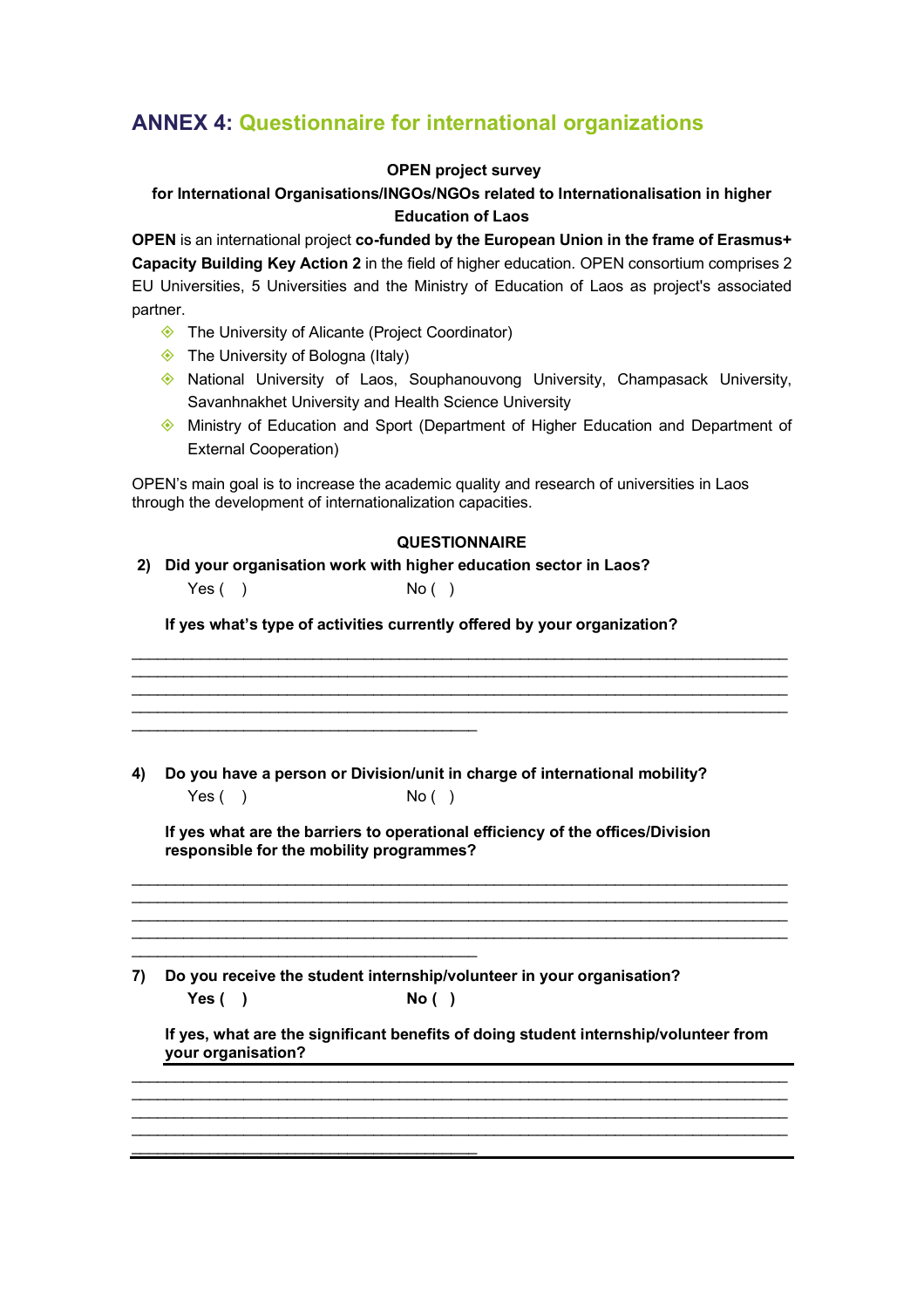| What are the difficulties and barriers encountered in your organisation regarding the<br>student internship/ volunteer?      |
|------------------------------------------------------------------------------------------------------------------------------|
| What could your organisation do to facilitate international mobility for higher<br>institution in Laos?                      |
| 10) What are the significant barriers and bottlenecks to help further internationalisation<br>of higher institution in Laos? |
| 11) What risks do you see in internationalization and how can you address them?                                              |
| 12) What are your priorities for helping internationalisation moving forward of the higher<br>institution in Laos?           |
|                                                                                                                              |

## **INTERNATIONAL RESEARCH COLLABORATION**

11) Do you have research/project collaboration with higher institution in Laos?

Yes $( )$  $No()$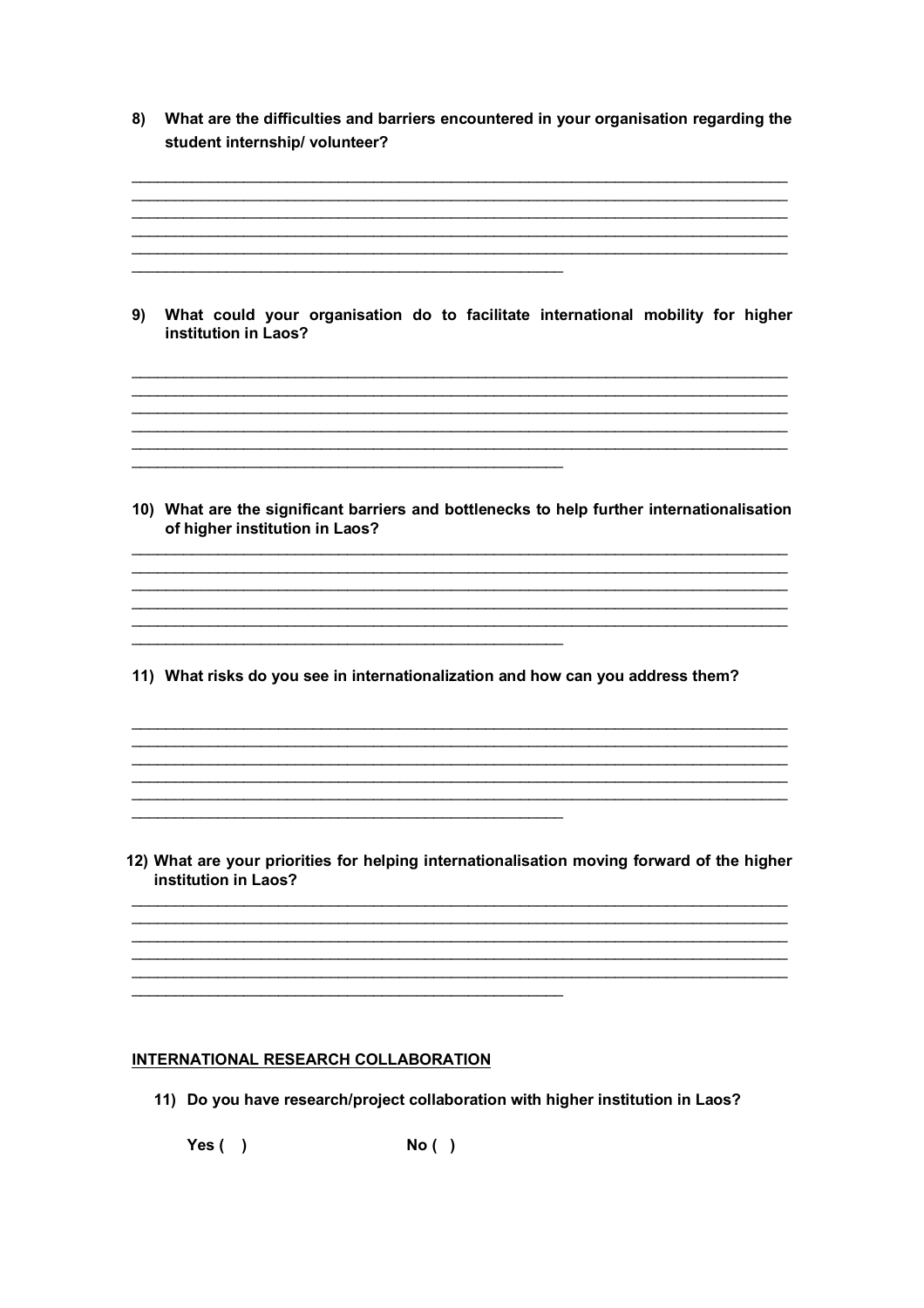If yes can you provide a short description (partner University, source of funding, research topics - research objective?

12) what are the barriers on Research Collaboration with higher institution in Laos?

<u> 1989 - Johann Barbara, martxa alemaniar arg</u>

,我们也不能在这里的人,我们也不能在这里的人,我们也不能在这里的人,我们也不能在这里的人,我们也不能在这里的人,我们也不能在这里的人,我们也不能在这里的人,我们也 

13) Other comments for improving research collaboration with higher institution in Laos?

<u> 1989 - Johann John Barn, mars eta inperiodoren eta inperiodoren eta inperiodoren eta inperiodoren eta inperio</u>

Thank you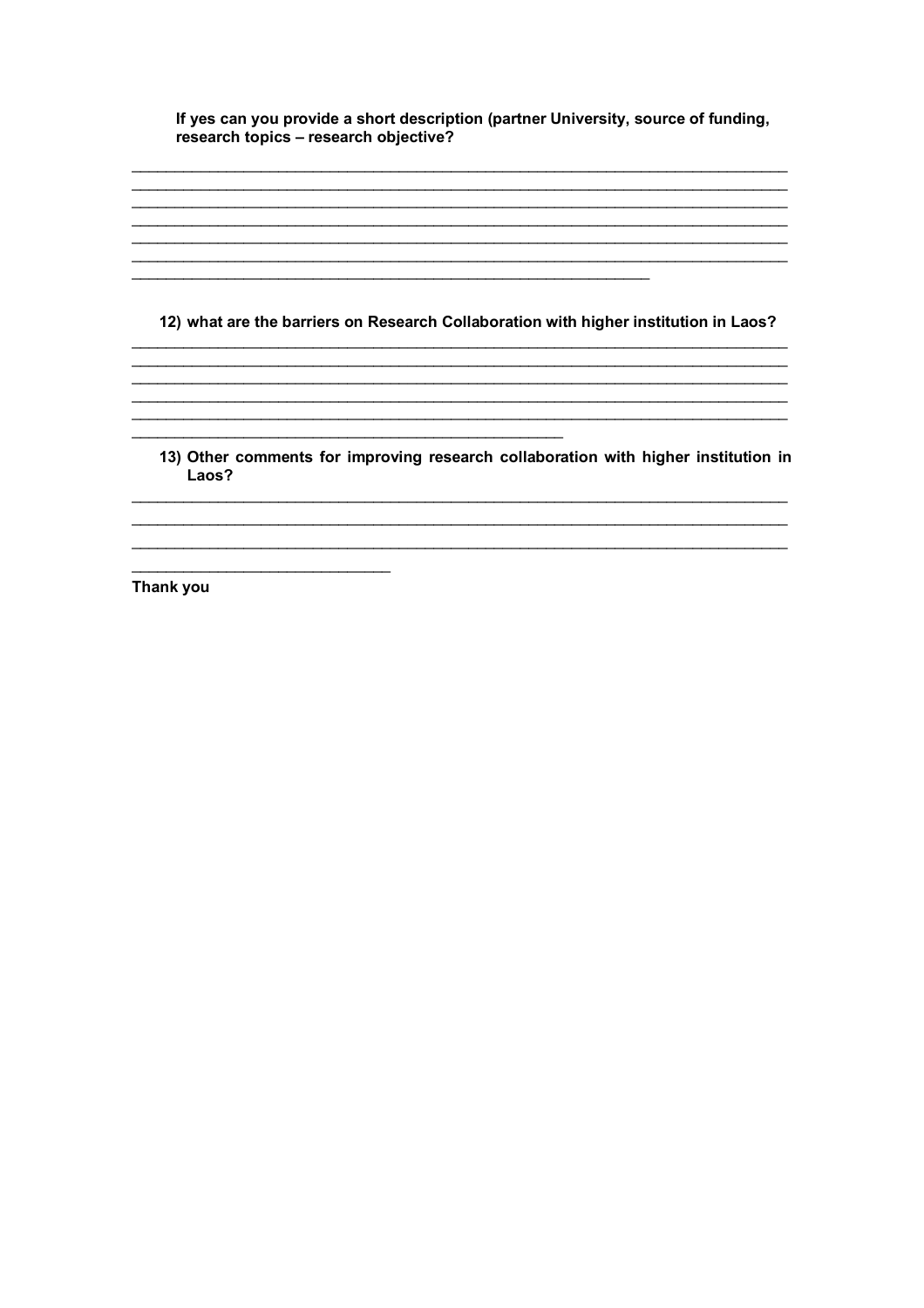# **ANNEX 5: Consultation phase results - National Universities of Laos**

## **NATIONAL UNIVERSITY OF LAOS**

#### *Students' Questionnaires*

#### *Profile*

NUOL distributed the questionnaire to 50 students from different faculties and fields of study. Among the respondents 36.0% are males and 64.0% are females; the 62.0% are between the group of 17 to 20 years old, and only about 38.0% are between 21 to 24 years old. The average age is 20 years old.

Around 62% of the respondents are studying in the final year, followed by 2 year (22.0%), only 16% are students from 3 year. 98% of the students can speak English, followed by Japanese language (14%) and Korean language 10%. The rest can speak Chinese, French, Vietnamese, and Swedish respectively.

#### *Students' Awareness*

Regarding the awareness of the international opportunities for student mobilities, 66% of the students are aware of the available opportunities. Most of the exchange programmes offered in NUOL are promoted by partner universities and international foundations both short-term and long term. Students learn the information about students exchange programmes from friends/college mates 48.0%, from the University websites 60.0%, from professor/lecturer 44.0%, from meetings held at university 26.0%, the rest 4% from Facebook and radio 2.0%.

The top 5 countries where students expect to study are Japan (54.0%), England (36.0%), Korea and USA giving the same number (32.0%), the 24.0% of students would like to study in Singapore and Australia or European countries such as Sweden, France, Switzerland, Italy, Germany, Finland, Belgium and Spain. Students believe that these countries have good management and high-quality education systems, and are developed and advanced countries, in which students can improve their English-speaking skills, be exposed to high technology development and industrial investment; they also mention the opportunity to gain life experiences on different societies and cultures. Some students wish to study where there are similar cultures and lifestyles such as China, Thailand, Singapore, Malaysia, Indonesia, and Vietnam. These neighbouring countries are attractive for the quality of their education system, embody beautiful cultural attraction and have similar lifestyles.

Around 66% of the students preferred long term exchange justifying their choice with the need to have time to live and learn as much as possible about different lifestyle and culture, to have an opportunity to learn the language and get academic experience. Only the 34% of students would prefer a short-term exchange, since without a credit transfer system, the experience abroad is often not recognized in their academic career and sometimes when they came back to their home university, they have to drop out of studies.

#### *Benefits*

Out of 50 students, the 44% (20 students) have been on an exchange period abroad. Among the benefits, they highlight that their knowledge has been increased both from the academic point of view and in the command of the English language. They also mention the opportunity to develop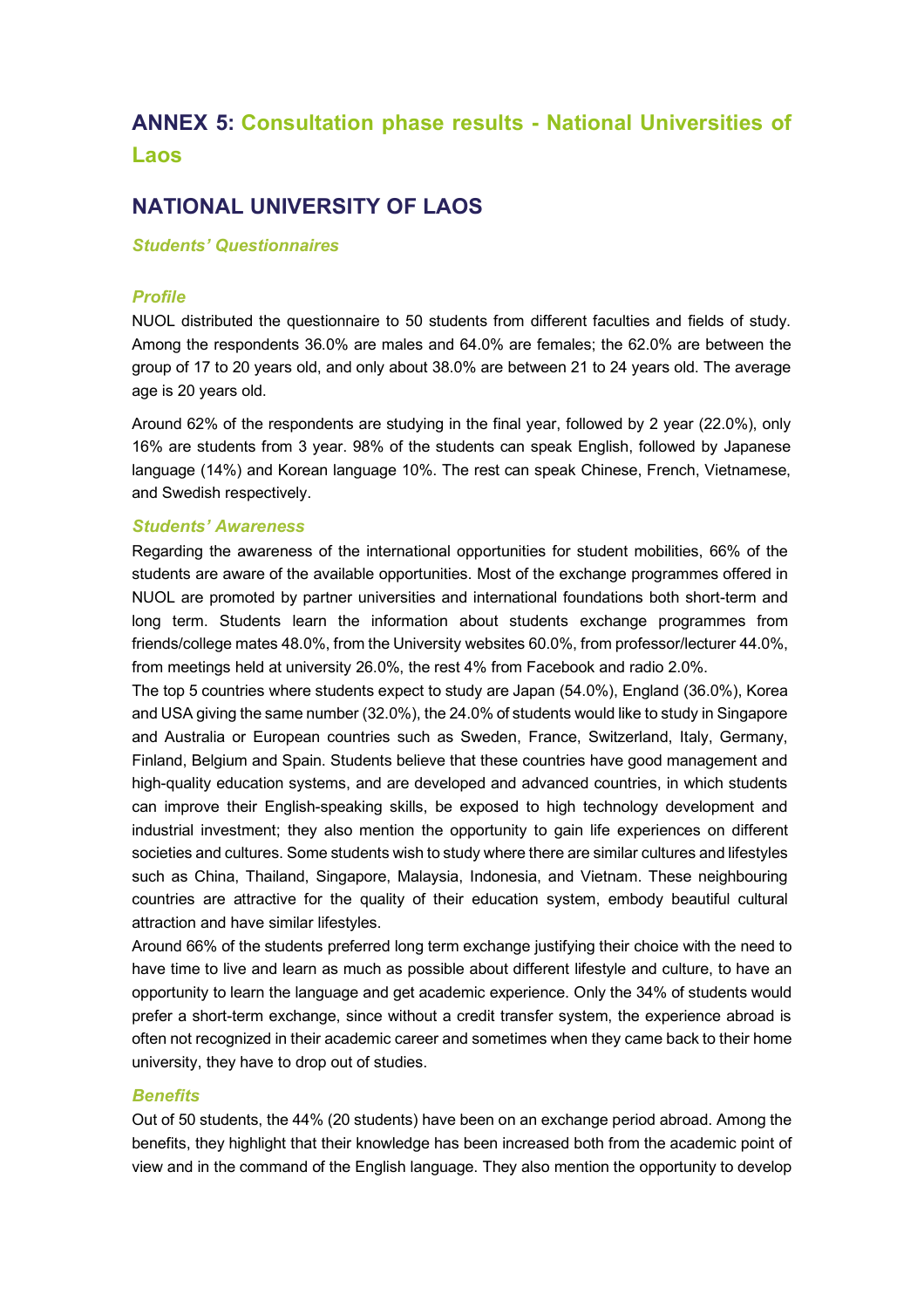personal capacities. Moreover, they state that the experience abroad gave them the opportunity to learn about different cultures and lifestyles, increase confidence and get a chance to know about world's development. Those who have joined internship in Israel said that besides gaining an advantage with technology experiences, these internships can generate revenue from working in farms.

## *Challenges and Difficulties*

During the period of the exchange 28% of students faced difficulties in adjusting to the new environment, while 19% had difficulties in finding an accommodation and with transportation (time management). 11% of them struggled with the differences in the education system and with not sufficient command of the country language. The rest 4% highlighted lacking budget due to high cost of living in the hosting country.

### *Main Reasons for not Joining Exchange Programmes*

Around 28 students (56%) had no chance to join the exchange abroad, among the main reasons listed, the 24% is not aware of any opportunity to go on exchange, the 18% does not have an appropriate language competence/does not meet the language requirement, while 16% does not have enough funding to go on exchange. 12% is not able to find out courses that could be included in their study plan at the foreign institution and 10% is not sure that courses taken abroad could be recognized in their academic curriculum through credit transfer. Three students had received scholarships, but the exchange was cancelled due to COVID-19 and 4% do not meet the academic requirements which are necessary to take part in an exchange programme and do not pass university's selection process (NUOL's nomination). The last 2% could not join the exchange because they did not meet the application deadline. (late awareness).

## *NUOL's IRO Support to Students Mobility*

There are 3 employees under International Mobility Division under International Relations Office (IRO) working as coordinators who are responsible for students' mobility both inbound and outbound students. The main task are as follows:

- $\diamondsuit$  Advise students and give an orientation
- $\diamondsuit$  Promote, announce, update information of exchange programmes to students
- $\diamondsuit$  Assist and guide students in completing application documents
- $\diamondsuit$  Nominate student candidate for programmes
- $\diamondsuit$  Coordinate and follow exchanged students

#### *Measures and Recommendations To Improve Mobility Programmes*

- ♦ Encourage faculties to develop a short-term and long-term international programme
- $\Diamond$  Promote information on an exchange programme on time through many channels such as NUOL's website and social medias
- $\Diamond$  Develop IRO website as well as improve the NUOL website
- $\diamondsuit$  Orientation for new inbound students as well as outbound students before they leave.
- $\diamondsuit$  Set up the budget plan to offer students who have limited budget the opportunity to join an exchange programme in a partner university.
- $\Diamond$  Help the student who received the scholarship to have a clear plan to study abroad.
- $\triangle$  Administrative improvement
- $\Diamond$  Create more activities to develop students soft skills
- $\diamondsuit$  Develop an international student guide
- $\diamondsuit$  Improve selection process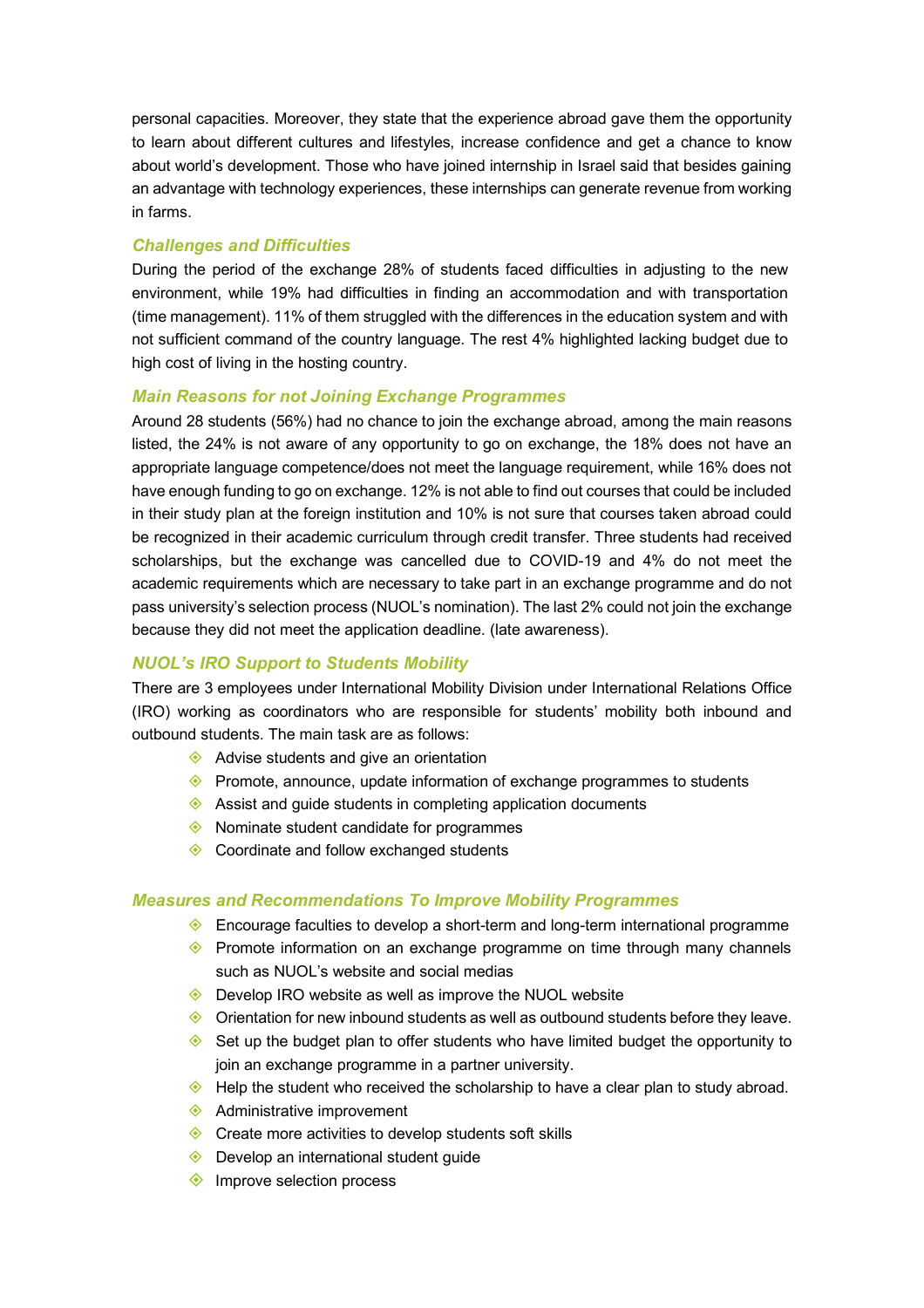#### *Professors' Questionnaires*

#### *Profile of the Respondents*

A total of 44 senior staff lecturers and professors answered the questionnaire distributed by NUOL. Among the respondents 81.8% are males and 18.2% are females. The results exhibit that 52.3% are above 55 years old, 13.6% of the respondents are between the age group of 41 to 45, and 46 to 60, 11.4% are between the group of 51 to 55 and only about 2.3% are between 26 to 30 and 31 to 35 years. The average age of 52.5 indicates that the respondents are quite capable to judge and give answer more effectively.

Around 50% of the respondents are associate professors, followed by senior lecturers 22.7%, only 4.5% are professors and 15.9% are senior staffs. The majority of respondents hold a Master of Science (61.4%), followed by PhD holders (36.4%). Only the 2.3% hold BSc. More than 80% of the respondents are working for the NUOL since more than 20 years.

#### *Type of Student mobility Programmes Currently Offered*

In terms of student mobility programmes currently offered by NUOL, 100% of respondents answered that NUOL provides degree programmes for the international students, however, students need to study Lao language in the first year, before entering the BSc programme. Only one international programme is offered by the faculty of economics and business administration. More than half of the respondents mentioned that NUOL currently offers internship/training programmes and student exchange programmes (65.9%).

Furthermore, 15 (34.1%) of the respondents said that a cultural and sport exchange programme is offered by NUOL. The same number of the respondents also highlighted that NUOL offers double –degree programmes and study abroad programmes (11.4%), and lastly 4.5% indicates a 3+1 degree programme.

#### *Importance of Going Abroad*

Ranking from 1 (less important) to 5 (more important) the importance of taking part in a mobility programme for academic staff, students and administrative staff; the majority of respondents evaluate mobility programmes as very important for academic staff (researchers and teachers ranked 4.75), followed by outgoing mobility opportunities for students (ranked 4.29), which include sending them to study abroad and participate in international internships. It is perceived as less important the experience abroad for the administrative staff (ranked 3.84)

#### *Barriers to Operational Efficiency of the IRO*

#### **Inbound Students**

The perceived barriers for receiving inbound students at National University of Laos are:

- $\Diamond$  lack of short-term and long-term international programmes (now only one international programme at the Faculty of Economics and Administration Management),
- $\Diamond$  Lack of lecturers who can teach to international students.
- $\Diamond$  lack of dormitories for international students who study at NUOL and no tools/guidelines for mobility as well as administrative support for students, volunteers and internship;
- $\Diamond$  Time consuming procedures to obtain Visa
- $\triangle$  lack of financial support

#### **Outbound Students**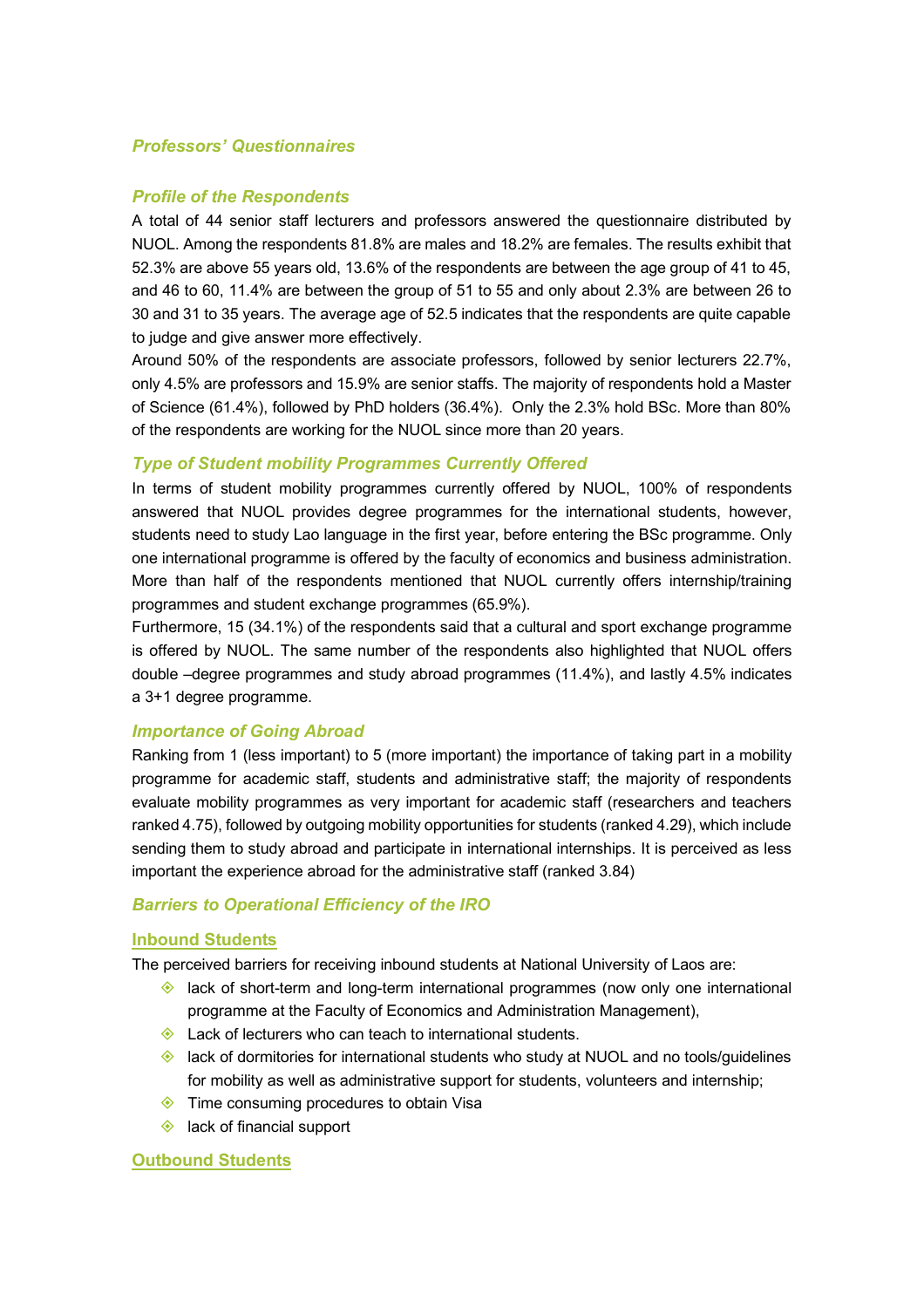The main barrier in recruiting local students to participate in mobility programmes in partner universities are similar to those highlighted for inbound students. The main one is represented by the linguistic barrier, specifically referred to the English language. Special attention is needed by students when selecting the courses to attend; there is often no correspondence between the courses offered in the home university and those offered in the host university.

NUOL does not have the budget to support outbound students, most of the scholarships rely on partner universities/external funding, some mobility programmes do not offer economic support for flight tickets. There are no embassies of some EU countries in Lao, so VISA application is still complicated for students who want to take part in an exchange programme.

### *Barriers Experienced by Faculty/Staff Members in Joining Mobility Programmes*

A major issue experienced by faculty members from NUOL in joining mobility programmes is represented by language barriers while some faculties have limited staff capacity. Half of the respondents stated as barrier, the limited exposure to international opportunities. There is lack of motivation among the faculty members in gaining international experience. Another barrier is lack of financial support.

Academic staff has many responsibilities so that they do not have enough time to cooperate external partners.

## *Difficulties and barriers encountered by academic and administrative staff in credit transfer*

NUOL faces several difficulties in credit transfer due to the difference of grading systems. The lack of course descriptions and syllabi from international institutions also acts as a barrier. Another issue is lack of internal and external policy to guide decision makers in crediting courses taken abroad. The difference in the starting period of the semesters represents an obstacle for the students selected for long-term exchanges (1 semester). They highlight that if they leave for the exchange when the semester at their home university has already started, they have to drop out of studies for the first academic year, even the students who come back before or after the  $1<sup>st</sup>$ semester ends, cannot start studying on the  $2<sup>nd</sup>$  semester, then they have to wait until the next academic year starts and repeat the year.

For this reason, the only benefit of taking part in an exchange abroad is perceived as the opportunity to get an experience abroad since, from the academic point of view, they feel they waste one year given the fact that it is not possible to transfer the credits acquired abroad.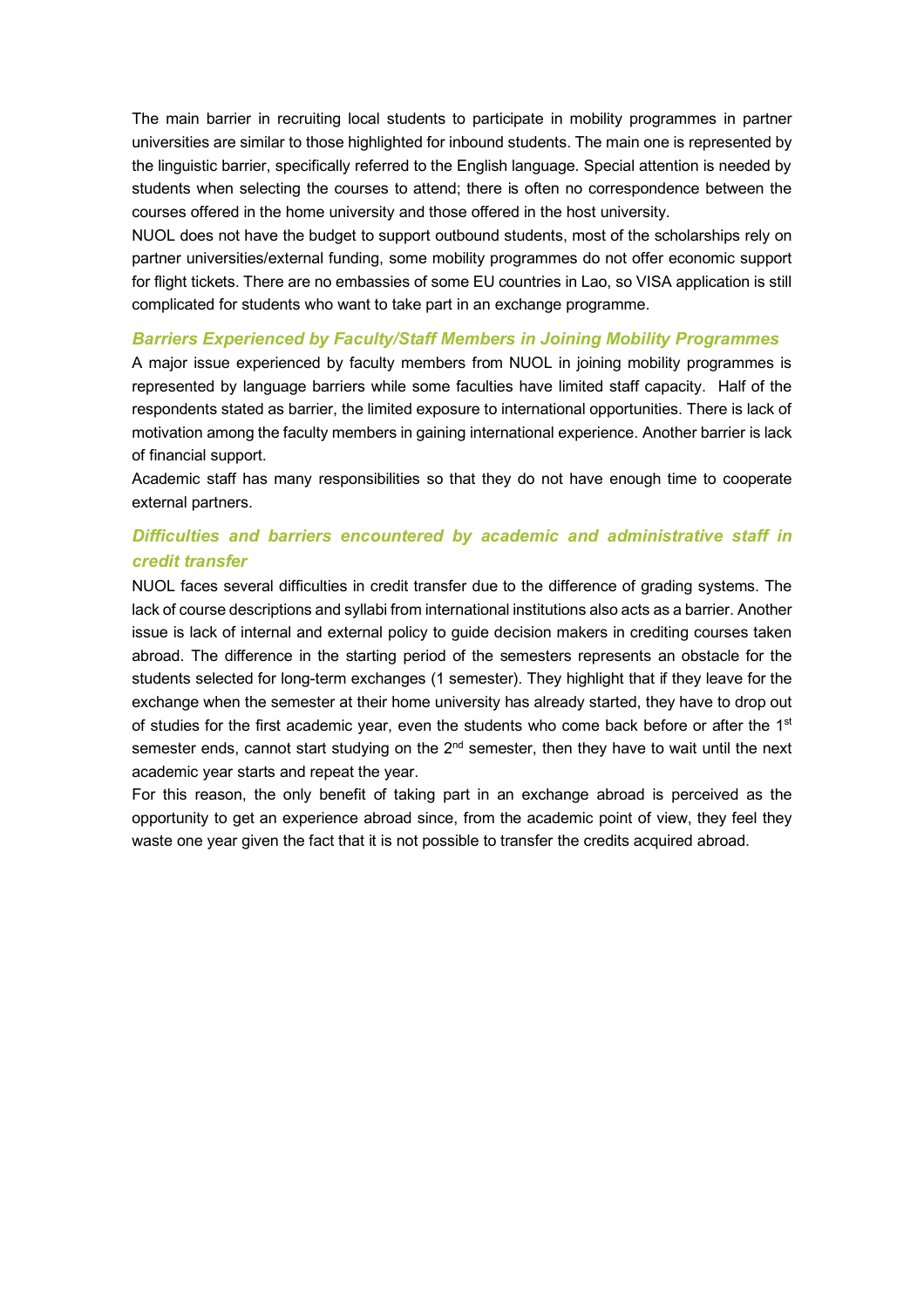## *Significant Benefits of Internationalization*

Respondents have different perceptions on the benefits of internationalization. In the survey, the respondents were asked to rank the significant benefits of internationalization from 1 to 5 with 1 very low and 5 very high. Considering a score of 3 as the mid-point, the mean for the total benefit (4.07) elucidates the very positive attitude of the respondents towards internationalization. The most common benefit among the respondents is strengthened institutional research and knowledge production capacity (ranked 4.45). The next two most common benefits are enhanced international cooperation (4.38) and increased international networking by faculty and researchers (4.36).

Most of the respondents said that internationalization helps NUOL strengthen its research collaborations. Some respondents added that developing research outputs of their institution will in turn also help NUOL to be globally recognized. Aside from research, equally important benefit of internationalization for NUOL are institutional capacity building (4.34) and increased international awareness of global issues by students (4.22) and improving the quality of teaching (4.20).

While there are benefits on internationalization, respondents pointed out some obstacles on seeking international opportunities, the most common response is the limited capability of researchers in applying for international scholarships. Another barrier is represented by the lack of financial resources: international opportunities are quite costly especially for students and faculty staff who are earning just enough to support their needs.

#### *University Support to International Mobility*

Respondents ranked the possible actions as indicated below:

- 1. Sign agreements or memorandums of understanding (MoU) with international universities (4.00)
- 2. Provide information on internationally funded programmes (3.77)
- 3. Provide information on internationally funded programmes (3.70)
- 4. Empower the international relations office (3.50)
- 5. Improve language skills of students and staff (3.50)
- 6. Assuring credit recognition (for students) (3.09)
- 7. Provide scholarships to students and professors (3.04)

## *Significant Barriers and Bottlenecks To Further Internationalization*

#### **Internal Barriers**

Pursuing internationalization is not an easy task. There are obstacles that prevent institutions from advancing internationalization. In the survey, the respondents were asked about what they think are the barriers that hinder internationalization. The most common response, as expected, is insufficient financial resources (4.45). NUOL does not have sufficient funds to push through its internationalization plan. The second ranked response is indicated as lack of knowledge of foreign languages (3.84). Some of the respondents said that administrative or bureaucratic difficulties prevent them from advancing internationalization (3.63). This includes the absence of credit transfer and different academic calendar.

Furthermore, the respondents said that the lack of or poorly resourced organizational structure/office responsible for internationalization is considered as an important barrier (3.54). Among the other mentioned barriers limited faculty involvement / interest has been highlighted (3.52). Many faculty members said that they do not have much exposure to international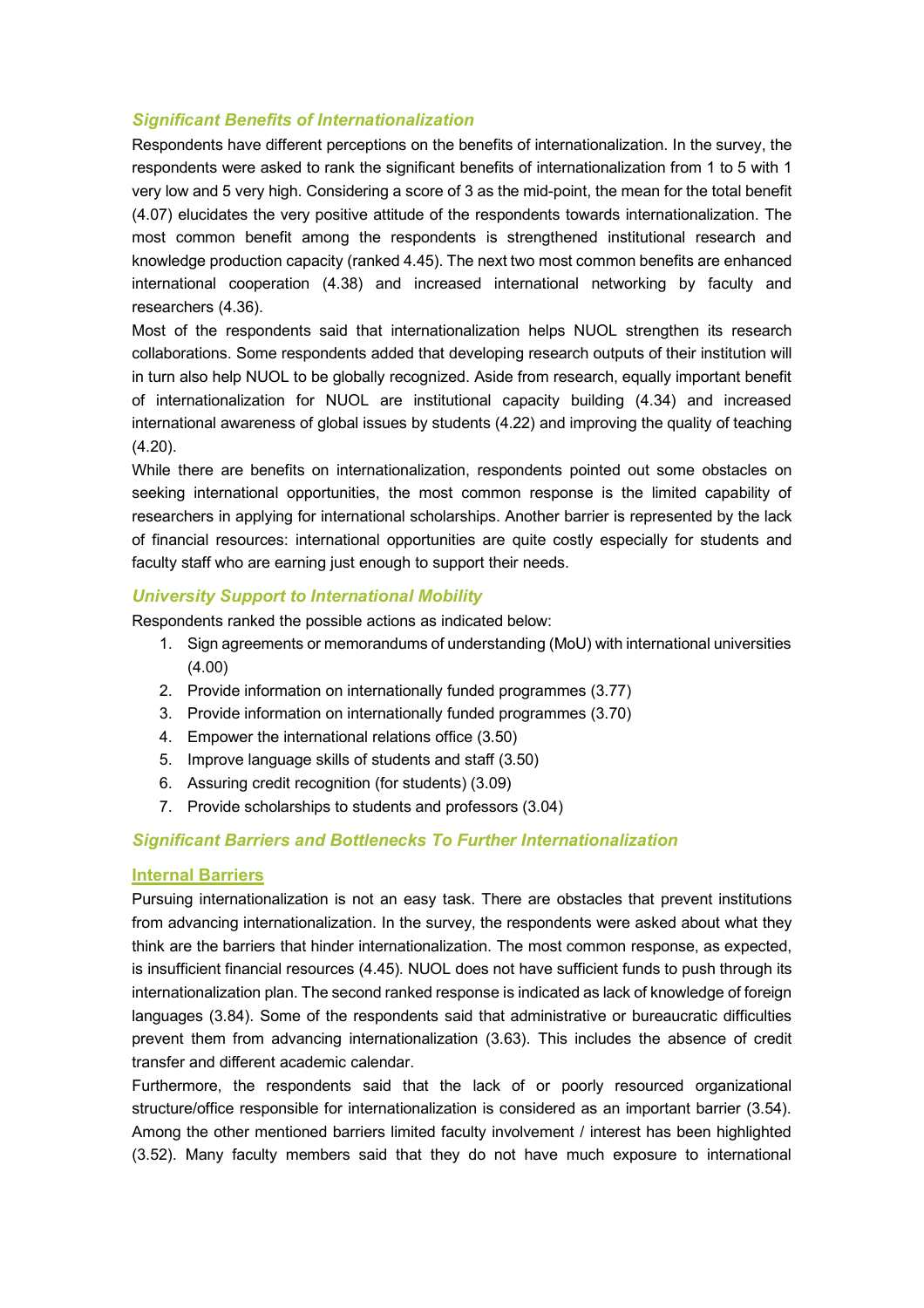opportunities and too rigorous/inflexible curriculum prevents students from participating in internationally focused programmes.

## **External Barriers**

Aside from internal obstacles, there are also external obstacles that prevent NUOL from advancing internationalization. A large majority of the respondents said that one of the biggest external obstacles they face in their pursuit to internationalization is limited funding (4.29). Followed by language barrier (3.79), furthermore, the respondents said that one of the obstacles that prevent NUOL from advancing internationalization is the difficulties of recognition and equivalences of qualifications, study programmes and course credits. Moreover, around half of the respondents said that visa restriction is one of their biggest obstacles in pushing through with their internationalization efforts.

## *Priorities for Internationalization Moving Forward*

The survey also asked respondents to rank the priority actions for internationalization. The top priorities for the enhancement of the internationalization of the institution are the following:

- 1. International research collaboration (4.61)
- 2. Faculty/Staff Mobility (4.43)
- 3. Participation in international conferences/events (4.27)
- 4. Student Mobility (4.15)
- 5. Participation in international associations (4.09)

## *International Research Collaboration*

## *Main sources of* **Funding** *for International Research Collaboration*

The main sources of funding for international research collaboration at NUOL come from government budget and international organizations such as ADB, ACIAR (Australian Center for International Agricultural Research), IRD (International Research and Development), ISP (International Science Programme, Sweden), EPF (Environmental Protection Fund), KFAS (Korea Foundation for Advance Study), SHEP (Strengthening Higher Education Project), JICA KOICA, UNEF/UN. There are some small grants from the Government of Luxembourg and the Government of China through Chinese Embassy in Laos and co-funding between partners under signing agreement.

## *Barriers to International* **Research** *Collaboration*

The top five barriers to international research collaboration are:

- $\Diamond$  Limited research funding/budget and lack of facilities.
- $\diamondsuit$  limited expertise of the faculty or research staff, moreover, the majority of the capable researchers have many responsibilities in dealing with administrative work and limited time to do research.
- $\Diamond$  Linguistic barrier is also described as an obstacle to international research collaboration.

The respondents were asked to give recommendations for the development and improvement of international research collaboration. The top four responses collected are:

- $\diamondsuit$  provide additional funding,
- $\Diamond$  need of research training.
- $\diamondsuit$  strengthening international research partnerships/linkages
- $\Diamond$  creating research groups to develop research projects proposals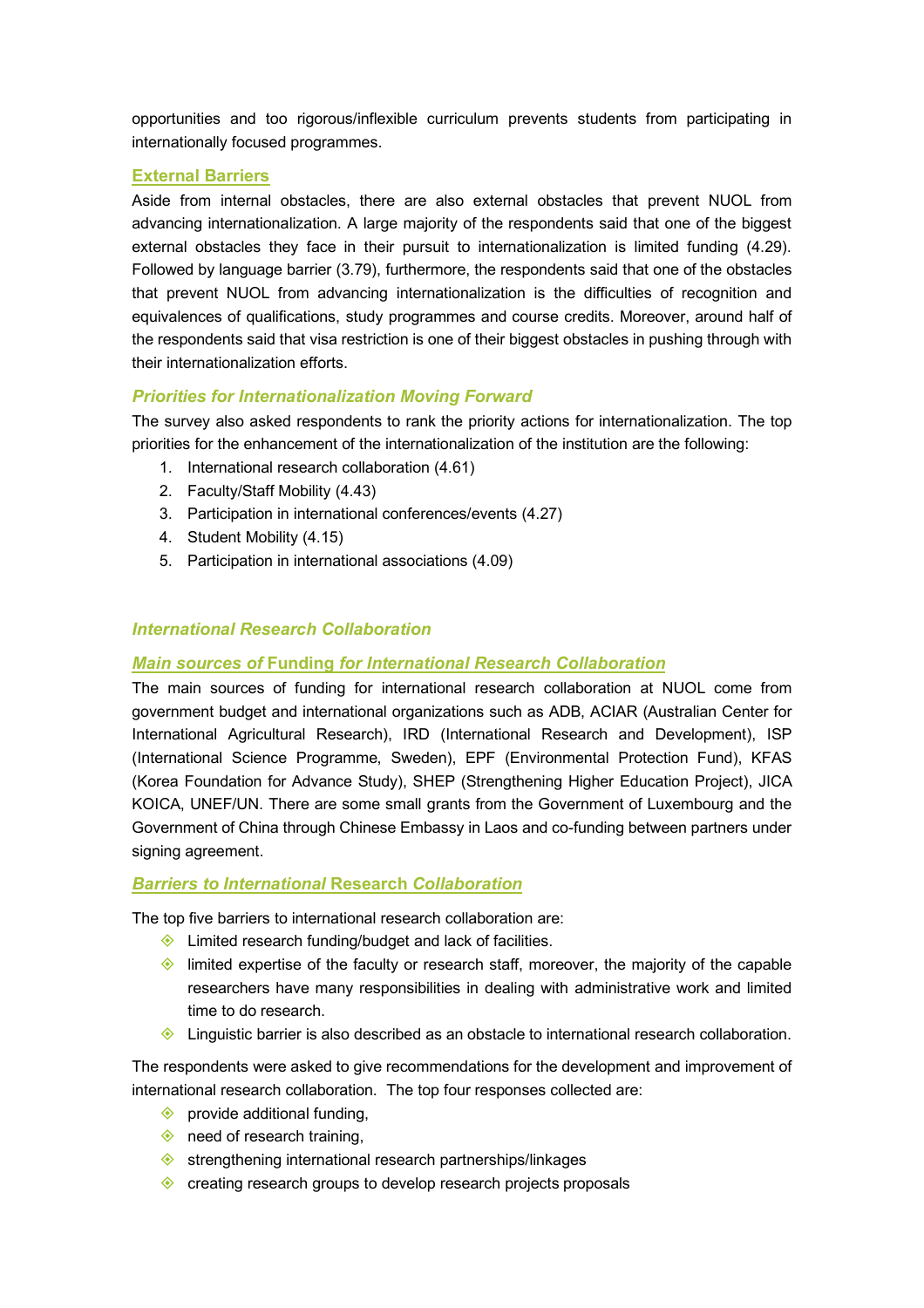These top responses are consistent with the top barriers above mentioned.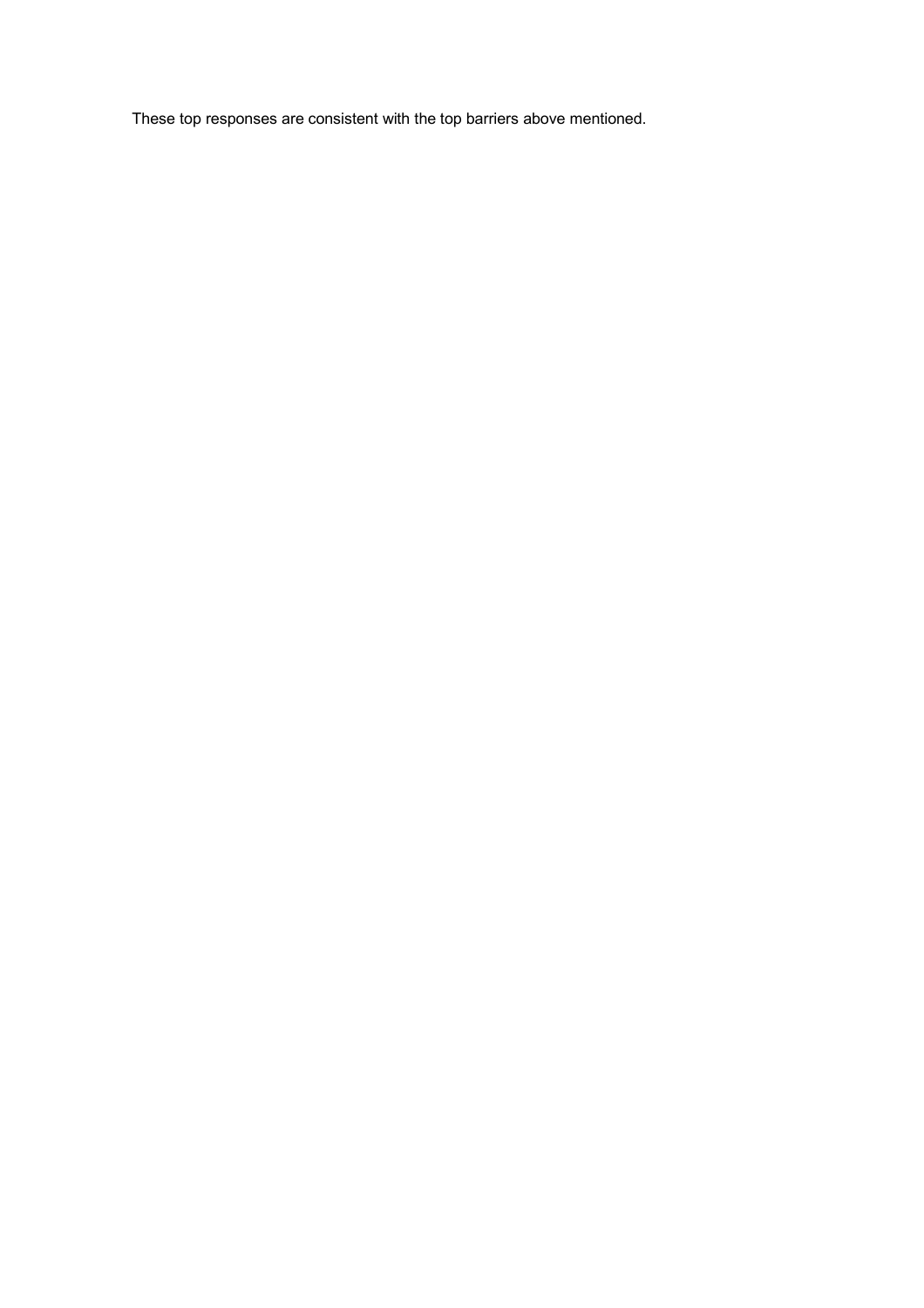## **ANNEX 6: Consultation phase results – Champasak University**

## **CHAMPASAK UNIVERSITY**

*Students' Questionnaires*

#### *Profile*

55 students answered the questionnaire, 53% of them were male and 47% were female. The percentage of students with an average age of 17-20 years old was 16%, 82% from the group of 21-24 years old and 2% over 24 years old. These students are enrolled at Champasak University from the second to the fourth year: 7% of them are attending the second year, 20% the third year and 73% the fourth year. The students attend courses of 6 faculties and study different undergraduate programmes: 16% are judicial law students, 15% electrical engineering students and 11% forest resource and environment students. Students of math, Lao language and literature, general chemistry, tourism, management and economics answered the questionnaires with the same percentage of 5%. Students of physics (teaching and general), English language (general and teaching), agronomy, livestock, hotel management also answered the questionnaire with the same percentage of 4%. Apart from their mother tongue, respondents can speak Thai with 69%, English with 56.%, Vietnamese with 7%, French with 2% and Chinese with 2%. Among them, there were 12 students who have been studying abroad, joining student exchange programmes.

#### *Students' Awareness*

38% of students are aware of the international opportunities at their home institution since they were able to indicate the following international programmes: Erasmus Plus, SHARE Project, Chicken Egg Raising Project, Project of Cleaning to Refresh the World, Learning Promotion Programme, Academic and Cultural Promotion Project, Short-term exchange programme" Yayasan Sukarelawan Siswa", CLE MOCK, CLE project, SPACE programme, Electronic technology research and experiment project, Trade Collaboration Project, ASEAN Learning Programme, JENESYS programme, the sister holds the child Grant programme and students exchange programmes undertaken under the MOUs. Students gained information about exchange programmes from their professors (78%), from friends (16%), from the University website (15%) and from meetings held at university (15%).

Some students would like to study in Germany, Switzerland, France, Italy, Australia, Norway, Poland, USA, England, Russia, and Finland. Students believe that these countries have a good management and high quality education. Moreover an exchange experience would encourage them to practice their English. They are also interested in these countries for their high technology, industrial investment and different culture. On the contrary, some students wish to study in countries characterized by similar culture and lifestyle such as Japan, Singapore, Malasya, India, Indonesia, Brunei Darussalam and Philippine. These countries are interesting for Lao students for the quality of their education system, beautiful cultural attractions, and similar lifestyles.

Some students would prefer studying in neighbouring countries such as Vietnam, China, Cambodia and Thailand. China and Vietnam have a long history of friendship with Laos and collaboration with Lao higher education institutions. Furthermore, this interest lies in the fact that these countries are rapidly developing. Cambodia and Thailand have similar cultures, languages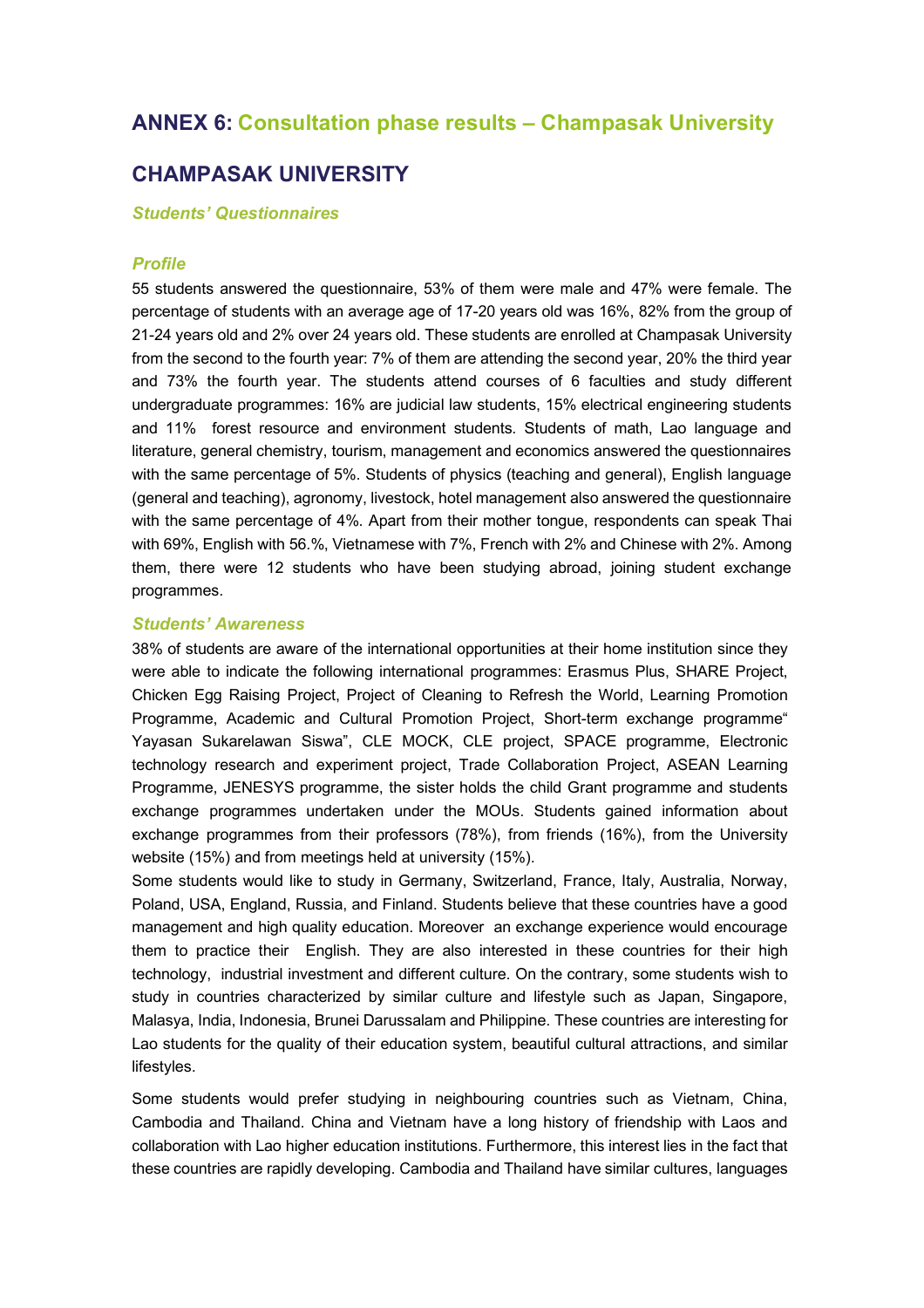and lifestyle to Laos which is also linked to these countries through trade and import of a lot of products.

#### *Benefits*

15% of students, who joined an exchange programme, highlighted that they gained more experience and self-development, made foreign friends and developed international collaboration. 13% of students learnt new languages, acquired knowledge, new skills and experienced new teaching methodologies . They also reported to have received budget for tuition, travel, allowance and study materials. 13% of them stated they had the opportunity to share cultures, languages, opinion and visions. 5% of the students identify as the main benefits of taking part in an exchange programme those related to the experience of different lifestyles, cultures and social interaction.

#### *Challengesand Difficulties*

During the exchange period, 27.% of students faced difficulties in using modern technology and felt unconfident about credit transfer after their returning from an exchange experience. 18% of them met problems with travelling, time management, travel distance, accommodation, living expenses, different food habits and culture, health issues, English proficiency and social adaptability. 16% of them experienced financial constraints, cultural shock and homesickness due to different habits and behaviours; they felt lack of self confidence and cross cultural competences. 11% encountered difficulties in adapting to the differences regarding education, languages, cultures, traditions, climate, living space and lifestyle.

#### *Measures and Solutions*

In order to implement students' mobility schemes, home university is the main actor to support and provide services for students before and after the mobility period. Among the suggestions emerged from the questionnaires:

- $\diamondsuit$  Home university should strongly facilitate the spreading of information regarding scholarships for exchange programmes. The promotion should be advertised on the university website or social networks (e.g Facebook page), it makes information spread more quickly and widely in order to help students access the mobility's information easily. The announcement should highlight the criteria of application, deadlines, documents required to apply for an exchange programme.
- $\Diamond$  University leaders should appoint staff members, at each level within the university, to work on processing document for students, for example IR office/division staff, faculty members and lecturers.
- $\diamondsuit$  The University should support students who have been selected to join an exchange programme, helping them with the submission of documents, visa procedures, travel information, host country's culture/lifestyle and study plan. Before the mobility, the university should provide preparatory training.
- $\Diamond$  OPEN plays an important role on training and coaching the universities to set their internationalisation strategic plan, or specific action plan for IR office/divison especially for those universities which do not have it yet. Universities should then implement services to assist students dealing with issues they face when joining the students mobility.
- $\Diamond$  MoES should focus on improving educational policies to meet international standards therefore, the universities could enhance the quality of their curricula so that the credits can be automatically recognized.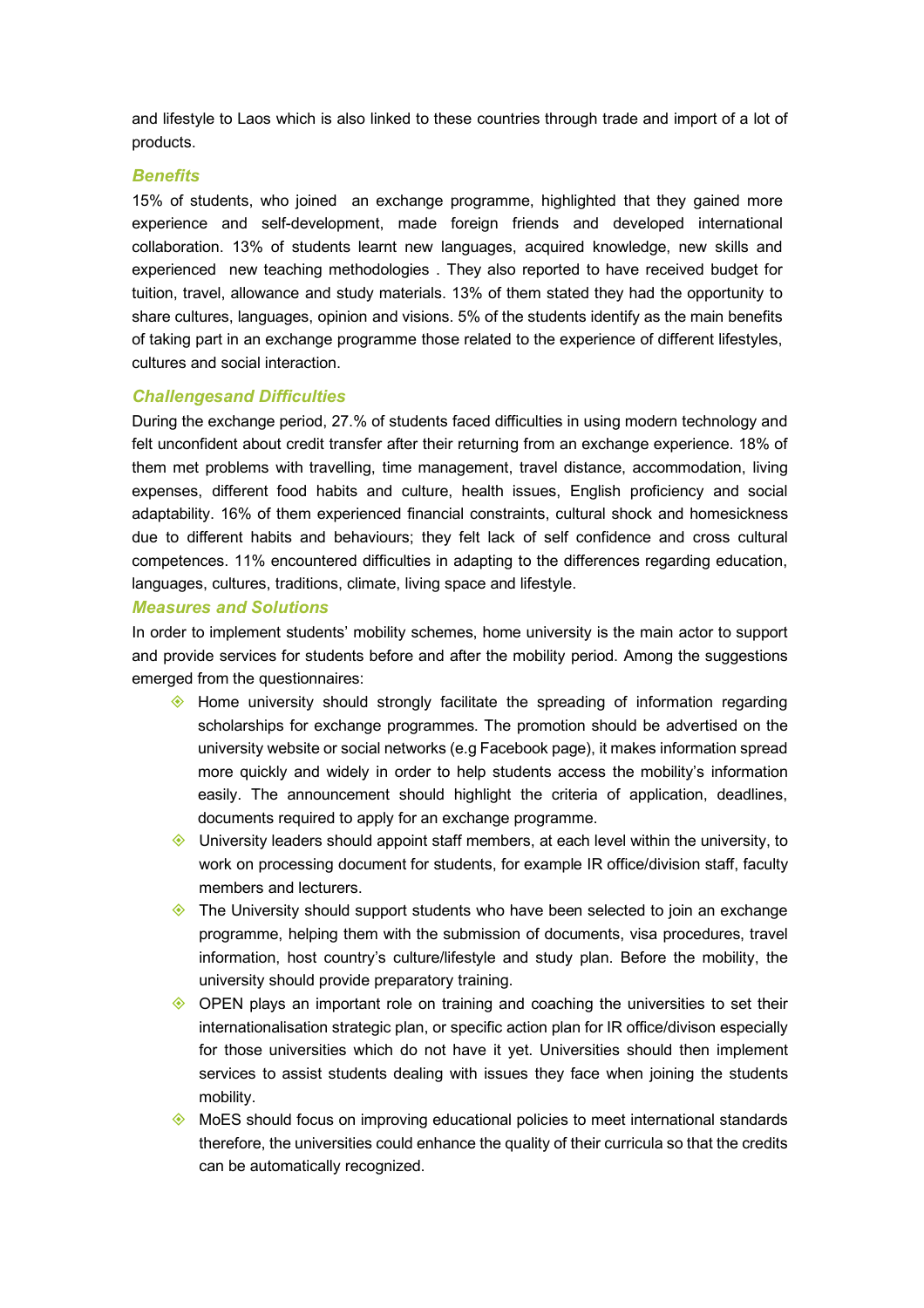## *Professors' Questionnaires*

#### *Profile of the Respondents*

53 professors/lecturers answered the questionnaires: 57% was male and 43% was female. The average age of respondents was from 26 up to over 55 years old. The biggest percentages of professors/lecturers who responded were between 31 and 35 years old (38%) and from 36 to 40 years old (30%). These lecturers/professors were mostly from 6 faculties (45%) in particular Faculty of Education, Economic and Management, Law and Public Administration, Engineering, Natural Sciences, Agriculture and Forestry, and from 3 offices (23%) namely Planning and International Cooperation Office, Research and Academic Service Office, Academic Affairs Office.

The majority of respondents was represented by the Dean/Vice Deans and Heads of division/department with the same percentage of 34%. Director/vice directors and senior staff lecturers answered in the same percentage (6%) and only 2% of the respondents was top level of the university. The qualification of professor/lecturers who answered the questionnaire indicated that 9% holds PhD, but the majority of respondents holds Master's Degrees (60%) and 28% holds Bachelor Degrees. Only 2% of the respondents holds academic title as associate professor. The percentage of lectures/professors who have working experience between 6 and 10 years was of 33%, followed respectively by 30% with 16 to 20 years of working experience and by 26% with 11-15 years of working experience.

### *Significant Benefits of Internationalization*

Respondents have been asked to rank from 1 to 5 (being 1 less important 5 more important) the importance of taking part in a mobility programme for staff and students. From the answers collected the importance of taking part in a mobility programme for staff has been ranked 4.25 while for students 3.74.

The three top ranked benefits regarding internationalization for Champasack University are:

- *(1)* internationalisation can improve the quality of the university teaching and learning (4.26/5);
- *(2)* internationalisation can enhance the prestige of the university and
- *(3)* Internationalization can help to increase students awareness regarding global issues (4.25/5).

Moreover, most of the respondents agreed that facilitating international mobility is important for improving the language skills of students and staff (ranked 3.85/5), signing agreement or Memorandum of Understanding (MOU) with international universities (3.72/5) and providing information on international funded programmes (3.49/5).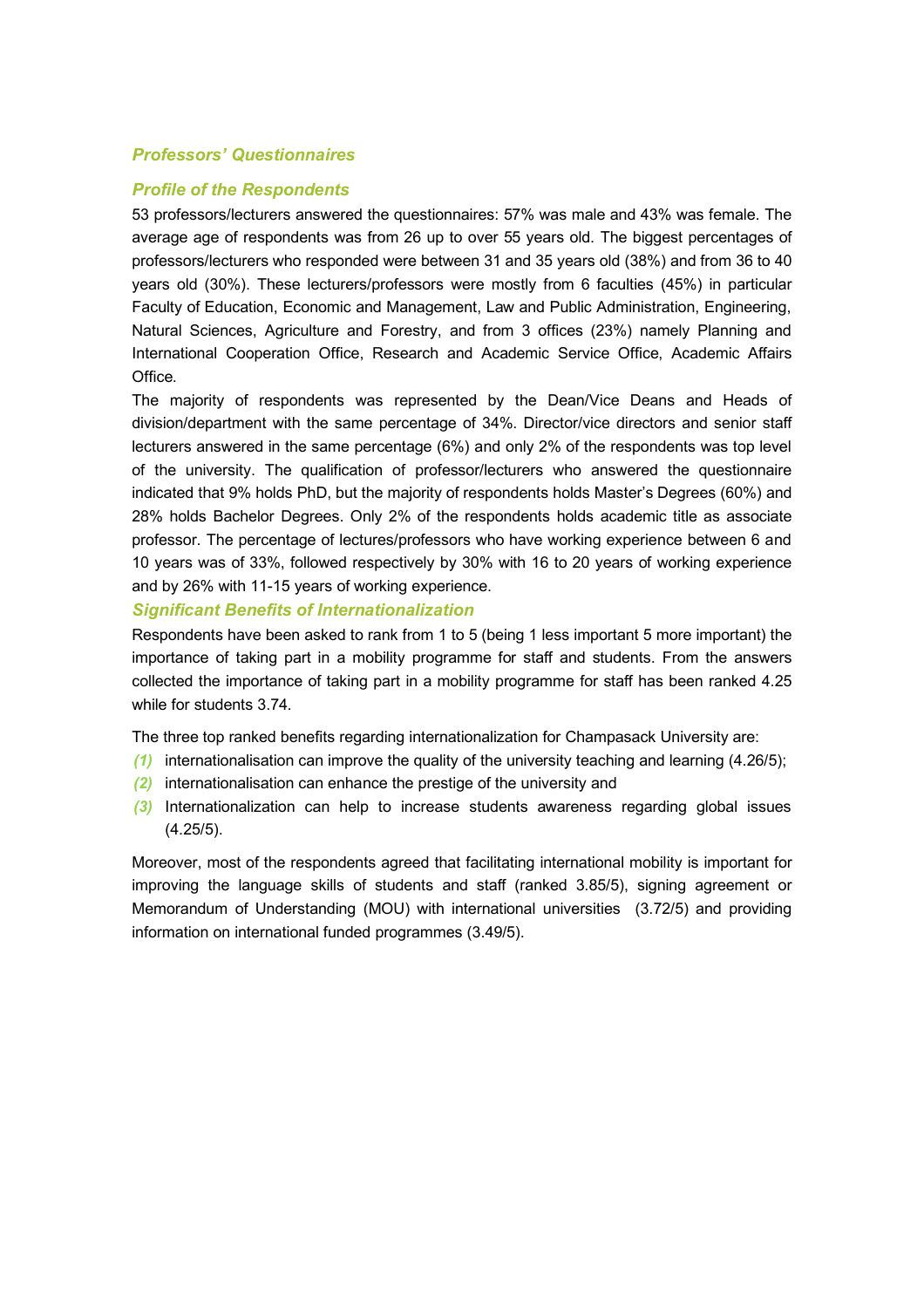## *Significant Barriers and Bottlenecks to Further Internationalization*

#### **Internal Barriers**

The results show that the barriers and bottlenecks to further internationalisation are due to administrative/bureaucratic difficulties (e.g no credit transfer, different academic years), as indicated by the professors' responses (ranked 3.94/5 points). As a second barrier they indicated too rigorous or inflexible curriculum discouraging students to participate in internationally focused programmes (3.83/5). It seems that lack of or poorly resourced structure/office responsible for internationalisation is considered as the third barrier (3.77/5) and other barriers are related to the insufficiency of financial resources and limited university leadership/vision (3.75/5).

#### **External Barriers**

The data collected highlight that the main barrier is related to limited funding opportunities to support internationalization efforts and to promote CU internationally (3.79/5). The respondents also believe that lack of interest by potential partner institutions is one of the most significant external barrier (3.70/5). Other barriers are related to difficulties in the recognition and equivalences of qualifications, study programmes and course credits (3.60/5) and barrier regarding language proficiency (3.55/5).

#### *Priorities for Internationalisation Moving forward*

According to the professors/lecturers' points of view, the first priority for the development of internationalization is to increase international research collaborations (4.04/5). The second priority is related to the enhancement of faculty/staff's mobility (3.87/5); attendance to international conferences/events is identified as the third priority (3.72/5). Participation in international associations and students mobility are also considered as the fourth and fifth priority (3.70/5 and 3.66/5 respectively).

#### *Barriers to Operational Efficiency of the IRO*

#### **Inbound Students**

Regarding the barriers for receiving inbound students, Champasack University currently does not offer any international course programme that international students can attend in order to gain credit recognition when they return back to their home country. Furthermore, students do not have adequate English proficiency, and also there are only few professors able to teach to international students. Moreover, the university still has limited facilities to support international exchanges.

#### **Outbound Students**

The difficulties for outbound students are similar to those encountered by inbound students: the main one is poor English command. Additionally, outbound students are worried about credit transfer when they return to their home university. This is due to the fact that some courses are completely different from the courses at their home university and students have to be careful during the phase of course selection. Moreover, some courses are not offered in the host university, therefore students have to make up for missed courses when they return to their home university. Outbound students also find difficult the application process. For this reason, it often happens that they lose the opportunity to be selected. Additionally, outbound students also encounter barriers in applying for their visa because there are many steps to comply with, which start at the provincial level up to national level. The difficulties encountered in this phase are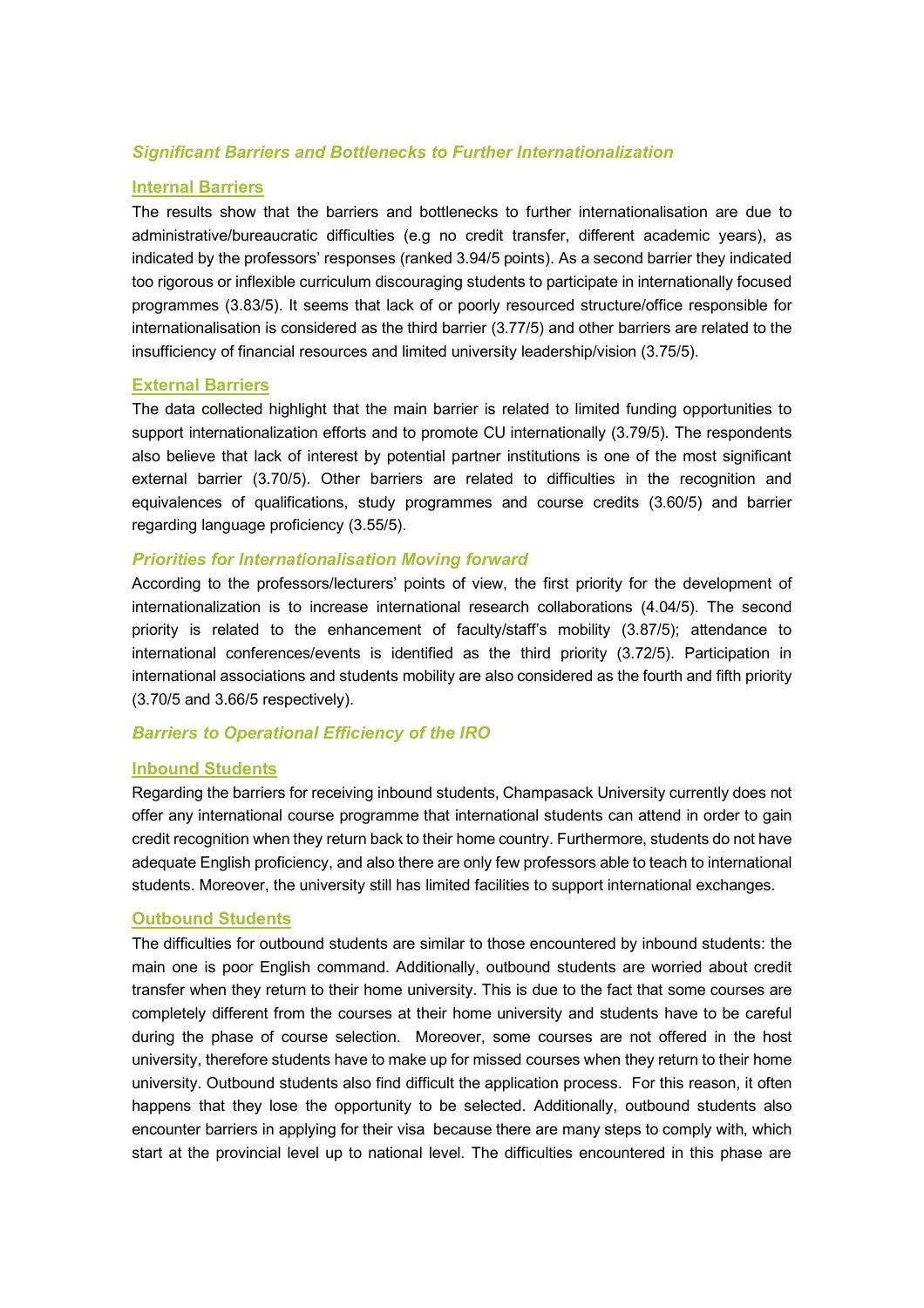crucial since if outbound students do not succeed in visa application process they lose the opportunity to carry out the mobility.

## *Barriers Experienced by Faculty/Staff Members in Joining Mobility Programmes*

The main barriers experienced by professors/staff members in joining the mobility programmes are represented by their language proficiency and their professional background (they feel they are not enough qualified). The results prove that professors remarked the same difficulties highlighted by students: language barriers and unconfident feelings in their background knowledge and skills, complexity of the visa procedures.

At the same time they complain that host institutions do not provide enough time to complete the application procedures and they had not enough, detailed information about mobility grants. Moreover, the home university does not always grants the opportunity to participate in international exchanges.

As known, Lao Higher Education system does not have a specific credit transfer regulation for those students who join international mobility and courses syllabi between host and home universities may not completely match. When students return back to their home country they have to register for the subjects they missed during the mobility programme in order to complete all the credits of their curriculum. Sometimes, the transcripts from the host institution need to be adapted in order to get the approval from the home university and have the credit transferred: not all the course units can be recognised as they appear in the transcript from the host institution. Finally, it can be said that if the MoES develops the regulation for credit transfer, it will boost internationalization of Lao Higher Education.

#### *International Research Collaboration*

The main sources of funding for international collaboration at Champasack University come from partners universities through MoUs and from donors and international organizations such as SIDA MEKARN project, ADB Grant and TICA.

However, although professors are aware of the funding schemes for international research, they still encounter some barriers to apply for international research opportunities. Most of them feel they have a poor experience for joining international research. Furthermore, in some cases international research is co-financed and researchers cannot be financially supported by their university due to budget constraints. If international research programmes do not provide full funding scheme, there are only few professors interested in applying. Some of them experience low motivation to apply for international research because there is not training or sharing of good practices in international research at their university. In some cases, researchers have difficulties in finding experts for coaching and accessing the reference documents. Although IRO works hard on distributing information to the faculty members about international research funding as soon as they get the call from international partners, only a few professors or lecturers meet the requirements and criteria of the call for applications.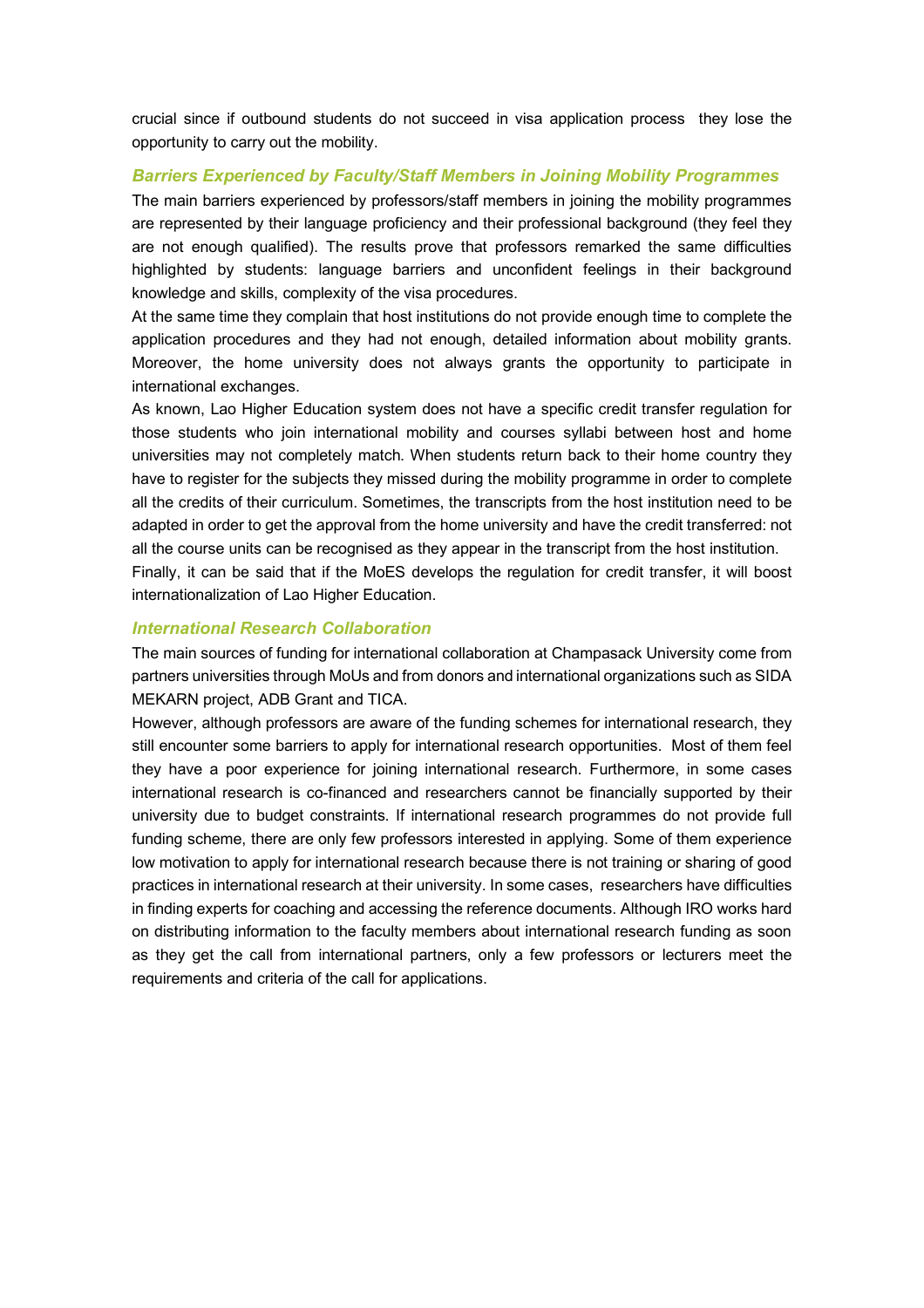# **ANNEX 7: Consultation phase results - Souphanouvong University**

## **SOUPHANOUVONG UNIVERSITY**

*Students' Questionnaires*

#### *Profile*

The total number of the students who answered the questionnaire were 60; 32 students were males, which equalled 53% and 28 were females, which equalled 47%. Besides, there were 13 students (22%) in the ages between 17-20 years, 47 students (78%) were in the ages between 21-24 years. The majority (N=25) of the students were studying in year 2, which represented 42%. The second largest group (N=12) were studying in year 1 and year 3, which represented 40%. The smallest group (N=11) were studying in year 2, which represented 18%. Regarding to fields of study, 9 students (15%) were studying architecture, 3 students (5%) were studying computer engineering, 5 students (8%) were studying material science engineering, 4 students (7%) were studying finance and banking, 4 students (7%) were studying general business management, 5 students (8%) were studying hospitalities, 4 students (7%) were studying civil engineering, 4 students (7%) were studying logistics, 6 students (10%) were studying IT business, 8 students (13%) were studying economic, 5 students (8%) were studying international business management, 3 students (43%) were studying eco-tourism. For language proficiency, the data showed that all of the students can speak Thai language, 18 students (30%) can speak Chinese, 56 students (93%) can speak English, 1 student (2%) can speak Vietnamese, 4 students (7%) can speak Korean, and 1 student (2%) can speak Japanese.

#### *Students' Awareness*

Based on the data collected, 28% of students stated that they are aware of the international opportunities for student mobility. The main exchange opportunities that university offers to students are YSEALI scholarship, Agro-study in Israel, Lao- Korea exchange students' programme, and GKS for Asian Countries. In contrast, there were 43 students (72%) who are not aware of international opportunities for student mobility.

13 students, covering 21.66%, stated that they are not aware of any opportunity to go on an exchange, while 10 students, covering 16.66%, expressed that they are not sure whether the course they attended abroad will be accepted at Shouphanouvong University, they do not have adequate funds to go on an exchange and they cannot find the right course to study abroad. 7 of them, covering 11.66%, said that they are not able meet the language and academic requirements.

According to the responses from 60 students, Italy and Australia are the educational destinations for most students. 41 students, which stood for 68%, want to study in Italy while 38 students, which counted for 63.33%, chose Australia as their educational destination. After Australia and Italy, China and the USA are two very favoured for them to study. 50% of the respondents stated that they chose to study in China, while 36.66% of them chose to study in the USA. Interestingly, 20 students, which counted for 33.33%, chose to pursue their degree in Japan, Singapore and Spain. According to the data collected, there were 9 students (15%) preferring a short term course, while 51 students, which equalled 85%, would like to study in long term.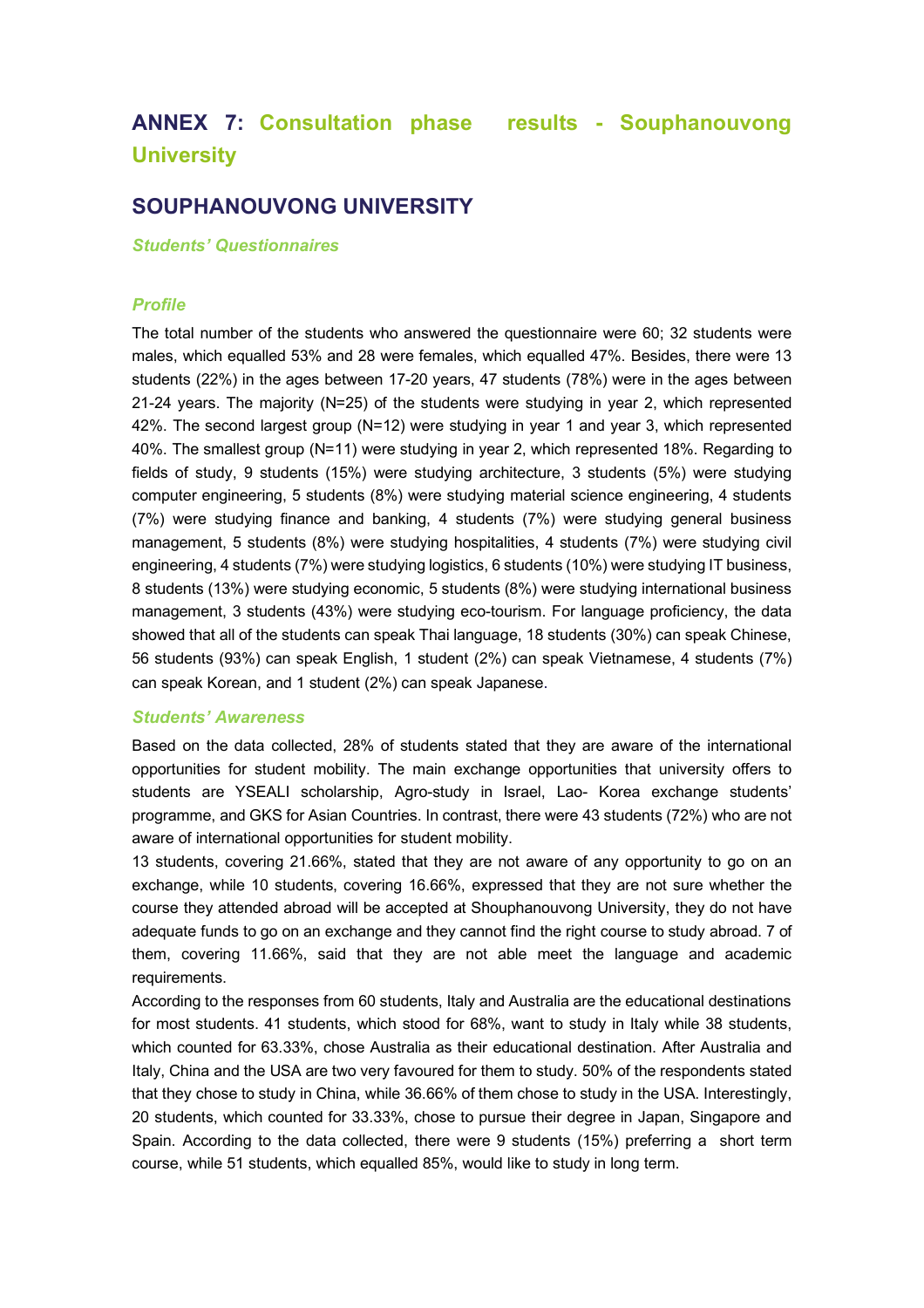#### *Benefits*

48 of them, counting for 80%, stated that they will get more experience, while 38 of them, which equalled 63.33%, said that they will get more knowledge. 29 of them, which equalled 48.88%, expressed that their language capacity will be improved. 26 out of 60 students, standing for 43.33%, said that they will benefit from cultural learning.

#### *Challenges and Difficulties*

8 students out of 60 students, equal 13.33% stated that language is the main challenge, while 6 students, standing for 10%, claim that cultural diversity, and environment and weather are the challenges for them. 7 students, which equalled 11.66%, expressed that budget is the main challenge for them. There were 4 students, which equalled 6.66%, stated that they may experience difficulties to pass the entrance test.

#### *Measures and Solutions*

Student mobility is one of the most important activities of a higher education institution. It plays an important role in improving the institution's education, research and management as it requires the institution to allocate budget, infrastrucure and human resources and to make plans and policies for the exchanges. In addition, student mobility brings income, equipment, connections and fame to both host and home universities. For the reasons, there is a need from all parties concerned to tackle any obstacle hindering the smoothness of an implementation of student mobility schemes.

#### *Souphanouvong University*

Based on the survey, Souphanouvong University needs to disseminate information on exchange programmes/scholarships more actively and in an effective way. Beside from an official notice on a piece of paper, the information should also be disseminated through the university website and other social media channels like the Facebook, Instagram, the university radio broadcast…etc.

Each faculty, office, centre and institute within the university should allocate one staff to be in charge of their international collaboration, who will be closely working with the staff of the university IRO. This will help information to be conveyed to students faster.

Before departure, Souphanouvong University (IRO) has to ensure that the students have all the documents for their travel and information about the places the students will be mobilized to. These include an invitation letter, an approval letter from the Lao government, visa, courses to be taken at the host university, information about culture and other necessary information of the country of the host university.

#### *The Ministry of Education and Sports*

The Ministry of Education and Sports should produce a guideline for universities in requesting for and submitting documents concerned as well as defining time frame for an approval and visa processes from the Lao government. This may help shorten the process so that students can leave for the mobility on schedule.

The Ministry of Education and Sports, in conjunction with universities in Lao PDR, should introduce a credit transfer system and improve curricula that meet international standards.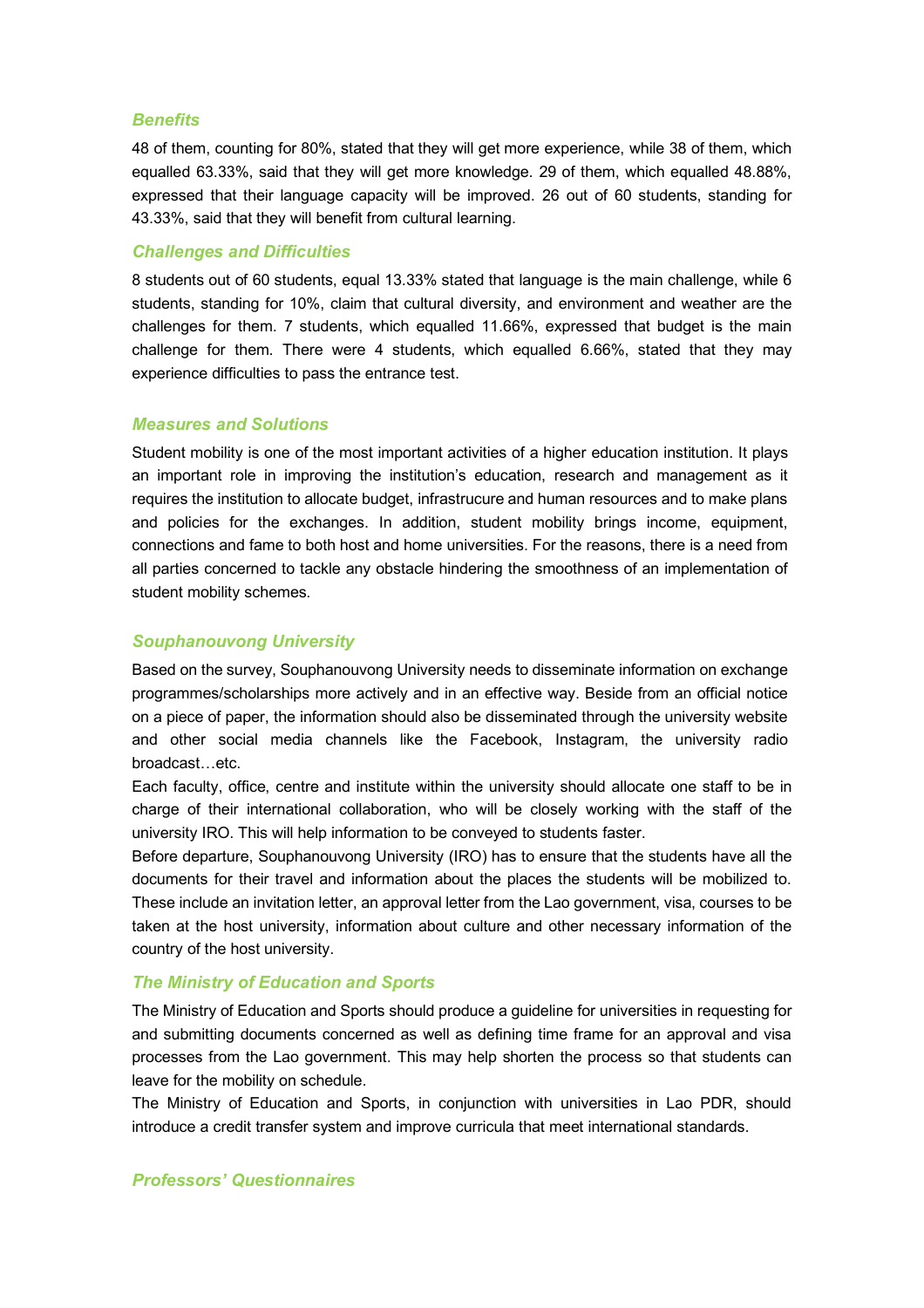#### *Profile*

The data was collected from 50 senior staff working in different faculties departments and offices with different positions, education qualifications and years of working experiences. In that, there were 35 males, which covered 70%; and 15 females, which equalled 30%. Most of the participants were in the ages between 31 years and 40 years covering 60%, while there was only 1 staff with an age between 51 years to 55 making it 2%. There were 9 of those with ages between 41 years to 45 years making up 18%. Interestingly, there were 4 of those with ages between 26 years to 30 year, and 3 of those whose age were over 55 years. These covered 8% and 6% respectively. The average age of the staff was 37.5 years.

The majority of the respondents were from faculties and offices, which covered 52% and 32% respectively. The rest were from a center and the institute, which made 26%. Many of them were senior staff and lecturers. This group made up 48%. Heads of divisions and departments were the second largest participants, which covered 20%. Directors and vice directors covered 14%. President and vice presidents covered 10% while deans and vice deans were 8%. There were 25 respondents who were regular staff and lecturers, which covered 50%. There were 24 researchers. That was 48% of the total participants. There was one associate professor, which equalled 2%, while there are no professors. Master's degree holders were the largest among the respondents. They made up 58%. Bachelor degree holders covered 22%, and Ph.D holders were 20%. Among the participants, those who had working experience between 6-10 years and 11-15 years were the majority covering 30% and 38% respectively. Those with working experience between 16-20 years covered 14%. Those with working experience between 1-5 years made up 10%, and those with working experience over 20 years covered 8%. On average, the respondents had 11.14 years of working experience.

#### *Significant Benefits of Internationalisation*

Based on the information provided by the respondents, internationalisation is very important and beneficial for students, academic staff and administration staff with mean values of 4.66, 4.26 and 4.46 respectively.

Participants gave significant benefits of internationalisation to increased international networking by faculty and researchers with a mean value of 4.64, strengthened institutional research and knowledge production capacity with a mean value of 4.56, institutional capacity building with a mean value of 4.56, enhanced international cooperation with a mean value of 4.54, improved quality of teaching and learning with a mean value of 4.54 and enhanced prestige/profile for the institution with a mean value of 4.42.

The majority of the staff recognised the significance of international mobility facilitation of the university mainly in the areas of signing agreements or memorandums of understanding (MoUs) with international universities with a mean value of 4.22, empowering the international relations office with a mean value of 3.90, improving language skills of students and staff with a mean value of 3.74, providing information on internationally funded programmes with a mean value of 3.68, and assuring credit recognition (for students) with a mean value of 3.57.

#### *Significant Barriers and Bottlenecks to Further Internationalisation*

#### **Internal Barriers and Bottlenecks**

Based on the results from the respondents, there are many barriers and bottlenecks to further internationalisation at Souphanouvong University. These include insufficient financial resources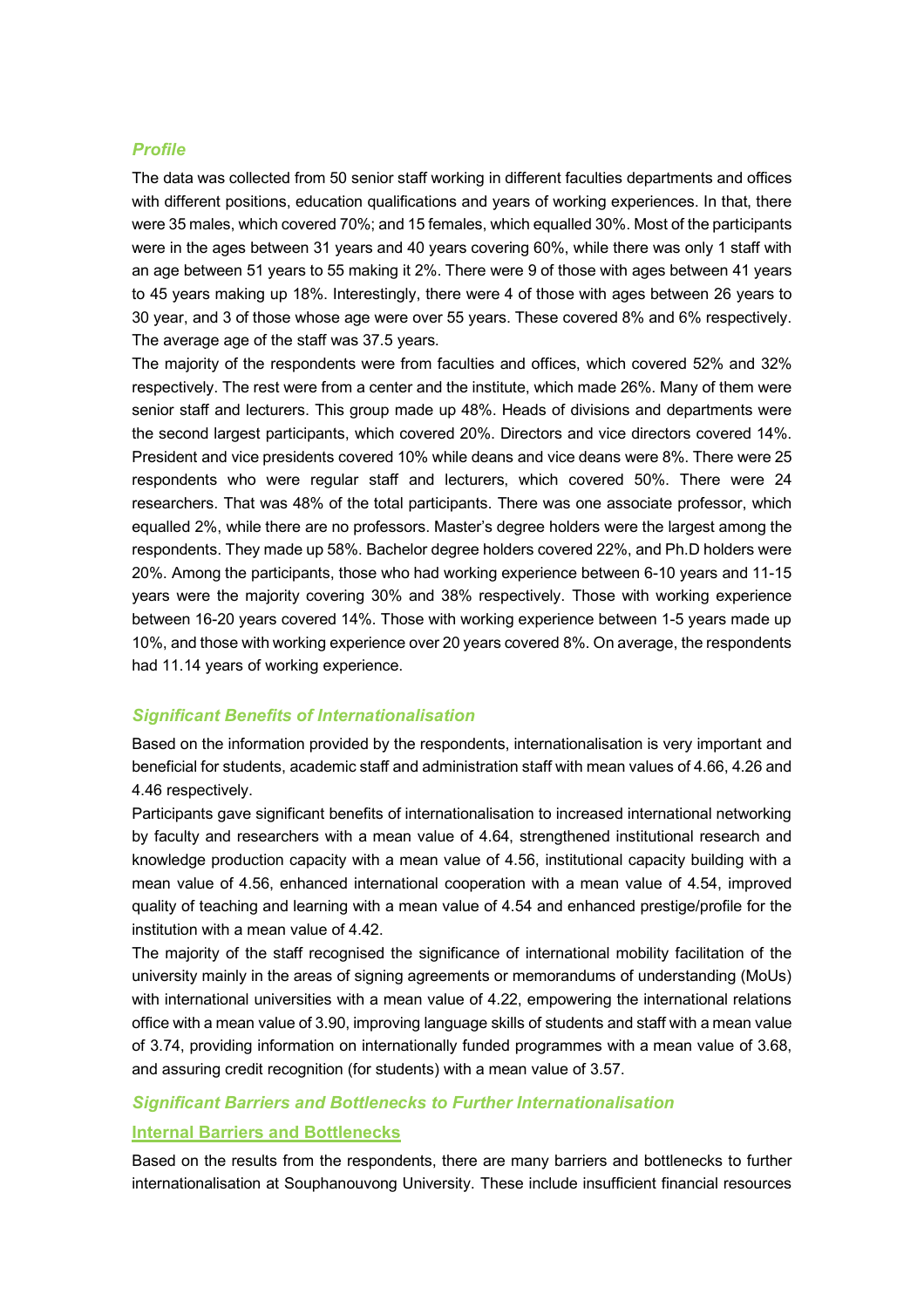with a mean value of 4.08, a lack of knowledge of foreign languages with a mean value of 3.86, limited faculty involvement / interest with a mean value of 3.66, administrative / bureaucratic difficulties(e.g. no credit transfer; different academic years) with a mean value of 3.66, limited faculty capacity / expertise with mean value of 3.64, a lack of or poorly resourced organizational structure/office responsible for internationalization with a mean value of 3.61, and lack of exposure to international opportunities with a mean value of 3.60.

#### **External Barriers and Bottlenecks**

Most of the staff indicated that Souphanouvong University has limited funding to support internationalisation efforts/to promote our higher education internationally with a mean value of 4.20, followed by the language barrier with a mean value of 4.08. Another interesting data result shows the difficulties of recognition and equivalences of qualifications, study programmes and course credits with a mean value of 3.96, and visa restrictions imposed by our country on foreign students, researchers and academics with a mean value of 3.56. Many participants said that internationalisation of higher education is not a national policy priority with a mean value of 3.54.

## *Priorities for Moving Internationalisation forward*

Regarding to the priorities for internationalisation moving forward, the respondents defined international research collaboration as the first priority with a mean value of 4.53, faculty/staff mobility as the second priority with a mean value of 4.33, student mobility as the third priority with a mean value of 4.24, participation in international associations as the forth priority with a mean value of 4.20, and participation in international conferences/events as the last priority with a mean value of 4.10.

## *Barriers to Operational Efficiency of the IRO*

Currently, Souphanouvong University is still facing many difficulties in recruiting outbound and inbound students. According to the data collected, there are 24 of the staff saying that their faculties, offices and departments do not have a person/unit in charge of international mobility; which covers 48 percent. There are 19 (equals 38 percent) of those whose faculties, offices and departments have a person/unit in charge of international mobility. There are 7 (equals 14 percent) respondents who do not know whether their faculties, offices and departments have a person in charge of international mobility.

#### **Inbound Students**

There are many barriers for offices/divisions responsible for mobility programmes in recruiting international non-degree and degree-seeking students. Staff and lecturers at Souphanouvong University are low in foreign languages (mainly English) proficiency, which has made it problematic for the university to establish international courses. Until now, the university does not have an international course. The university does not have international dormitories and facilities for research are limited. Visa and approval processes are time consuming. In addition, credit transfer is also problematic as there are differences in grading systems, and education systems between Souphanouvong University and other higher education institutions.

#### **Outbound Students**

According to the information from the respondents, the most impacting barriers for Souphanouvong University in recruiting students to participate in exchange mobility are language proficiency, funding and credit transfer. There are also some other issues like most of the students do not have passports, are afraid of culture shock, cannot afford travel costs They do not have a solid background in relevant fields of study.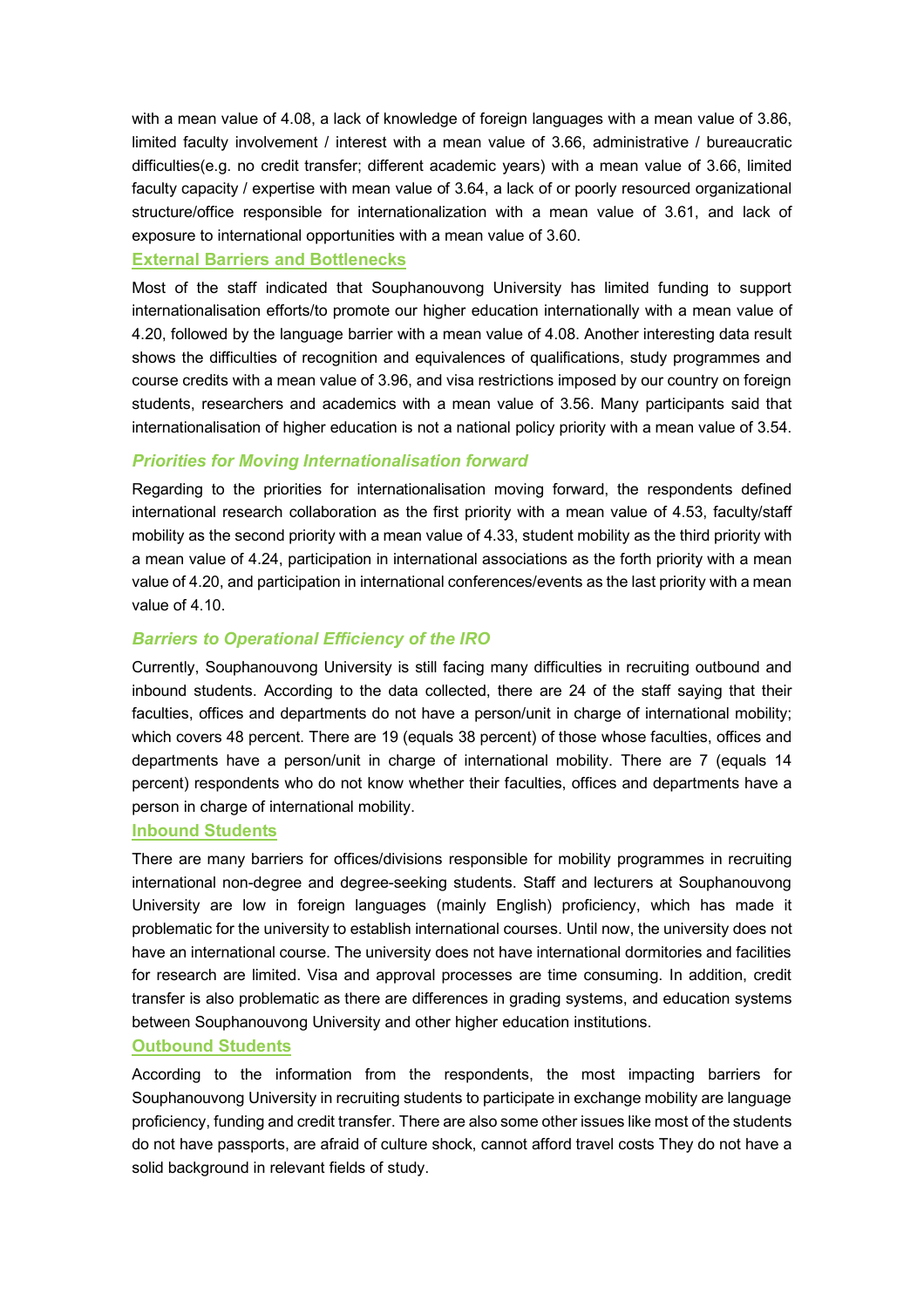## *Barriers Experienced by Faculty/Staff Members in Joining Mobility Programmes*

For barriers experienced by faculty/staff members in joining mobility programmes, the most common ones are low English language proficiency and limited sources of funding. Most of the staff and lecturers working for Souphanouvong University are those who graduated from the National University of Laos and our neighbouring countries like Thailand, where local languages are used for teaching and learning. In addition, Souphanouvong University relies mainly on external sources of funding. Other barriers are different working systems, and limited skills of staff, lecturers and researchers. More than half of staff and lecturers working for Souphanouvong are under the age of 40 and have limited international experience and research. These hinder them from applying for and joining mobility programmes.

#### *International Research Collaboration*

Similar to other public in Lao PDR, Souphanouvong University relies heavily on funding from international organisations and its partner universities under agreements and memorandums of understanding. Based on the information collected, beside from the Lao government, Souphanouvong University have gained support for international activities, including international research collaboration, from ADB, KOICA, EU, its partner institutions, TICA, the UNDP, and NGOs.

Even though there are some sources of funding available for staff and lecturers to apply for and join international research, there are many barriers that hamper them from accessing the information. Often when there are calls for international research, the IRO issue notices to faculties and offices of the university so that all staff and lecturers within the university are aware of the calls and apply for them. However, most of the time, not many apply for them. This is because they have a limitation in a foreign language proficiency and research skills and experience. Furthermore, Souphanouvong University has limited staff. At the university, one staff has many different responsibilities like administration, teaching as well as research. This limits time for staff and lecturers at the university to dedicate to one specific responsibility, which has made them not able to perform any of their responsibilities, including research. These are critical barriers that have been impeding staff and lecturers at the university to apply for and join international research.

#### *Measures at University Level*

- $\diamondsuit$  Souphanouvong University should encourage and provide incentive to its staff, lecturers and researchers to improve their language proficiency and research skills;
- $\diamondsuit$  Souphanouvong University should allocate its budget to improve the university's infrastructure and facilities including international student dormitories, international courses and research facilities;
- $\diamondsuit$  Each faculty, office, centre and institute within the university should allocate one staff to be in charge their international collaboration.

#### *Recommendations for the Ministry of Education and Sports*

- ♦ The Ministry of Education and Sports, in conjunction with universities in Lao PDR, should create a credit transfer system that can be used for all universities in Lao PDR;
- $\Diamond$  The Ministry of Education and Sports should make internationalisation of higher education a national policy priority;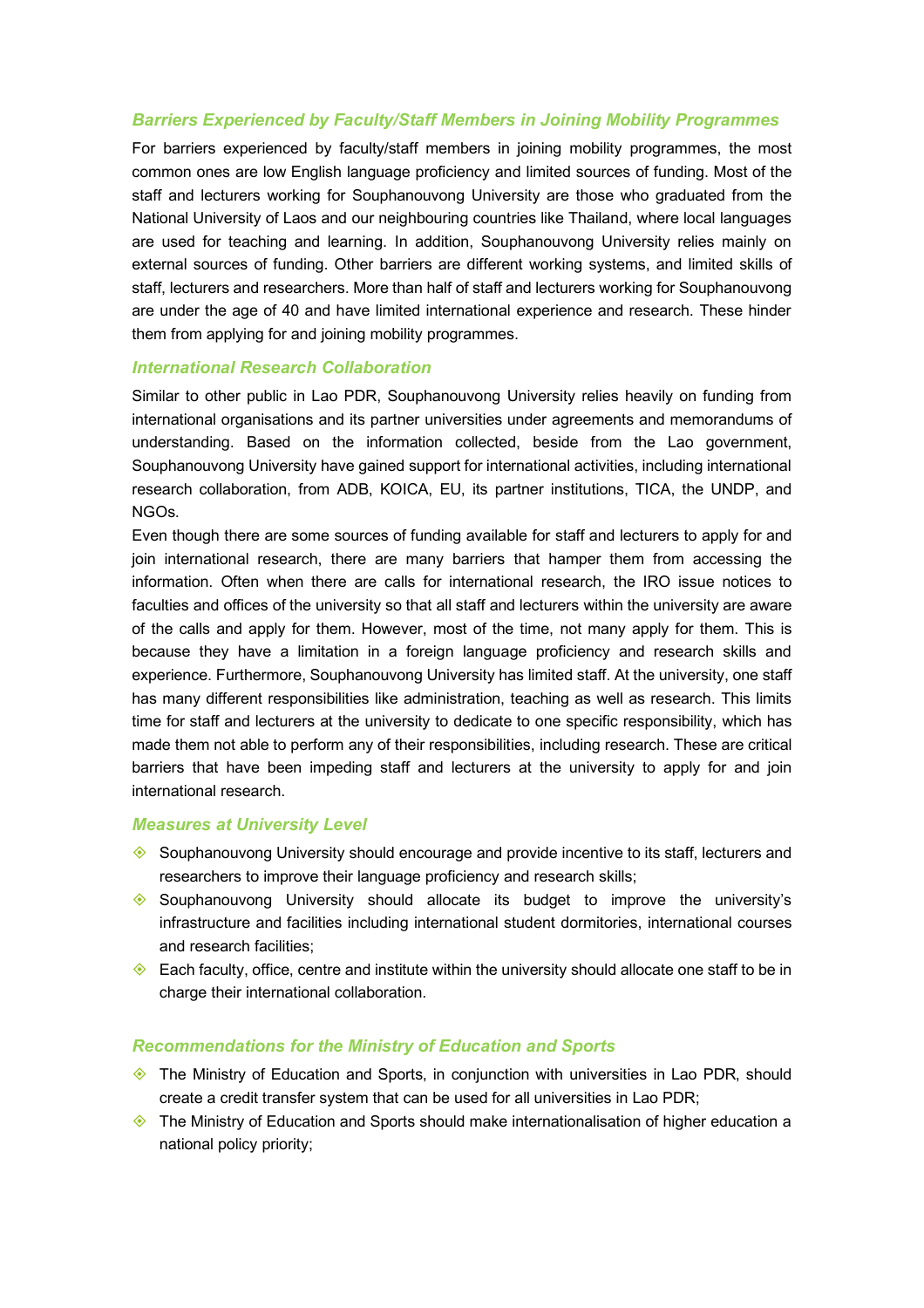♦ The ministry of Education and Sports should produce a guideline for universities in requesting for and submitting documents concerned as well as defining timeframe for an international students/staff/researchers approval and visa processes from the Lao government. This may help shorten the process and help international students/staff/researchers who want to go to universities in Lao PDR understand the processes and be more prepared for it.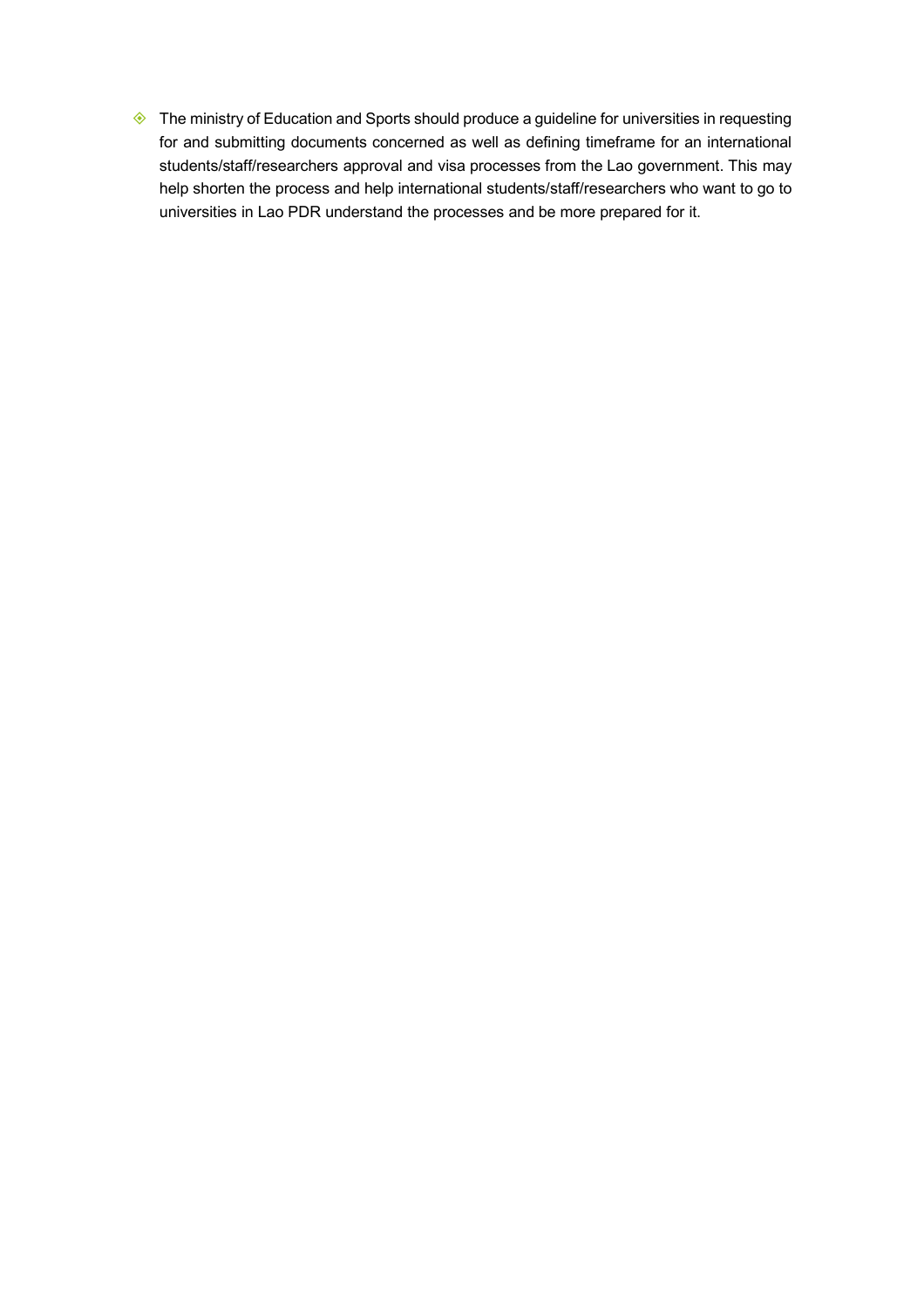## **ANNEX 8: Consultation phase results - Savannakhet University**

## **SAVANNAKHET UNIVERSITY**

#### *Students' Questionnaires*

Questionnaires were answered by 50 students: 64 % female and 54 % male with the average age of 17 – 20 years old (42%), 21 – 24 years old (38%) and 20 % for over 24 years old. The sample is composed of students attending from the second to the fourth year of degree programmes at Savannakhet University from 8 faculties In particular, these students are enrolled in the international course of Economics for Rural and Business Extension (20%), the departments of English (8%), Electrical Engineering (6%), Multimedia (8%), Tourism (4%), Rural Development and Business Promotion (6%), Commerce (4%), Logistics (4%), Watershed (4%), Crop Science (6%). The students speak Lao as a mother tongue, English, Thai, French and Vietnamese. Only 4 of them have been on student mobility aboard.

#### *Students' Awareness*

42% of students are aware of the international opportunities shown as they were able to suggest the international programmes as such as Erasmus plus programme of EU, US and WFP school meals support programme in Laos, OPEN Project and SHARE project. They remarked that these projects should provide opportunities for students to exchange knowledge, ability, talents and culture across the country.

50% of students know about the international opportunities from their professors and 34% from friends or classmates. Only 10% gets the information from the university website and 6% from meetings or workshops held at the university.

Students wish to study in the countries in which they consider there is high quality education such as France, Singapore, Japan, USA, England, Russia, India, Israel, Australia, Germany, Canada, Dubai, Italy, Malaysia, Hungary, Brazil, Switzerland, Finland, Netherlands, and Korea. These countries have a positive image for the students who are attracted to study there for different cultural and historical interests.

Some of the students would like to study in the neighbouring countries like China, Thailand, Vietnam, Cambodia, Myanmar, Philippines, because of the similarity of the culture and low cost of living.

Besides overseas experience, making new friends and practicing their English, students would choose these countries as their exchange destinations because of their highly technological environment, advance teaching methodologies and qualified education system.

On the one hand, most students (84%) prefer long term exchange because this provides adequate time for self-adjustment and to learn about new culture, lifestyles and to build relationships. Students think long term mobility will provide them enough time to improve their communication skills and approach new learning styles. On the other hand, some students (16%) would prefer a short term exchange because they don't want to drop out from the current semester and want to finish their current course in their home country. In addition, they want to save time and money.

## *Benefits*

The primary goals for studying aboard are to improve personal capacity specifically by engaging with a new language and culture in both social and academic settings. Academically, students are interested in exploring different teaching methodologies, technology and educational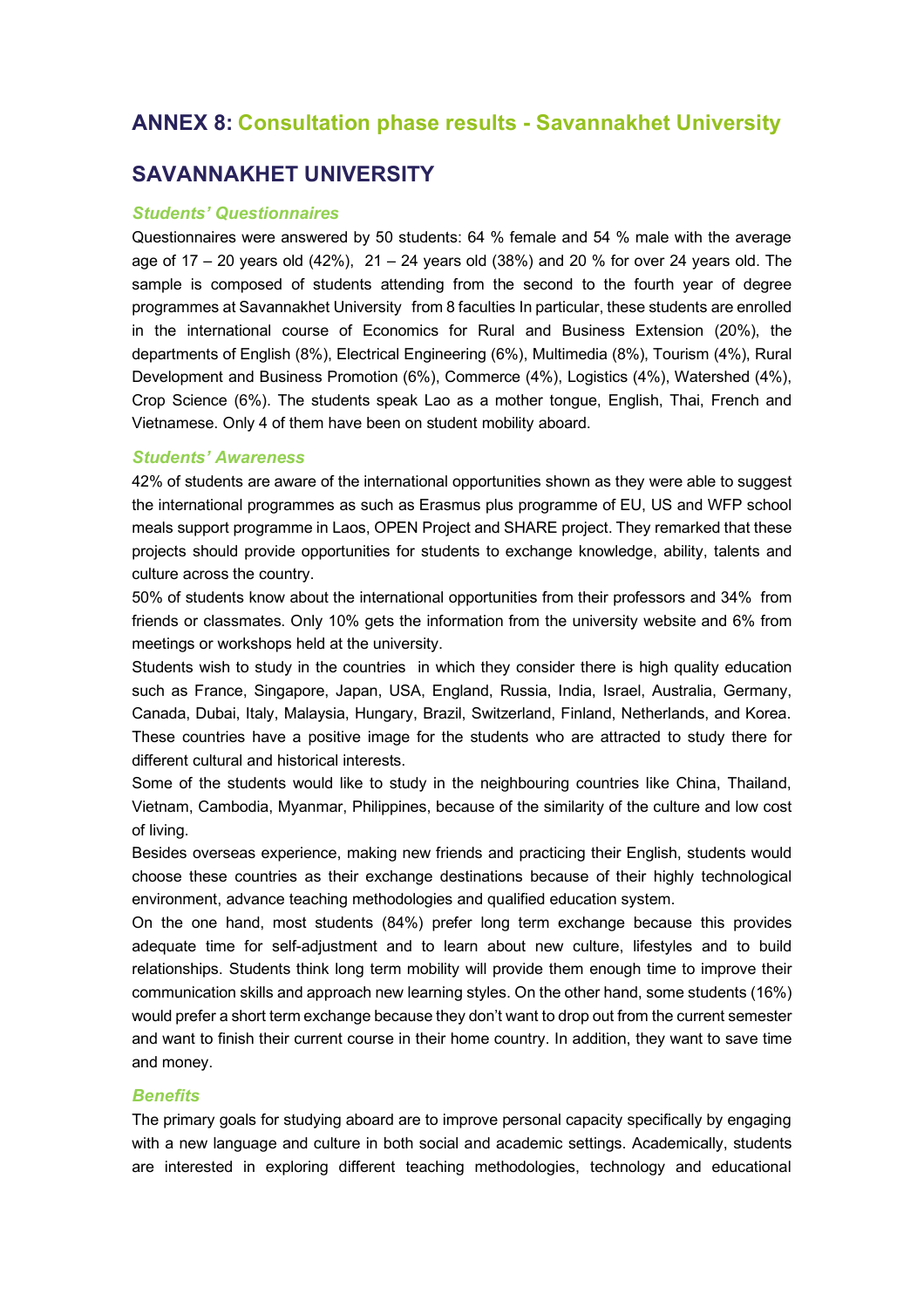systems. They feel that they have achieved their maximum capabilities within Laos and are eager to study under professors with a broader worldview. They want the opportunity to study a modern curriculum with advanced research methodologies in the chosen field of study. Finally, for Lao students, studying abroad always means studying in a second language which increases their linguistic ability. Socially, studying aboard brings many new opportunities and experiences regarding new friendships, food culture, and travel.

## *Challenges and Difficulties*

The biggest challenge faced in both personal and academic settings is the students' ability to adjust to the demands of studying aboard. Lao students find themselves at a disadvantage because of lack of experiences and language barriers. The differences in climate and culture are a backdrop to the differences in teaching materials, technology and resources. Finally, some students who are not given grants struggle with the high cost of living.

#### *Measures and Solutions*

- $\Diamond$  Students would like their home university to advertise scholarships and help them discover mobility options. This could involve promoting a wider range of options, highlighting deadlines and advertising more broadly across campus.
- $\Diamond$  The university should also provide centralized services on visa procedures with dedicated staff members who can undertake paperwork on the students' behalf.
- $\Diamond$  Finally, for those who have been accepted into the international programme, the university should provide preparatory courses in the language of the host country.

To sum up, to find the balance between university assistance and students' ownership of their own academic future, the university should arrange training in leadership and career planning.

At the national level, greater attention needs to be given to international standards so that the university curriculum can be updated accordingly and the results or credits can be transferred more easily to other international partners.

#### *Professors' Questionnaires*

53 professors/lecturers answered questionnaires from six faculties (71%): IT, Natural Science Faculty, Business Administration Faculty, Linguistics and Humanities, Agriculture and Environment Faculty, Food Science Faculty. Three offices (22.6%): Academic Office, Research and Post Graduate Studies Office and General Affairs and Cooperation Office and three divisions (5.7%). The respondents' positions include lecturer (90%) and vice-head of department and head of division, acting-head of department (9.4%).

The answers demonstrate that professors give a highly positive feeback on the international exposure for researchers and teachers with the average meaningful level of 4.66 on a maximum of 5 points and international mobility is regarded as important for students at the average meaningful level of 4.34/5.The responses were evenly divided across the range of benefits for the institution. Respondents ranked two of the following benefits for the university equally: improved quality of teaching and learning and opportunities to benchmark/compare institutional performance (4.38 points on 5). The lecturers believe that increasing international networking by faculty and researchers is also important for the institution (4.25/5) and similarly the enhancement of international cooperation (4.28/5). Most of the staff surveyed believed that signing more agreements or memorandums of understanding (MoU) will help facilitate international mobility (4.14/5). Since the language of the host university is identified as a barrier, improvement in this area is considered necessary (3.98/5). They also recommend that the home university should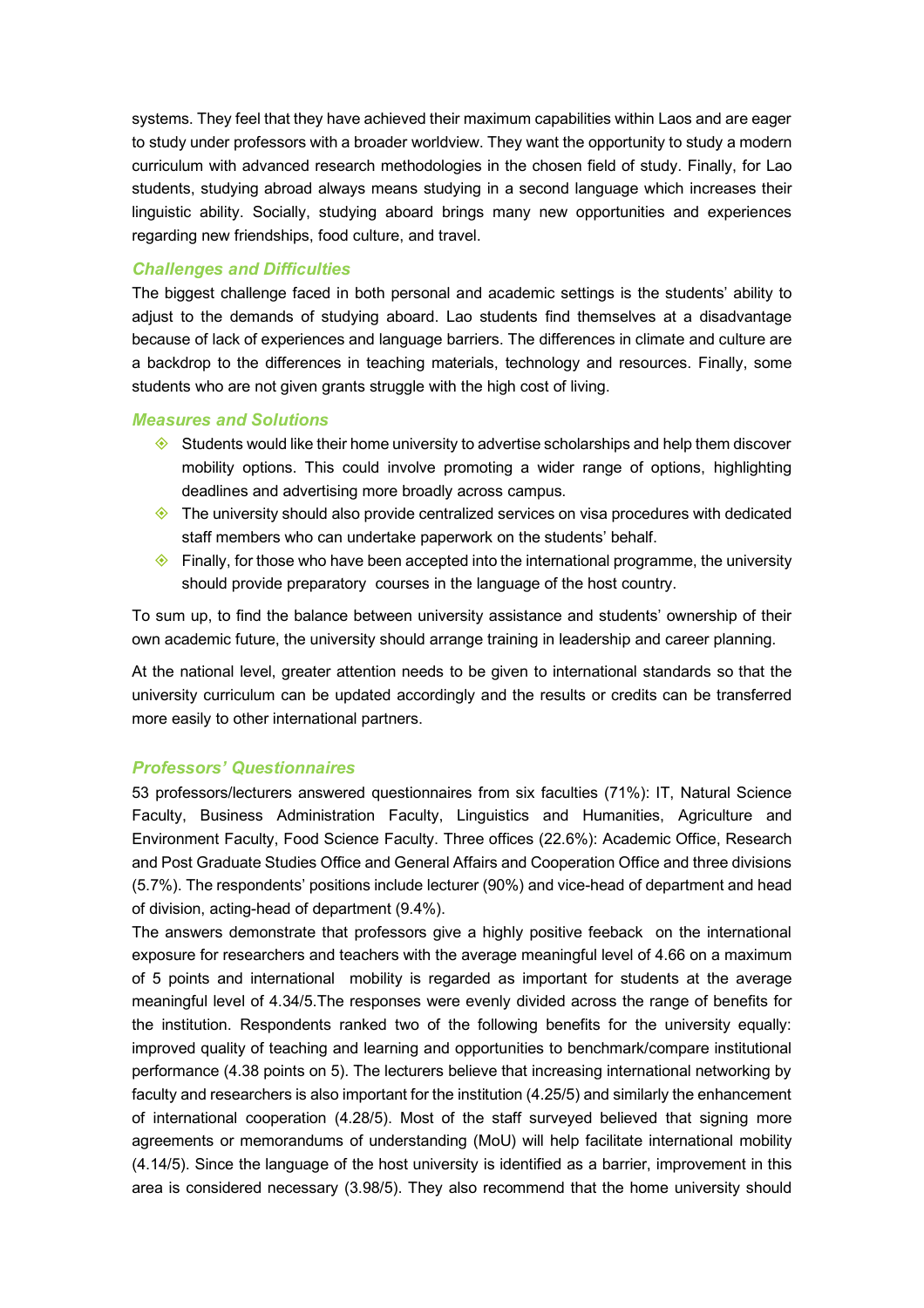provide information on internationally funded programmes to the students and professors (3.96/5).

Regarding the significant barriers and bottlenecks to further internationalisation, the respondents identified the following:

#### **Internal**

The collected data illustrate that teachers consider as the most significant barrier and a bottleneck for further internationalization the lack of financial resources (4.06/5) and lack of exposure to international opportunities (4.00/5). It has been understood from the given answers that other barriers are limited faculty capacity/expertise (3.94/5) and administrative/bureaucratic difficulties (no credit transfer, different amount of credit, different academic year) with the average meaningful level at 3.83 over maximum 5 points.

#### **External**

Based on the response from participants, the most significant barrier to further internationalisation is that the internationalization of higher education is not a national policy priority (3.96/5). Also, the difficulties of recognition and equivalences of qualifications, study programmes and course credits slow down the improvement of HEIs internationalisation (3.94/5). The lecturers think language barrier and limited funding to support internationalization efforts/to promote the higher education internationally are challenges at the same level (3.91/5). Another barrier is visa restrictions imposed on the students, researchers and academics by other countries (3.74/5) and Visa restrictions imposed by Lao on foreign students, researchers and academics (3.57/5).

### *Priorities for Internationalisation Moving forward*

Based on the professors' perspectives the first priority for the internationalisation to move forward is the faculty/staff mobility (4.70/5). The lectures also think that students mobility should be given priority at the average meaningful level of 4.53 over 5 points. The results reveal that the lectures rank international research collaboration as the third level (4.23/5). Finally, participation in international conferences/events and participation in international associations are equally important from the professors' point of view (4.17/5).

#### *International Research Collaboration*

The main barrier for teachers/researchers is the language proficiency level and their professional background. Therefore, teachers feel they do not have experience in recruiting/receiving international students.

Teachers would like to be better equipped to guide students, however, the application process takes time and it is not always available. Accommodation and transportation are other affecting obstacles. International staff find it difficult to provide information in these areas to mobility students.

The difficulties for outbound students are similar to those experienced by inbound students. Outbound students encounter a great difficulty in handling with visa procedures because there are many steps, which begin at the local level and go up to national level. As part of the process students have to make multiple trips from their hometown to the capital and multiple ministries and they need time for the approval.

Finally, the students do not understand the timeframe necessary to complete each step and as result they begin the process too close to the deadline and are unable to complete all the necessary steps for the visa approval.

Academic staff highlighted challenges similar to those of the students namely language barrier and differences in skill level compared to the international community. They also noted time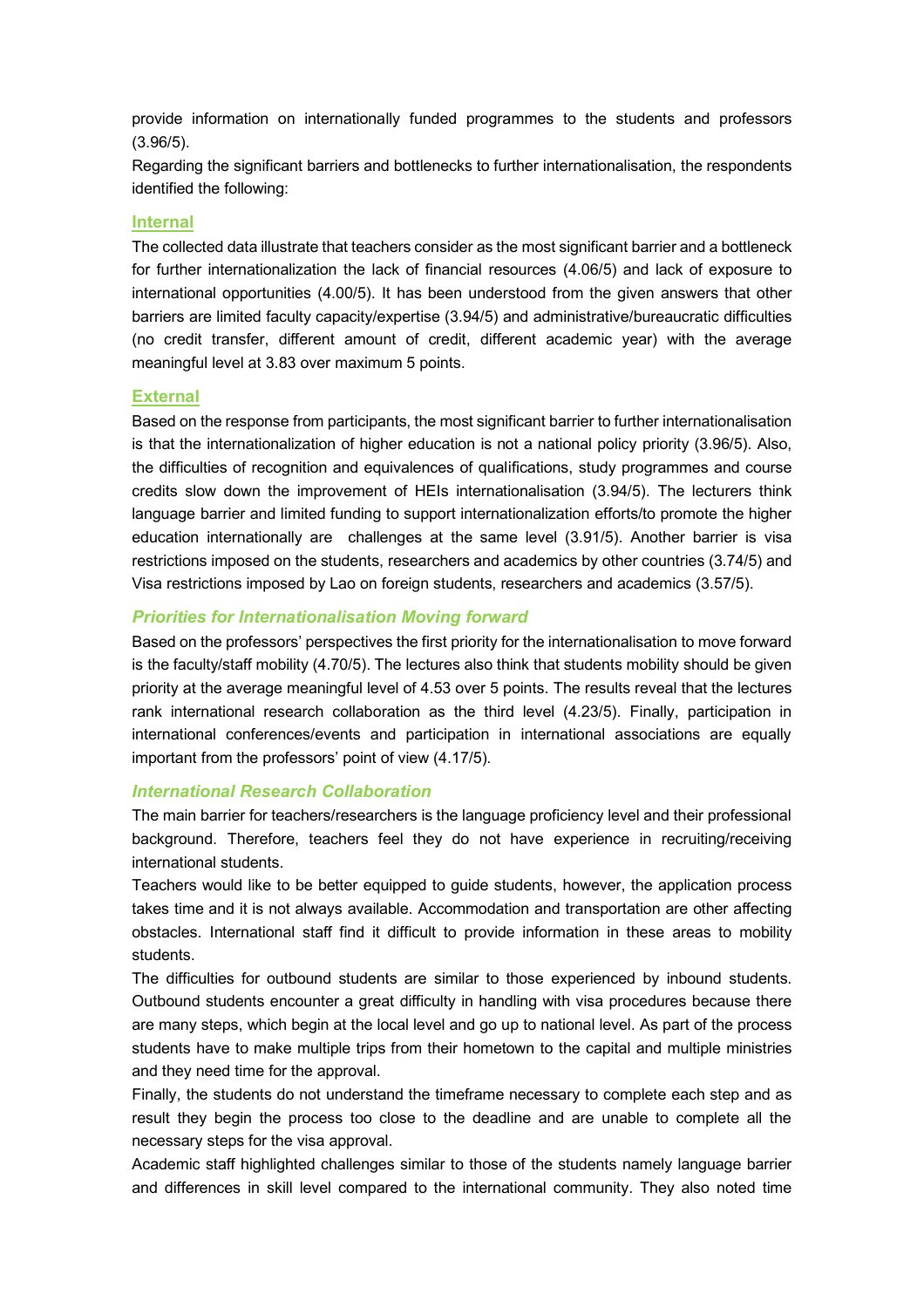limitations in terms of the ability to complete the process within the deadline. Online visa application poses problems for those who are not adequately trained. The staff feel that there are disadvantages firstly because the host institution does not provide adequate information and secondly the home institution does not always make the opportunity widely available. In general, for undergraduate students, the Lao education system still does not accept the credit transfer for courses taken abroad and when they come back to study they have to take one more year or semester to complete undergraduate credits. Moreover, the content, name of the subject and number of credits might not be a perfect match with the course at the home institution so that the transcript needs to be translated in detail and adapted so that credits can be approved for transfer. This is due to the fact that there is no standardized criteria to be applied for the credit recognition process, only the regulations from MOES are used as a reference.

The main sources of funding for international research collaboration are Asian Development Bank (ADB), government funding, partner institutions or university funding, partner institutions (India), SEARCA and Erasmus Plus (OPEN fund).

Lao university researchers continue to struggle with language skills and proficiency as well as general foundational knowledge when compared with international partners. This results in lack of confidence and Lao faculty members hesitate to join international research collaborations because they feel unqualified. Finally, finance remains a significant barrier for all parties involved in collaborating with international research projects.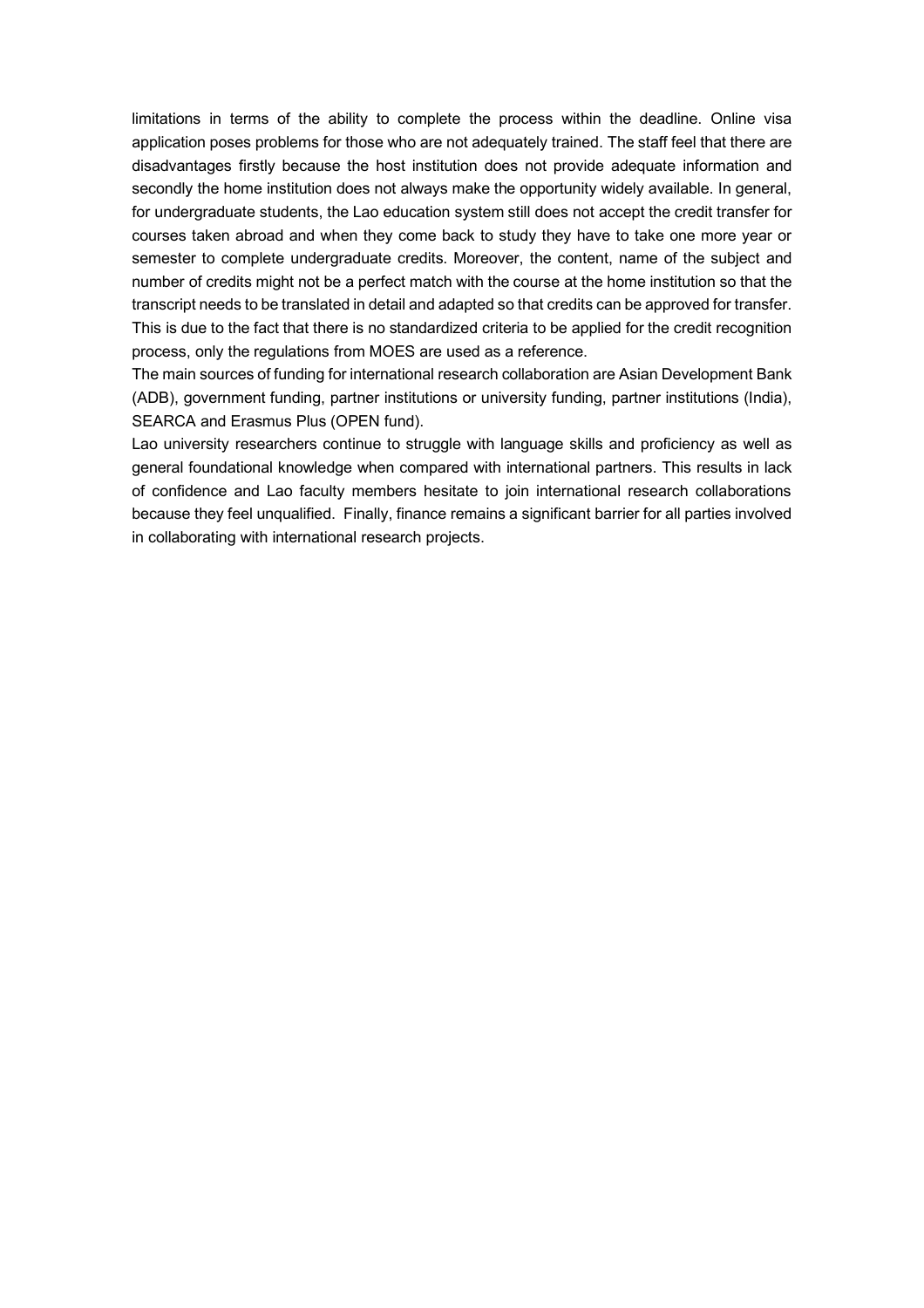# **ANNEX 9: Consultation phase results – University Of Health Sciences**

## **UNIVERSITY OF HEALTH SCIENCES**

#### *Students' Questionnaires*

#### *Profile*

The questionnaires were dispatched to students among 6 faculties which means at least 50 questionnaires. However, we cannot count the expected number because the questionnaires have been sent also via electronic files. 60% of the students were female and 40% were male, the age from 21-24 years old was 60%, over 24 years old was 40%. These students were 32% from year 2, 26% from year 3, 22% from year 5, 14% from year 3, 4% from year 6 and 2% from year 1. These students were from different undergraduate programmes among 6 faculties such as: 36% from Medicine, 28% from Pharmacy, 12% from Dentistry, 8% from Medical Technology and 6% from Nursing Sciences Faculty. Apart from mother language, students can speak Thai with 50%, English 66%, Vietnamese 8%, Chinese and French were 2%.

## *Students' Awareness*

54% of students are aware of the international opportunities as they were able to present international programmes: Erasmus, Temasek scholarship, Embassy scholarship, Seoul Project, etc. Students learn the information regarding international programmes from their professors (48%,) from friends (30%), from University (20%), from meetings or international events at university (14%) and others (6%).

Some students expect to go to study in Australia, USA, France, Singapore, England, Germany and Switsland. Students believe that they could acquire new knowledge and also technologies as well as English competence in these countries, some want to improve their clinical skills in different environment.

Some students wish to study where there are similar cultures and lifestyles such as Thailand, Japan, China and Vietname. These countries are attractive because of quality of their educational system, their beautiful cultural attractions.

#### *Benefits*

40% of the students who have benefitted from exchange programmes gained more experience, self development, increased their academic knowledge and English competence, had opportunity to development personal capacity, cultural learning experiences and has the chance to know about world's development.

#### *Challenges and Difficulties*

The challenges to go abroad for UHS students are as following:

- $\triangle$  Language proficiency
- $\diamondsuit$  Limited funding
- $\diamondsuit$  learning and recognition
- $\Diamond$  understanding exchange studies
- $\diamondsuit$  basic knowledge.
- $\Diamond$  environment and weather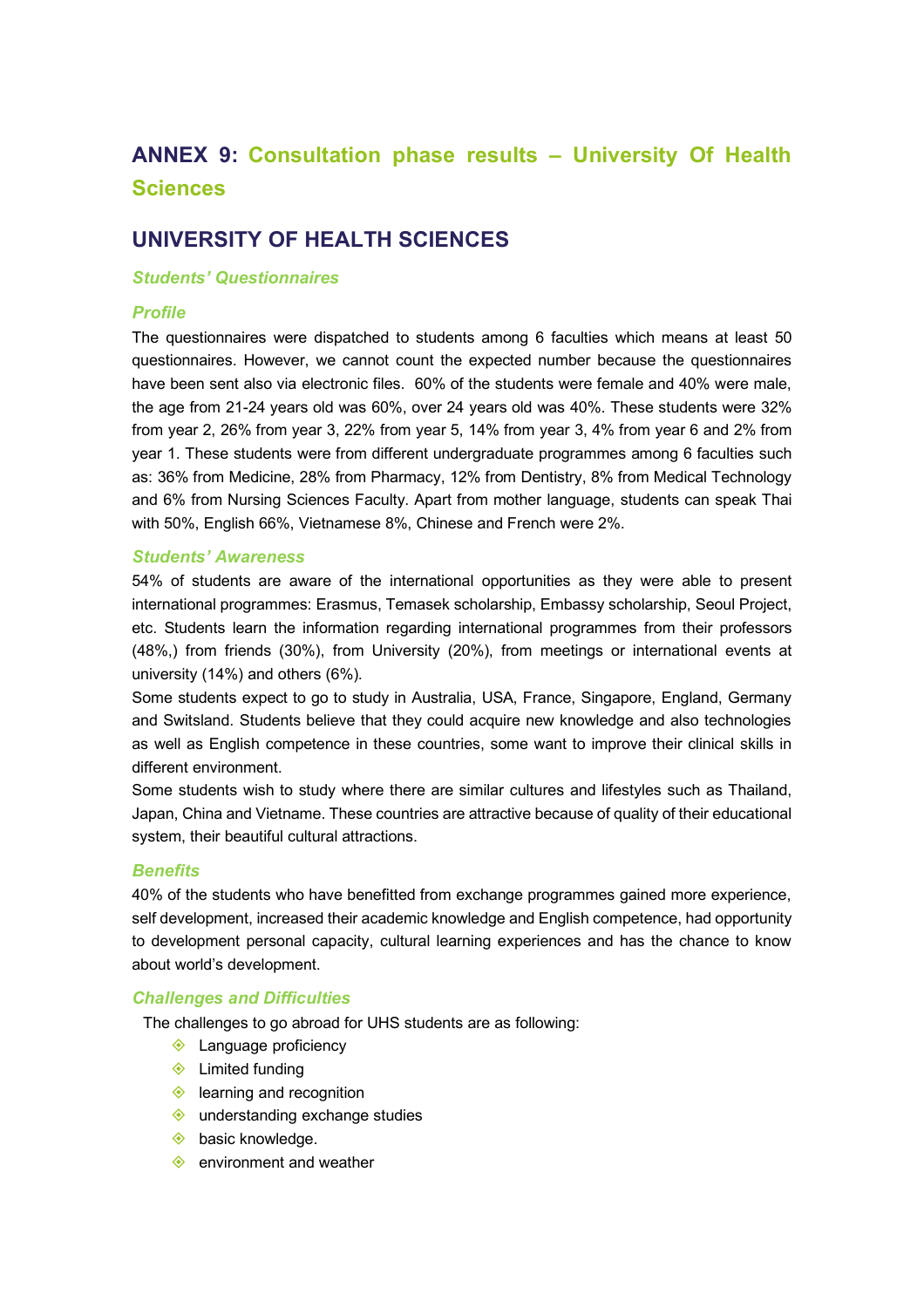#### *Measures and Solutions*

To implement students' mobility schemes, home university is the main support in providing service for students before and after their mobility period:

 $\diamondsuit$  Home university should strongly promote the announcement of scholarships for students exchange

and set up a free place for students to give them an opportunity to share ideas and suggestions.

 $\Diamond$  University leaders should appoint staff members to work on processing document for students.

#### *Professors' Questionnaires*

#### *Profile*

The questionnaires have been sent in hardcopy and electronic file, and finally we have received 50 answers from staff/lecturers. 32% was male and 68% was female. The average age of the respondents was from 26 up to over 55 years old, but the most of the professors/lecturers who responded were between 31 to 35 years old (28%) and 26 to 30 years old (26%). These staff/lecturers were from 6 faculties (84%), from 2 offices (12%) and an Institute 4%.

Most of the respondents were lecturers 38% and administrative staffs 26%, Dean/Vice Dean 8% and Director/vice director 8% and only 20% was other level of the university. The qualification of professor/lecturers who answered the questionnaire indicated that 22% hold PhD, but the most of responses hold Master's Degrees (44%), 26% hold Bachelor Degrees. Most of responses have been working between 6-10 years (30%), under 6 years (20%), between 11-15 years (28%) and 16-20 years (6%) respectively. There were 16% of staff/lecturers who have working over 20 years.

#### *Significant Benefits of Internationalization*

Among the options, respondents indicated that mobility is important for academic staff (researchers and teachers) with the average mean of4.24; going abroad is also important for students with mean of 4.54.

Respondents regard internationalization for the University of Health Sciences as highly significant and rank three following benefits respectively: 1. Enhanced international cooperation with mean=4.44 Increased international awareness of global issues by students, 2. Strengthened institutional research and knowledge production capacity with mean=4.32. Increased international networking by faculty and researchers, 3. Institutional Capacity building with mean= 4.28.

Most of the respondents agreed that mobility can be enhanced: by providing information on internationally funded programmes with the average meaningful level 3.96, signing agreement or Memorandum of Understanding (MOU) with international universities by mean 3.94 and empower the international relations office by mean=3.38.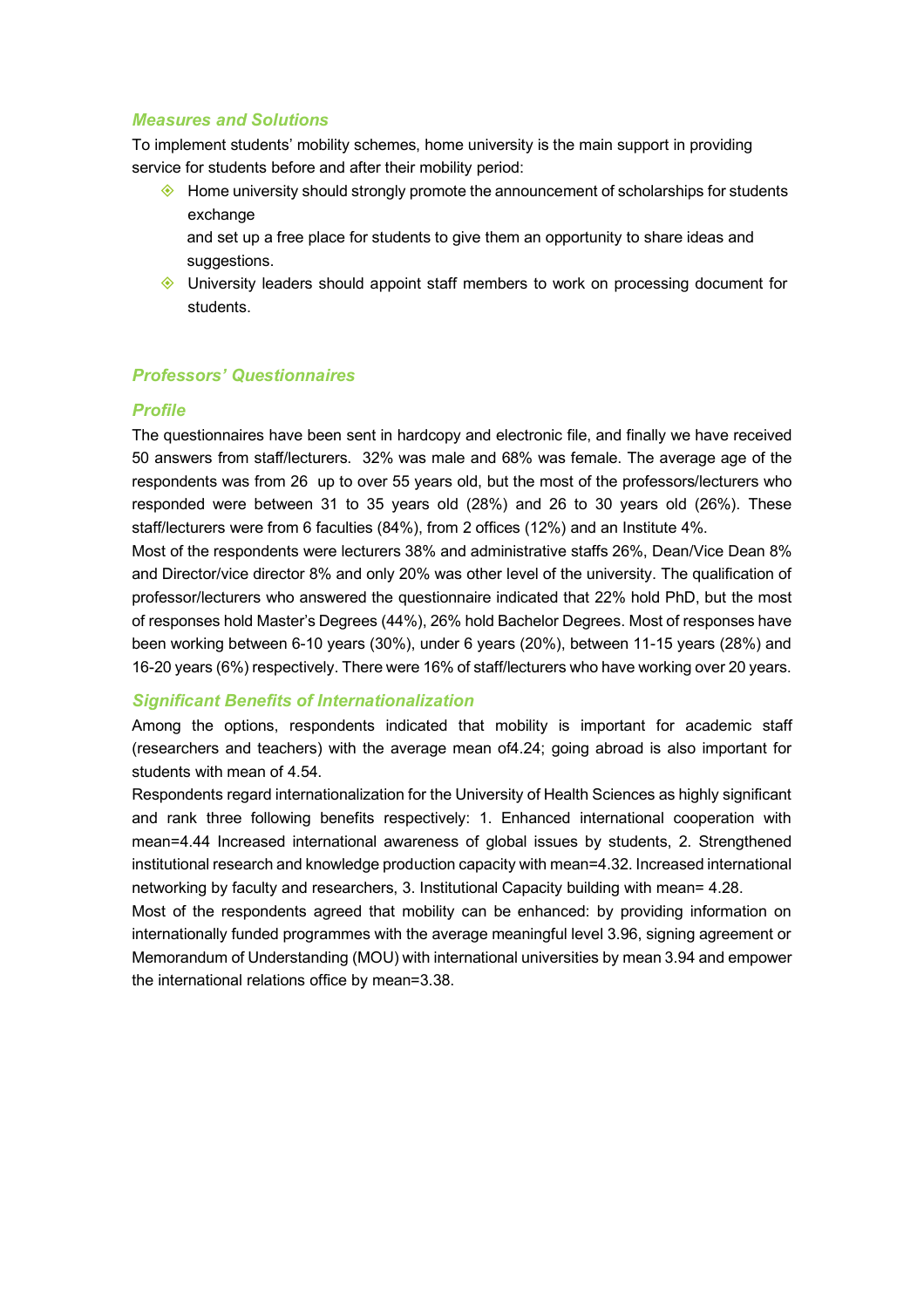## *Significant Barriers and Bottlenecks to Further Internationalisation*

#### **Internal barriers**

The result shows that the main barrier to further internationalisation is insufficient financial resources by mean=4.4. The fact that international engagement is not recognized for promotion or tenure is considered as second barrier by mean=3.72. Limited student interest / participation is ranked as the third barrier by mean=3.46 and other barriers are administrative / bureaucratic difficulties (e.g. no credit transfer; different academic years) by mean=3.75.

#### **External barriers**

From the data collected, participants demonstrate that the university has limited funding to support internationalization efforts/to promote our higher education internationally by mean=3.66. The respondents also believe that Visa restrictions imposed by Lao country on foreign students, researchers and academics is a significant external barrier by mean=3.18 and other barriers are language proficiency by mean=2.96 and lack of interest in our institution by potential partner institutions by mean = 2.62.

#### *Priorities for Internationalisation Moving forward*

According to the staffs/lecturers' points of view, the priorities for the internationalization moving forward are ranked almost at the same level of importance. However Faculty/Staff mobility and participation in international associations come with mean = 4.22. The second priority is participation in international conferences/events and student mobility with the average mean value of 4.20 and International research collaboration is identified as the third priority by mean=3.98.

#### *Barriers to Operational Efficiency of the IRO*

#### **Inbound students**

The main barrier for receiving inbound students is the offering of international courses. Currently the only international programme (joint programme) is PharmaMekong which is a collaboration between Vietnam, Cambodia and France in a Master's degree of Pharmacy. In this case international students can have their credits recognized when they return to their home country. Unfortunately, it is not easy to implement international programmes since there are few professors who are able to teach in a foreign language. The university still has limited facilities to support students exchanges.

#### **Outbound students**

The difficulties for outbound students are similar to inbound students ones especially with regard to English proficiency. The outbound students are worried about credit transfer when they return back to their home university. Students have to be careful in selecting courses; the course offering at the host institution does not match with that of of the home university.

#### **Barriers experienced by Faculty/Staff Members in Joining Mobility programmes**

The main difficulty for staffs/lecturers members when joining the mobility programmes was low English proficiency and their professional background

Lecturers think that the host institution provide very short timeframe for call for applications and they do not have enough, detailed information about the mobility programme. Moreover, home university does not always provide the opportunity to all as much as possible.